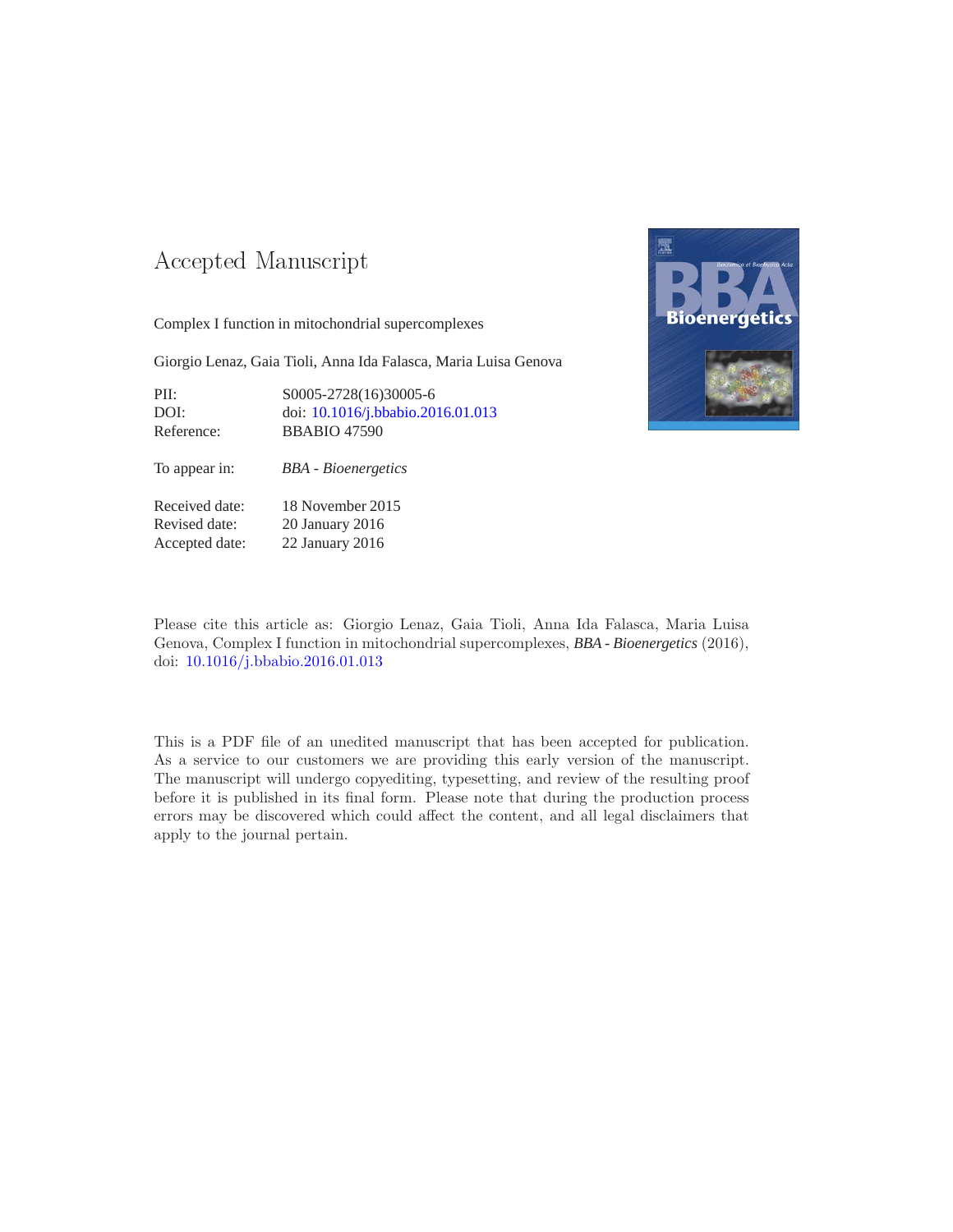# **FPTED MANUS**

#### **COMPLEX I FUNCTION IN MITOCHONDRIAL SUPERCOMPLEXES**

 $\mathrm{``Giorgio\ LENAZ^{a}}^{*}$  , Gaia TIOLI<sup>a</sup>, Anna Ida FALASCA<sup>b</sup> and Maria Luisa GENOVA<sup>a</sup>

- <sup>a</sup> Dipartimento di Scienze Biomediche e Neuromotorie, Alma Mater Studiorum Università di Bologna, Via Irnerio 48, 40126 Bologna, Italy.
- di Scienze Biomediche e Neuromotorie, Alma Mater Studion<br>
di Scienze Biomediche e Neuromotorie, Alma Mater Studion<br>
Imerio 48, 40126 Bologna, Italy.<br>
di Farmacia, Università degli Studi di Parma, Parco Area delle Sc<br>
stoic <sup>b</sup> Dipartimento di Farmacia, Università degli Studi di Parma, Parco Area delle Scienze 27/A, 43124 Parma, Italy
- 1. Types and stoichiometry of Complex I-containing respiratory supercomplexes
- 2. Evidence for channelling between Complex I and Complex III
	- 2.1. Metabolic flux control analysis
	- 2.2. Evidence for rate advantage
		- 2.2.1 *Collision-based electron transport: the "pool" behaviour*
		- 2.2.2 *Fixed assemblies: stoichiometric behaviour*
		- 2.2.3 *Dissociation of supercomplexes shifts channelling to a less efficient pool behaviour*
	- 2.3. Separate pools of Coenzyme Q and/or Complex III
	- 2.4. The case of reverse electron transfer
	- 2.5. Concluding evidence about channelling
- 3. Supercomplex assembly and ROS generation: a device for control of ROS levels?
- 4. Conclusions
- 5. Acknowledgements

<u>.</u>

<sup>\*</sup> Corresponding author:

Prof. Giorgio Lenaz Dipartimento di Scienze Biomediche e Neuromotorie, Alma Mater Studiorum - Università di Bologna, Via Irnerio 48, 40126 Bologna Italy Phone: +39 051 2091229 Fax: +39 051 2091224 Email: giorgio.lenaz@unibo.it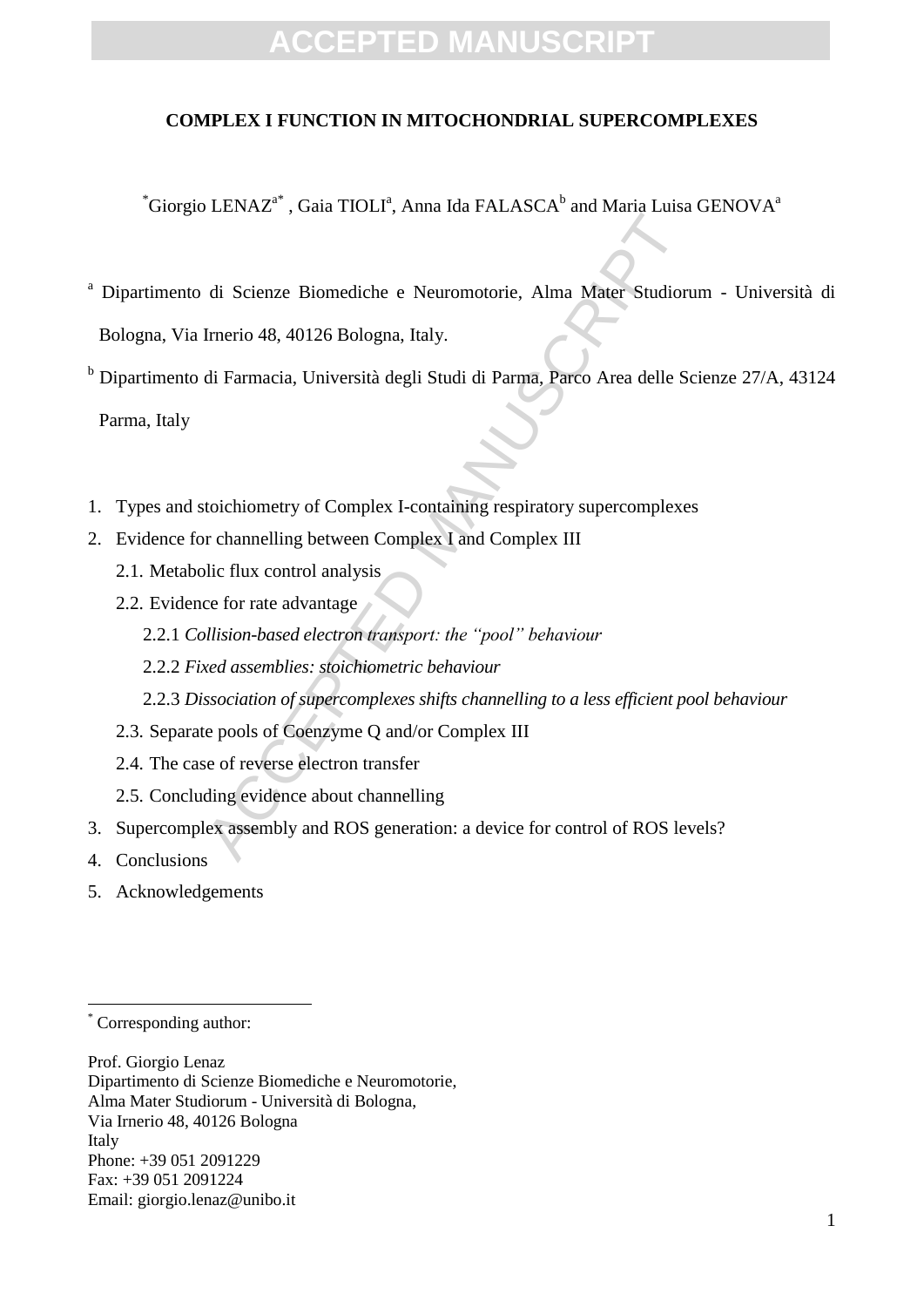#### **ABSTRACT**

Examples and the transferred lines of evidence are presented favoriations. In particular several lines of evidence are presented favorities of the two complex I to Complex II is operated by channeling of oldecules bound to This review discusses the functional properties of mitochondrial Complex I originating from its presence in an assembled form as a supercomplex comprising Complex III and Complex IV in stoichiometric ratios. In particular several lines of evidence are presented favoring the concept that electron transfer from Complex I to Complex III is operated by channeling of electrons through Coenzyme Q molecules bound to the supercomplex, in contrast with the hypothesis that the transfer of reducing equivalents from Complex I to Complex III occurs via random diffusion of the Coenzyme Q molecules in the lipid bilayer. Furthermore, another property provided by the supercomplex assembly is the control of generation of reactive oxygen species by Complex I.

#### **KEYWORDS**

Mitochondria; Complex I (NADH:ubiquinone oxidoreductase); supercomplex; channeling; ROS

### **ABBREVIATIONS: †**

1

BN-PAGE, Blue-Native polyacrylamide gel electrophoresis; CI, Complex I; CII, Complex II; CIII, Complex III; CIV, Complex IV; CL, cardiolipin; CoQ, Coenzyme Q; DB, decylubiquinone; DDM, n-Dodecyl-β-D-maltoside; FCC, flux control coefficient; R4B, crude mitochondrial fraction enriched in Complex I and Complex III; ROS, reactive oxygen species; SC, supercomplex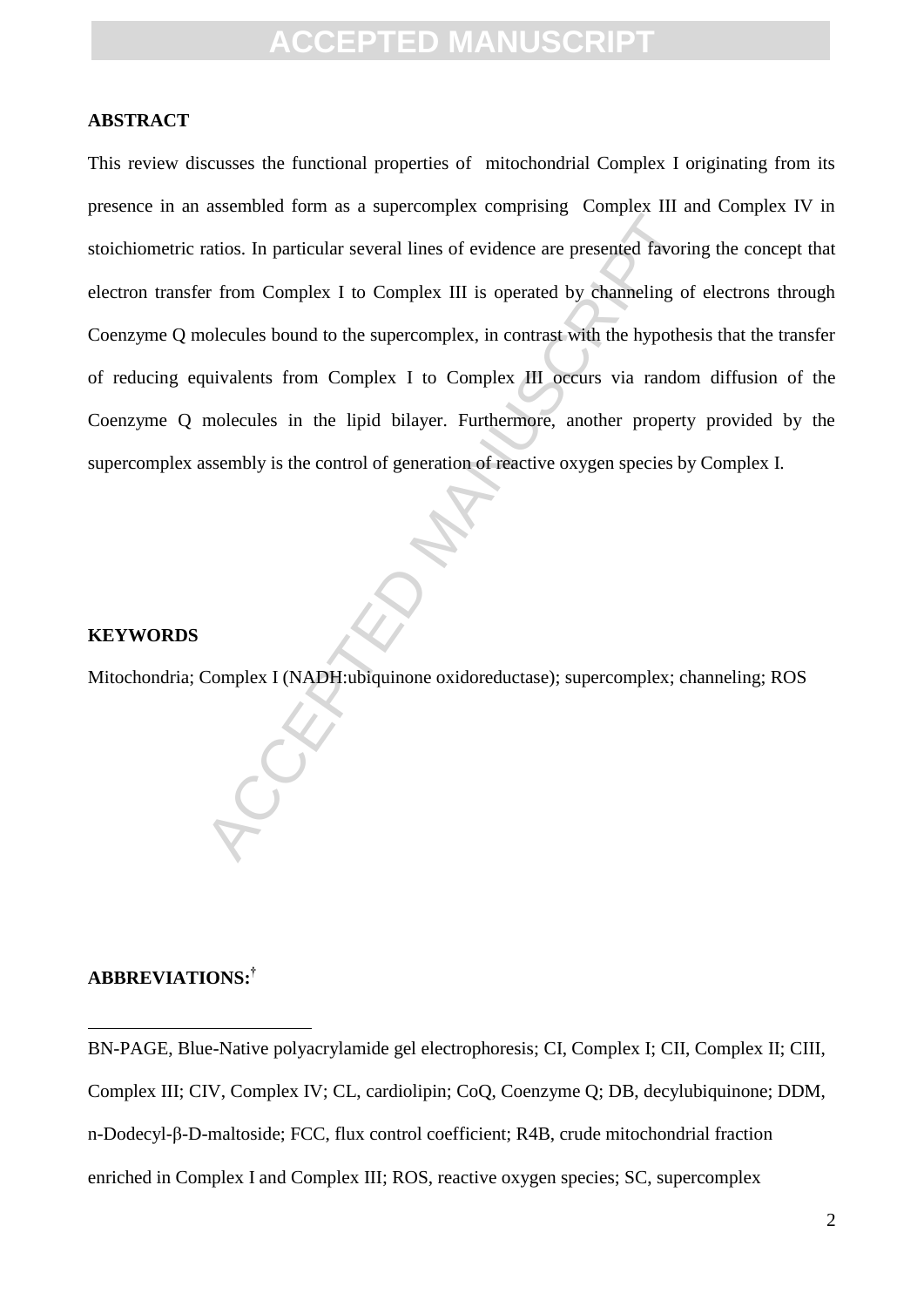#### **1. Types and stoichiometry of Complex I-containing respiratory supercomplexes**

Example 1.1 The textbook model of individual MADH-ubiquinone oxidoreductase, CD, Complex II (su<br>
CII), Complex III (ubiquinol-cytochrome c oxidoreductase, CII<br>
contase, CIV). Indeed, the 'random collision model' [1], acce In recent years, mounting evidence that the redox complexes of the mitochondrial respiratory chain gather together in various ratios forming supra-molecular assemblies (supercomplexes, SC) induced a rethought of the textbook model of individual organization of Complex I (NADH-ubiquinone oxidoreductase, CI), Complex II (succinate-ubiquinone oxidoreductase, CII), Complex III (ubiquinol-cytochrome c oxidoreductase, CIII) and Complex IV (cytochrome c oxidase, CIV). Indeed, the ‗random collision model' [1], accepted by the majority of the investigators in the late '80s of the last century, previously showed the respiratory complexes embedded in the inner mitochondrial membrane as separate, free floating entities that use ubiquinone and cytochrome c as highly diffusing electron carriers. A clear demonstration of the presence of respiratory assemblies came during the past decade from investigations in yeast and mammalian mitochondria. In particular, polyacrylamide gel electrophoresis under non-denaturing conditions (BN-PAGE) in digitonin-solubilized mitochondria of *Saccharomyces cerevisiae*, which possesses no Complex I, revealed two bands with apparent masses of ~750 and 1,000 kDa containing the subunits of complexes III and IV [2]. Similar interactions of SC were investigated in bovine heart mitochondria: Complex I-III interactions were apparent from the presence of Complex I in the form of the SC  $I_1III_2$ , which was also found further assembled into larger assemblies (respirasomes  $I_1III_2IV_{1-4}$ ) comprising different copy numbers of Complex IV [3]. Only 14–16% of total Complex I was found in free form in the presence of digitonin so it seems likely that all Complex I is bound to Complex III in physiological conditions (i.e. in the absence of detergents). Though there was initial criticism that SC may just be an artefact observed because of mild detergents like digitonin used in the purification procedure, this has largely been abated by evidence that purified SC are stable, catalitically active stoichiometric units [\[2,](#page-3-0) 4].

<span id="page-3-4"></span><span id="page-3-3"></span><span id="page-3-2"></span><span id="page-3-1"></span><span id="page-3-0"></span>Some SC have been purified and analysed by negative-stain electron microscopy [5, 6] and singleparticle cryo-EM [7, 8, 9] . The 1.7 MDa bovine heart SC consists of one copy of Complex I, one Complex III dimer, and one Complex IV monomer. X-ray structures of the component complexes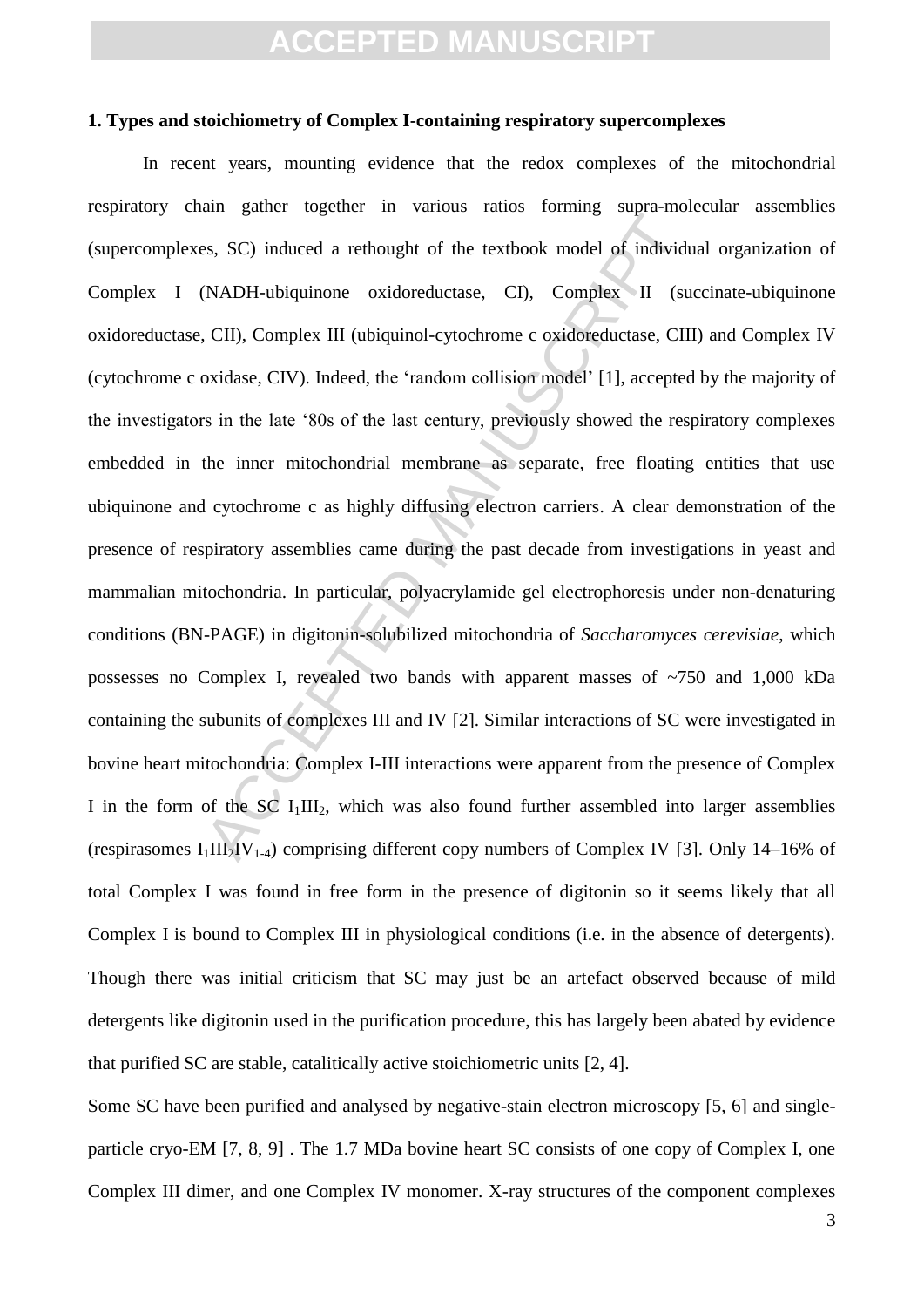were fitted to the 3D map to produced pseudo-atomic models of the bovine respirasome (**Figure 1**). Interestingly, in the bovine SC mutual orientation of Complex IV and Complex III differs significantly from their orientation in the yeast *S. cerevisiae* [9]. At first, this difference in orientation may be surprising, but this may be a result of significant differences in the composition of the yeast SC  $III_2$ IV<sub>2</sub> and the mammalian respirasome. The mammalian Complex III interacts with both Complex IV and Complex I, the latter being absent in *S. cerevisiae*.

The surprising, but this may be a result of significant differences  $III_2IV_2$  and the mammalian respirasome. The mammalian CompleV and Complex I, the latter being absent in *S. cerevisiae*.<br>Work in recent years has focused Much work in recent years has focused on the discovery of SC assembly factors in biological systems and understanding how SC modulate the function of living cells (reviewed in [10]). By metabolic labelling of mtDNA-encoded proteins, Acín-Peréz et al. [\[4\]](#page-3-2) demonstrated that a temporal gap of several hours occurs between the formation of free complexes and the incorporation of labelled complexes into SC. The first assembly factor identified for SC formation in mammalian mitochondria is Cox7a2l. This protein is required for the stable interaction between Complex III and Complex IV, but not for the assembly or function of either Complex III or Complex IV. Consequently, Cox7a2l has been renamed SCAF1 for SC assembly factor 1 [11]. The precise function of SCAF1 remains unknown. The current model proposes that SC assembly proceeds by the incorporation of individual subunits or modules into a partially assembled Complex I scaffold, rather than by the association of previously assembled enzymes. Perhaps respirasome assembly initially proceeds as proposed [12] and, subsequently, SCAF1 aids the dynamic exchange of Complex IV, reflecting its variable stoichiometry within SC. In contrast to the results from Lapuente-Brun et al. [\[11\]](#page-4-0), the group of Larsson [13] surprisingly found no alteration in the supramolecular organization of complexes I, III, and IV in C57BL/6J mice, showing that different COX7a2l isoforms do not influence SC formation.

<span id="page-4-0"></span>Although more proteins, e.g. Rcf1/HIG2A and Rcf2, were recently reported to mediate SC assembly in yeast and in mammals [14, 15, 16, 17], no clear demonstration has been given so far about the role of the identified assembly factors in supporting the association of Complex I to the other respiratory complexes.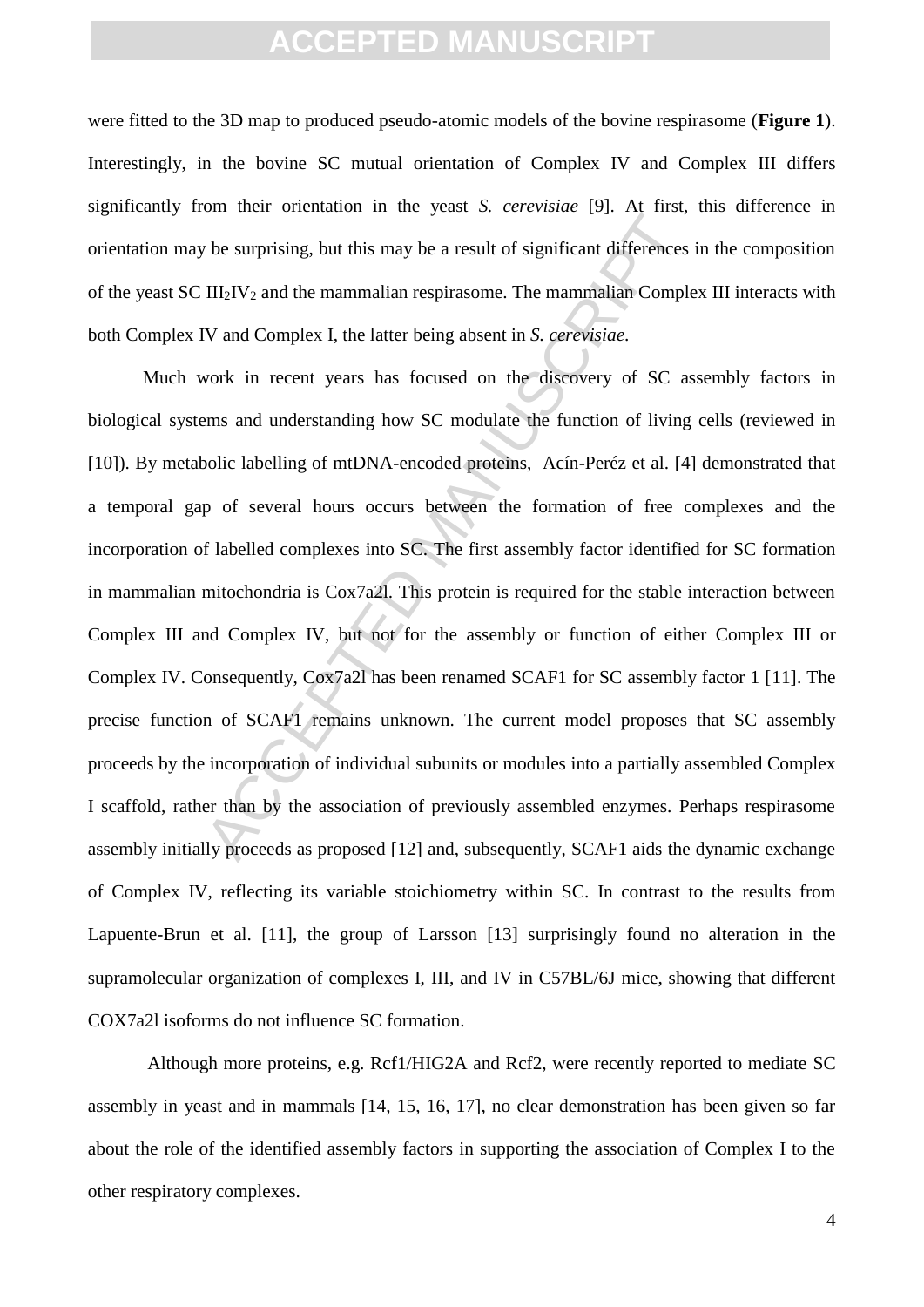#### <span id="page-5-5"></span><span id="page-5-4"></span><span id="page-5-0"></span>**– Insert Figure 1 –**

protein-cardiolipin (CL) interactions [18]. Supercomplexes have interfaces of individual complexes (**Figure 1**). These gaps lie wi<br>ains of the SC and are therefore most likely filled with lipids. T<br>s than the yeast SC [7, Interactions between respiratory chain complexes within SC were also described to be dependent on protein-cardiolipin (CL) interactions [18]. Supercomplexes have 2-5 nm gaps at the transmembrane interfaces of individual complexes (**Figure 1**). These gaps lie within the membrane imbedded domains of the SC and are therefore most likely filled with lipids. The mammalian SC has larger gaps than the yeast SC [7, 8, 9]. In Barth syndrome patients, where cardiolipin remodelling is altered due to the mutation of the gene Tafazzin, SC are unstable, leading to the mitochondrial functional impairment that underlies the disease [19]. Direct involvement of CL in the formation of SC was demonstrated in genetically manipulated strains of *S. cerevisiae* in which the CL content can be regulated *in vivo* [20]. BN-PAGE of digitonin extracts of mitochondria revealed that Δcrd1 yeast mutants completely lacking CL, but containing elevated amounts of its precursor phosphatidylglycerol, did not form the stable SC  $III<sub>2</sub>IV<sub>2</sub>$  as observed in the wild type parental strain whereas the total amount of individual respiratory complexes was not affected by the lack of CL [20, 21]. However, no experimental evidences about Complex I-containing SC could be obtained in these studies, since *S. cerevisiae* lacks Complex I.

<span id="page-5-3"></span><span id="page-5-2"></span><span id="page-5-1"></span>The importance of lipid composition in the stabilization of Complex I-containing SC is supported by our results showing that reconstitution of binary CI/CIII proteoliposomes from bovine heart at high lipid to protein ratio (30:1 w:w) hampers the assembly of SC [22, 23], as outlined in the following sections. On the contrary, very preliminary data suggest that  $SC I<sub>1</sub>III<sub>2</sub>$  and efficient NADH-cytochrome c reductase activity may be preserved when similar high-lipid proteoliposomes are enriched with CL (CL to Asolectin (soybean phospholipids) ratio of 20:80, w:w), resembling the 18-20% content of CL in the mitochondrial membrane [M. Kopuz, Y. Birinci, S. Nesci, G. Lenaz and M.L. Genova, unpublished data]. Presumably, protein dilution by phospholipids removes endogenous CL from the binding sites thus allowing supercomplexes to dissociate; however, the presence of CL in the phospholipids used for proteoliposomes preparation counteracts the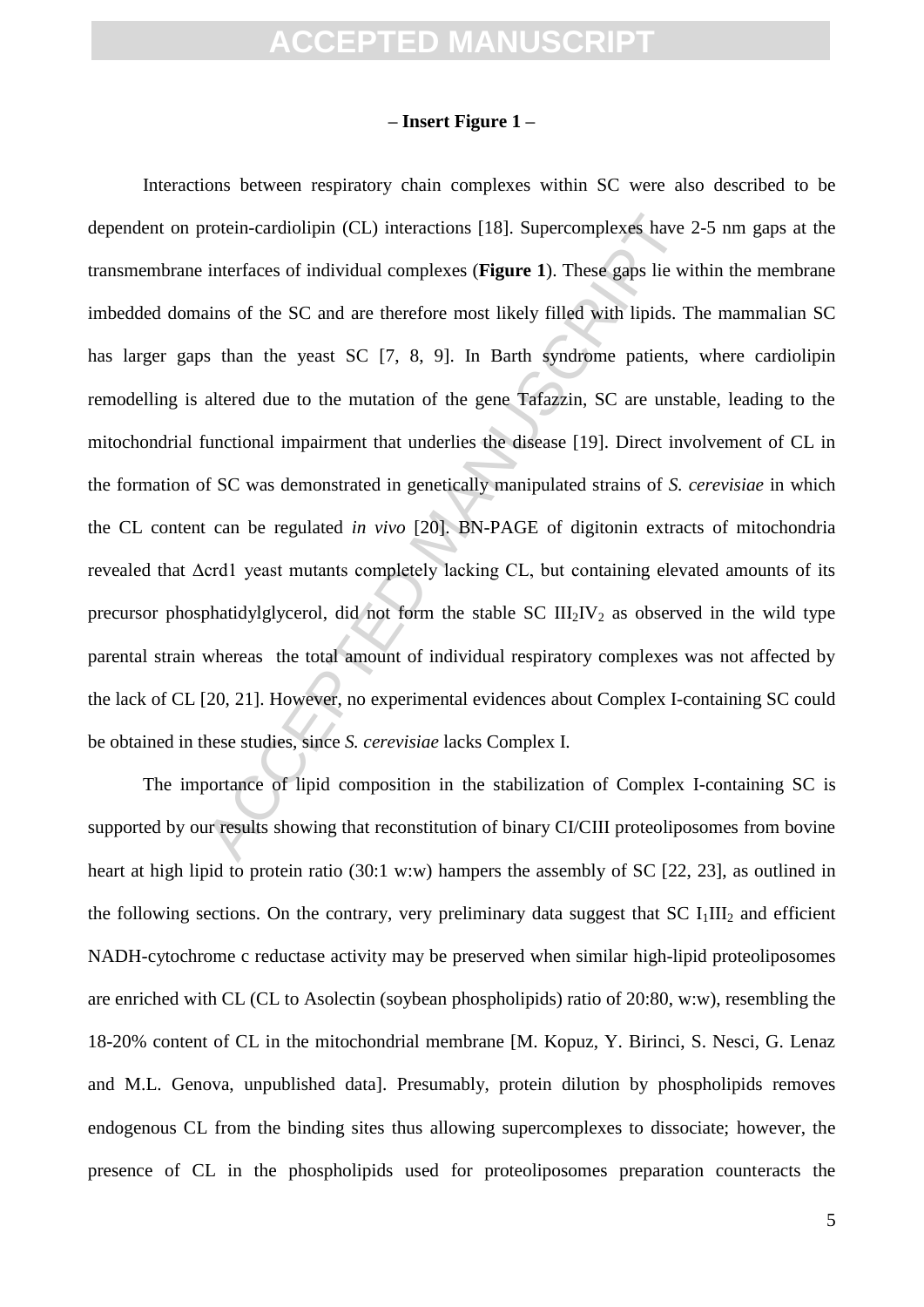dissociation of endogenous CL and prevents CL dispersion in the lipid phase of the membrane. In the case of bovine respirasome it was suggested that the lipid filled space between Complex I and Complex III could also serve as a diffusion microdomain, which restricts movement of CoQ facilitating its channelling inside the SC (cf. Section 2).

Despite recent experimental advances in our capability to characterize and describe redox proteins in respiratory SC, two particular challenges need to be met: determine how the intermolecular redox reactions are coordinated with intramolecular redox reactions and how redox reactions are coordinated with other chemical events such as proton transfer or substrate binding and release (cf. [24] for recent review).

#### **2. Evidence for channelling between Complex I and Complex III**

The material advances in our capability to characterize a<br>spiratory SC, two particular challenges need to be met: d<br>redox reactions are coordinated with intramolecular redox reactio<br>oordinated with other chemical events su Immediately after the discovery of SC it was proposed that the natural consequence of such assemblies is substrate channelling or enhanced catalysis in inter-complex electron transfer. Substrate channelling is the direct transfer of an intermediate between the active sites of two enzymes catalysing consecutive reactions [25]; in the case of electron transfer, this means direct transfer of electrons between two consecutive enzymes by successive reduction and reoxidation of the intermediate without its diffusion in the bulk medium.

Some evidence for possible channelling comes from the 3D structure of the mitochondrial SC  $I_1III_2IV_1$  [\[7\]](#page-3-3); a unique arrangement of the three component complexes indicates the pathways along which ubiquinone and cytochrome c can travel to shuttle electrons between their respective protein partners [\[7\]](#page-3-3). In the above mentioned model, the Coenzyme Q-binding sites in Complex I and in Complex III face each other and are separated by a 13-nm gap within the membrane core of the SC. Coenzyme Q (CoQ) is likely to run a trajectory through this gap which is presumably filled with membrane lipids. Althoff and colleagues [\[7\]](#page-3-3) also reported the presence of significant amounts of bound phospholipids in the purified SC from mammalian mitochondria and demonstrated that cardiolipin is enriched in the SC compared with bovine heart total lipid. Moreover, HPLC analysis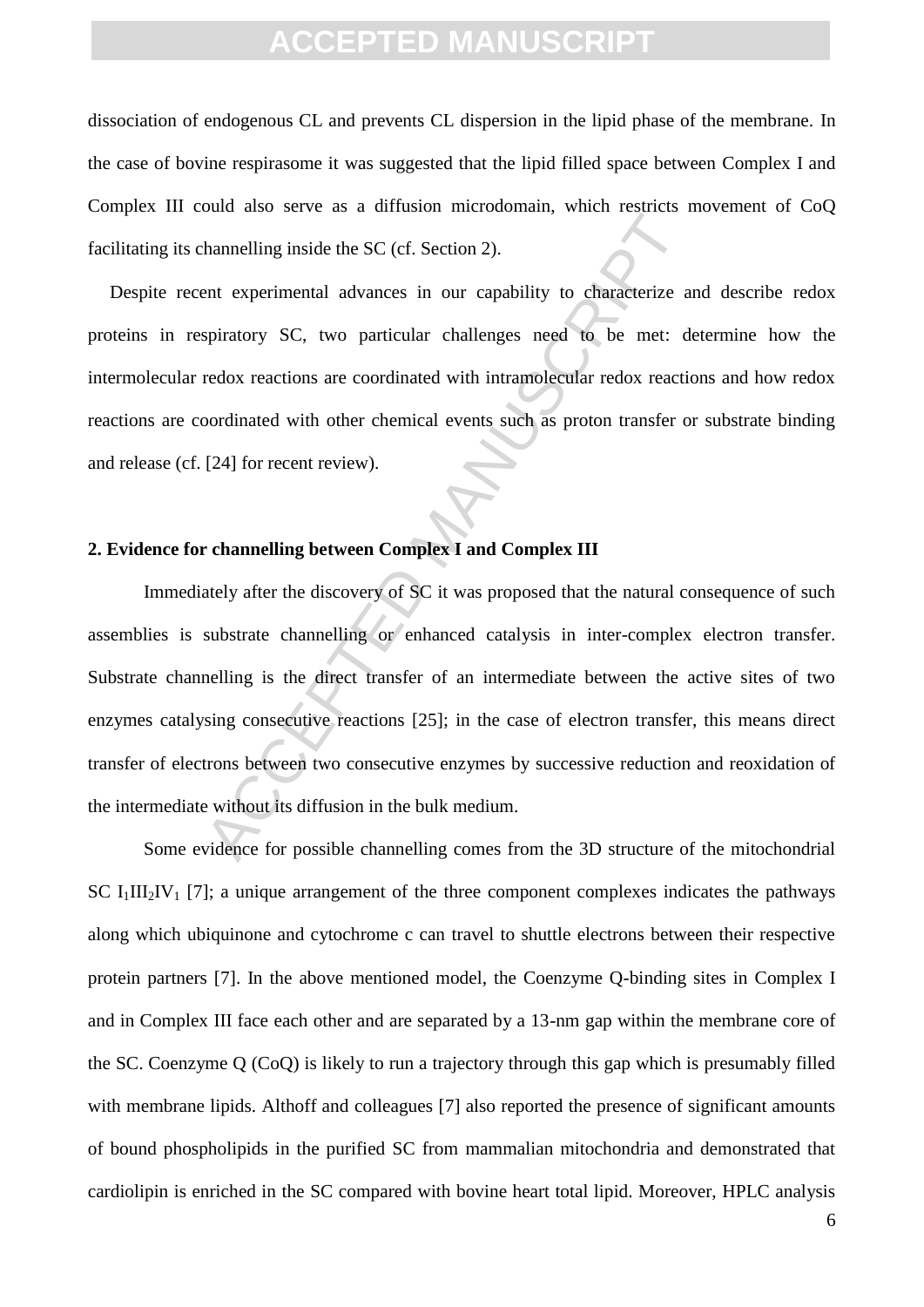of the lipid extracts indicated that each SC contains at least one molecule of ubiquinol [\[7\]](#page-3-3). Of course, structural data alone cannot prove CoQ channelling if not supported by functional evidence; indeed the problem has been tackled in recent years (Sections 2.1-2.5).

<span id="page-7-2"></span>The state is also also also also the discussed later in this review (cf. See that SC have no specific function and only derive from the necestion and only derive from the necestion in the inner membrane thus avoiding nucle On the basis of kinetic analysis to be discussed later in this review (cf. Section 2.3), Blaza et al. [26] claimed that SC have no specific function and only derive from the necessity to maintain a high protein concentration in the inner membrane thus avoiding nucleation and unspecific aggregation. It is certainly true that SC formation depends on the lipid concentration, being favoured at high protein to lipid ratio [22]; on the other hand, if electron transfer by channelling actually does not occur, it is difficult to understand why the active sites of interacting complexes should be located in strict vicinity, in stereospecific non-random manner (see Section 1). In the next sections we will consider the body of evidence that assigns a functional role to respiratory SC.

#### <span id="page-7-0"></span>**2.1. Metabolic flux control analysis**

<span id="page-7-3"></span><span id="page-7-1"></span>Although the theoretical basis of channelling was already established [27], the first demonstration of respiratory supercomplex association on a functional basis was achieved in our laboratory some years later [28, 29]. We exploited the flux control analysis and the principle that the sum of the flux control coefficients (FCC) of the individual enzymes in an integrated pathway must equal 1 unless these enzymes form supramolecular units and establish substrate channelling. In the latter case, these enzymes would be all equally rate-limiting and the sum of the control coefficients would be higher than 1 [\[27\]](#page-7-0).

Using this principle and exploiting inhibition with specific inhibitors in order to define the extent of metabolic control exerted by each individual complex over the entire respiration, we found that both Complex I and Complex III have flux control coefficients approaching 1 in bovine heart mitochondria (**Table 1**), thus suggesting that the two complexes behave as a single enzymatic unit and that electron transfer through Coenzyme Q is accomplished by channelling between the two redox enzymes [\[28\]](#page-7-1). This approach is similar to that previously applied by Boumans et al. [30], who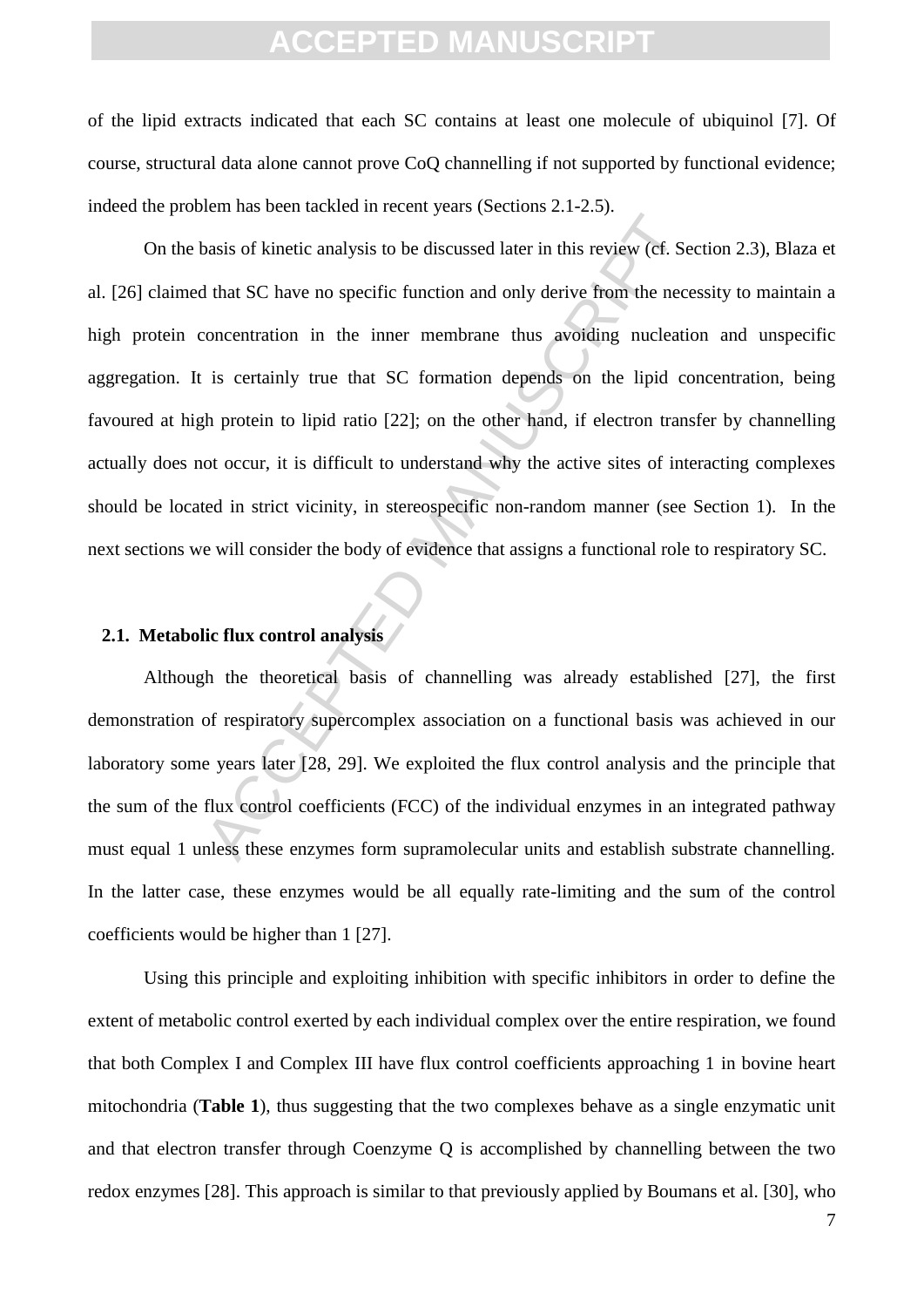had found that CoQ does not follow pool behaviour in yeast mitochondria unless they are treated with chaotropic agents.

In addition, from our flux control analysis using cyanide inhibition [\[28\]](#page-7-1), Complex IV appears to be randomly distributed, or in other words that a large excess of active enzyme exists in free form in the pathway from NADH to oxygen.

<span id="page-8-2"></span><span id="page-8-1"></span><span id="page-8-0"></span>The start of the matrix and start and start and start and start and start and start and start and start and an<br>pathway from N[A](#page-8-0)DH to oxygen.<br>We obter studies were addressed to the functional aspects of S<br>s [31, 32, 33]; the Very few other studies were addressed to the functional aspects of SC using metabolic control analysis [31, 32, 33]; these studies confirmed that the respiratory chain, at least under certain conditions, is organized in functionally relevant supramolecular structures. In digitoninpermeabilized HepG2 cells, Quarato et al. [31] observed that under conditions of high membrane potential the sum of the FCC calculated for Complexes I, III and IV activities exceeded 1, supporting the proposition that they are complexed in a supramolecular unit.

In saponin-permeabilized breast and cholorectal tumor samples Kaambre et al. [\[32,](#page-8-1) [33\]](#page-8-2) observed flux control coefficients for mitochondrial oxidative phosphorylation activities whose sum approached 4 and interpreted the data as due to the presence of supercomplex association.

<span id="page-8-3"></span>Blaza et al. [26] criticize the evidence of channelling in the respiratory chain that derives from flux control analysis [28] on the basis that rotenone is competitive with CoQ and therefore inhibits Complex I to different extents in the presence of exogenous substrates. Indeed, using rotenone and CoQ1, Blaza et al. [26] find FCC for Complex I that is certainly not valid, since it exceeds 1. The discrepancy with [\[28\]](#page-7-1) may be ascribed to the different exogenous substrates used for Complex I assay in the two studies, i.e.  $CoQ<sub>1</sub>$  and decylubiquinone (DB) respectively and also to the technical difficulty of calculating FCC from the initial slopes of the inhibition curves. DB has much lower affinity than  $CoQ_1$  for Complex I [34], thus exerting lower competition with rotenone and lower influence on the inhibition efficiency. On the other hand, we note that the FCC values found by Blaza et al. [\[26\]](#page-7-2) using alternative inhibitors of Complex I are oddly low. Considering that in mitochondrial fragments Complex I does not share metabolic control with the membrane potential, the low FCC for Complex I may be ascribed to a limiting amount of cytochrome c in their samples,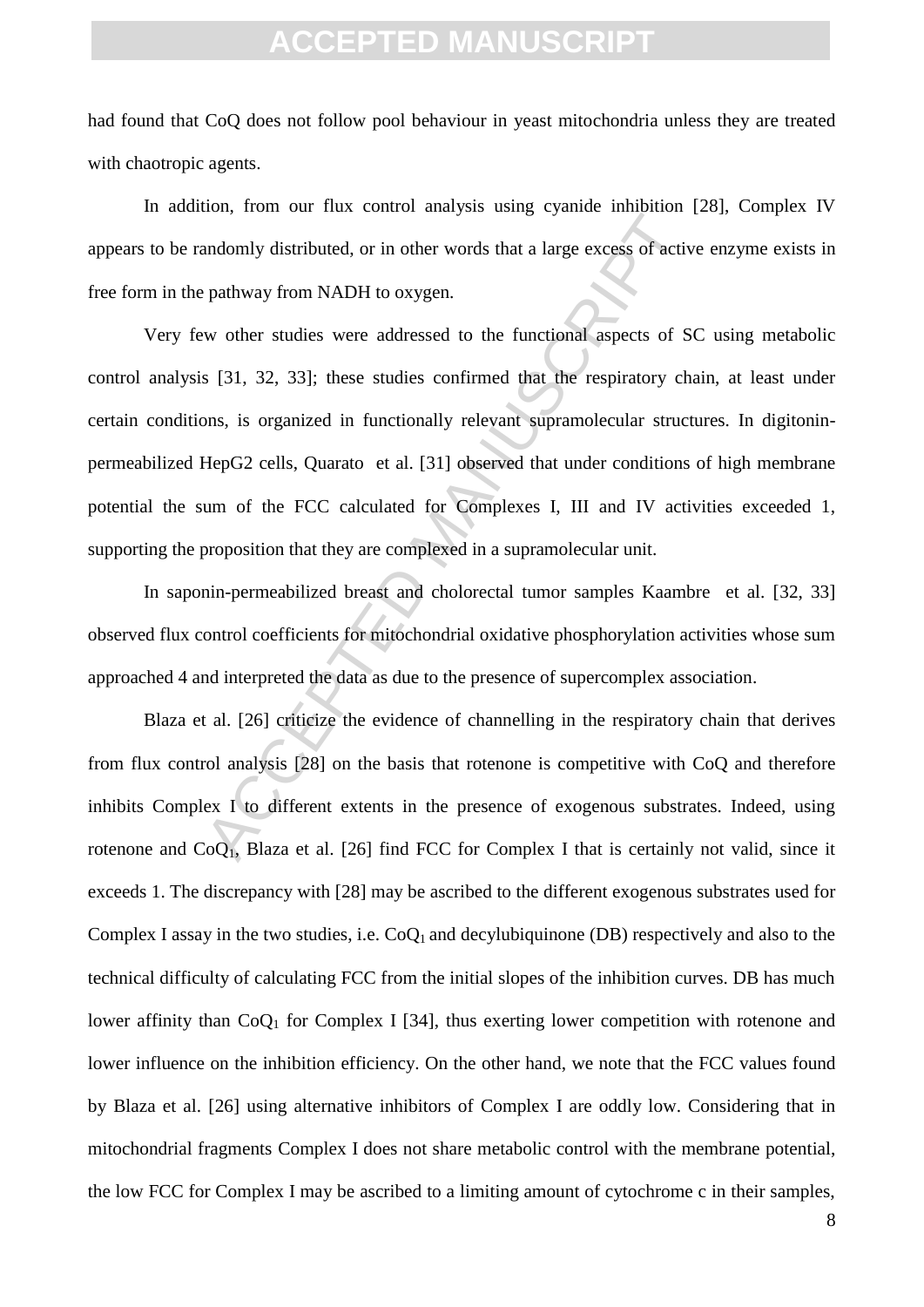that would shift the major control of the chain to the cytochrome c region. Significantly, in their study, addition of cytochrome c to the mitochondrial membranes raised the FCC from 0.19 to 0.67.

According to the matrix of the matrice of the signal matrix of the high FCC of Complex III in NADH oxidation (not measured, 161), which is incompatible with a CoQ-pool model postulation is independent molecules in the mem Finally, we emphasize that the major point discussed by [28] to demonstrate the existence of a SC I+III was the high FCC of Complex III in NADH oxidation (not measured, on the contrary, by Blaza et al. [26]), which is incompatible with a CoQ-pool model postulating Complex I and Complex III as independent molecules in the membrane. Such high FCC value of Complex III, calculated by inhibitor titration with mucidin, is not an artefact because the corresponding FCC of Complex III measured by using the same inhibitor in succinate oxidation is low (as expected from the rate-limiting role of Complex II and the lack of SC II+III). In other words, the FCC of Complex III can be close to 1 if Complex III is assembled together with the quinone reductase that precedes in the electron pathway and, in our hands, this condition is experimentally observed only for the NADH-dependent pathway involving Complex I whereas it does not occur in the case of Complex II. In addition, the FCC of Complex III in NADH oxidation is drastically decreased after dissociation of the SC  $I_1III_2$  in a reconstituted system [22] (**Table 1** and **Figure 2**).

**- Insert Table 1 -**

**- Insert Figure 2 -**

#### **2.2. Evidence for rate advantage**

The rate of electron transfer between membrane-bound electron carriers depends on their structural organization in the membrane. If two redox enzymes are connected by a mobile redox carrier undergoing long-range diffusion in the medium, the overall reaction rate would be governed by the frequency of useful collisions between the mobile carrier and its two redox partners. On the other hand, if the whole redox system is fixed in a solid state arrangement, the frequency of encounters will be dictated only by the proximity and fixed contacts between the redox partners (channelling). **Figure 3**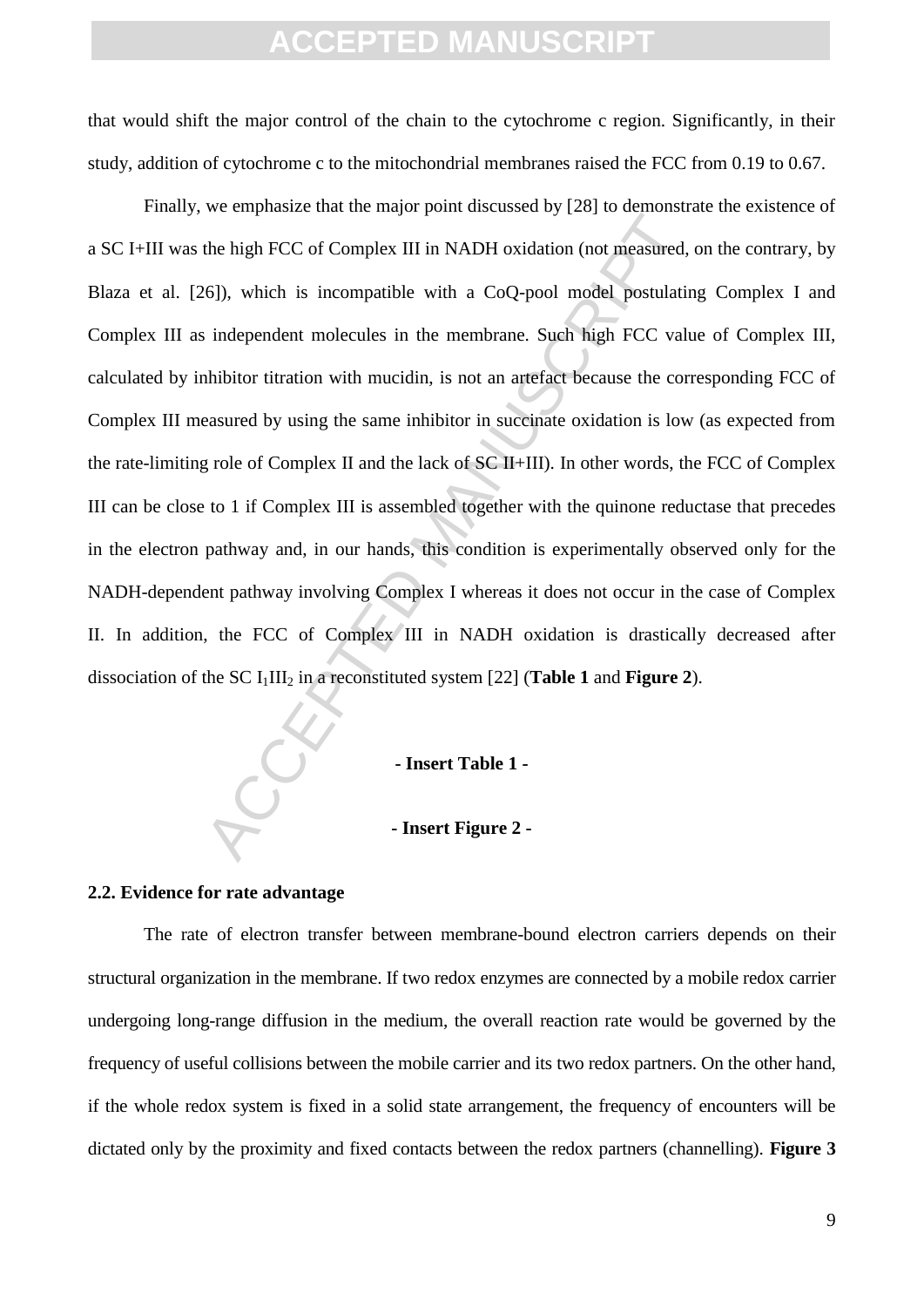schematically illustrates the difference existing between collision-based electron transfer and channelling in the respiratory chain.

#### **- Insert Figure 3 -**

#### *2.2.1 Collision-based electron transport: the "pool" behaviour*

**- Insert Figure 3 -**<br> *Abased electron transport: the "pool" behaviour*<br>
retional significance of a random distribution of mitochondria<br>
elementic analysis of Kröger and Klingenberg [35] for the enzymes can<br>
at steady-st The functional significance of a random distribution of mitochondrial complexes was supported by the kinetic analysis of Kröger and Klingenberg [35] for the enzymes connected by CoQ; they showed that steady-state respiration in submitochondrial particles from beef heart, using either NADH or succinate as electron donors, could be modelled as a simple two-enzyme system, the first causing reduction of ubiquinone and the second causing oxidation of ubiquinol. If diffusion of the quinone and quinol species is much faster than the chemical reactions of CoQ reduction and oxidation, the quinone behaves kinetically as a homogeneous pool. According to this assumption, during steady-state electron transfer, the overall flux observed  $(V_{obs})$  will be

<span id="page-10-1"></span><span id="page-10-0"></span>
$$
V_{obs} = (V_{red} \cdot V_{ox}) / (V_{red} + V_{ox})
$$
 (Eq. 1)

where  $V_{ox}$  is the rate of ubiquinol oxidation and  $V_{red}$  is the rate of CoQ reduction.

This expression (the *pool equation*) was verified under a wide variety of input and output rates and establishes that CoQ distributes electrons randomly among the CoQ-reducing flavin dehydrogenases and the  $bc_1$  complexes, behaving indeed as a laterally diffusing pool of molecules in a variety of systems [36, 37, 38, discussed by Lenaz and Genova 39, 40].

<span id="page-10-2"></span>However, it is worth mentioning that most available data on CoQ pool concern succinate oxidation in submitochondrial particles, whereas fewer data are available for NADH oxidation mediated by Complex I. In bovine heart submitochondrial particles, the measured rate of electron transfer between Complex I and Complex III was found to be comparable to that calculated  $(V_{obs})$ from the pool equation [\[34\]](#page-8-3). On the other hand in mitochondrial systems the rate of Complex I activity is strongly underestimated, due to the properties of CoQ analogues used as acceptors [41] so that the pool equation is not directly applicable [42].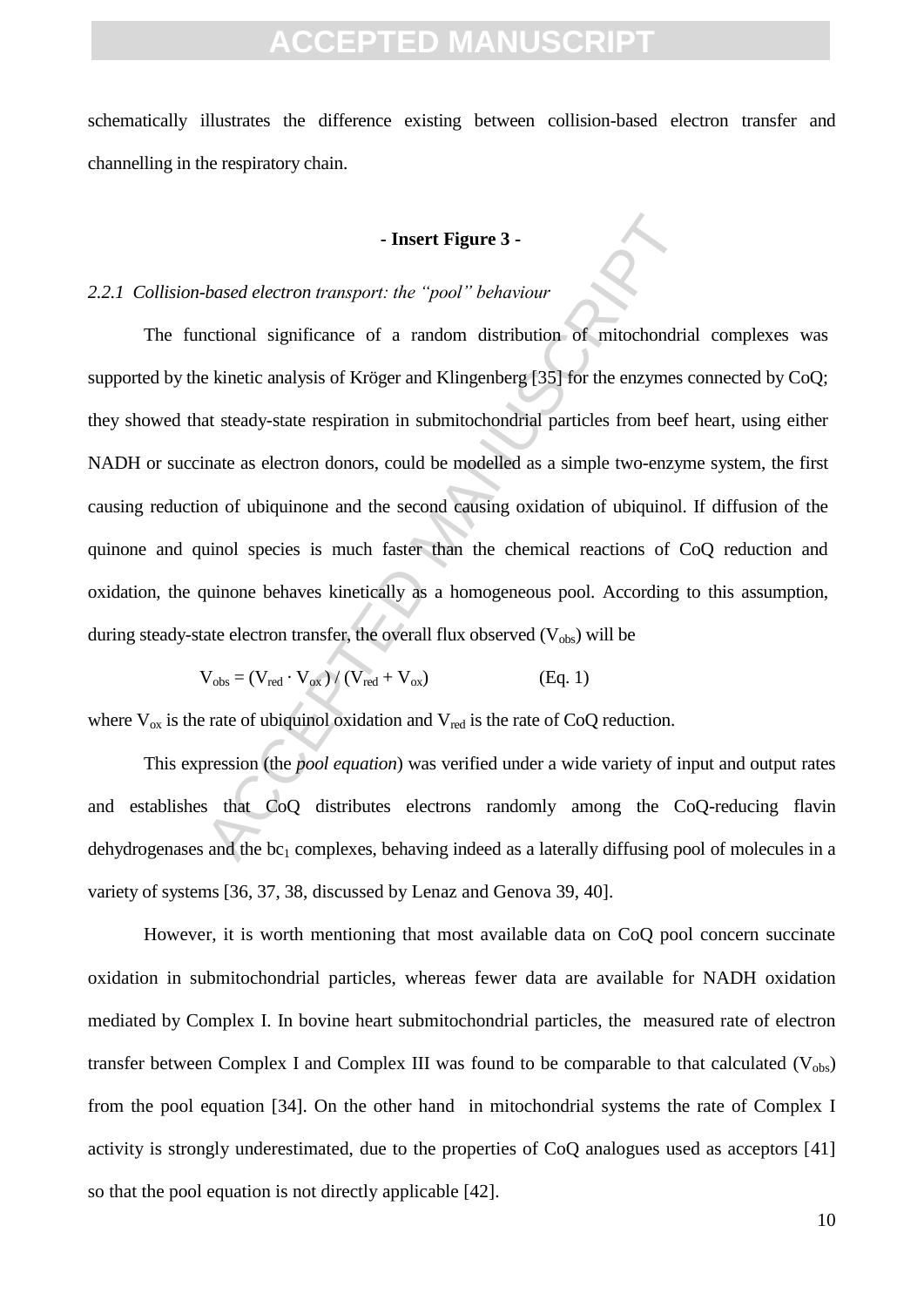As a consequence of this observation most calculations based on absolute values of NADH-CoQ reductase activity are to be taken with extreme caution. A very detailed analysis of the possible errors concerning the interpretation of the pool equations can be found in Lenaz and Genova [\[39,](#page-10-0) [40\]](#page-10-1).

As a conclusion we may state with some certainty that, in beef heart mitochondria, succinate oxidation exhibits pool behaviour, indicating the presence of CoQ as a diffusible intermediate between Complex II and Complex III; on the other hand, the same statement for NADH oxidation is supported by less clear-cut evidence.

#### <span id="page-11-0"></span>*2.2.2. Fixed assemblies: stoichiometric behaviour*

From the matrice of CoQ as a diffusion we may state with some certainty that, in beef heart mito<br>bits pool behaviour, indicating the presence of CoQ as a diffuse II and Complex III; on the other hand, the same statement f Early experiments reported by Ragan and Heron [43] provided evidence that purified Complex I and Complex III, when mixed as concentrated solutions in detergent and then codialysed, combine reversibly in a 1:1 molar ratio to form a Complex I-III unit (NADH-cytochrome c oxidoreductase) that contains equimolar FMN and cytochrome  $c_1$  (clearly at difference with the SC found by BN-PAGE, where Complex III is present as a dimer, cf. Section 1) and 2-3 moles of  $CoQ<sub>10</sub>$  per mol of protein unit. The same authors also indicated that electron transfer between a unit of Complex I-Complex III and any extra molecules of Complexes I or III does not contribute to the overall rate of cytochrome c reduction. The reduction by NADH of the cytochrome b of mixtures of Complexes I and III is biphasic and the extents of the fast and slow phases of reduction are determined by the amount of Complex III specifically associated with Complex I.

These studies [\[43\]](#page-11-0) were able for the first time to demonstrate the existence of a SC formed by Complexes I and III, although its formation *in vitro* requires a specific low-lipid environment.

#### *2.2.3 Dissociation of supercomplexes shifts channelling to a less efficient pool behaviour*

The previously quoted study [\[43\]](#page-11-0) first described stoichiometric behaviour for the activity of NADH cytochrome c reductase, ascribable to the formation of a SC. However, CoQ-pool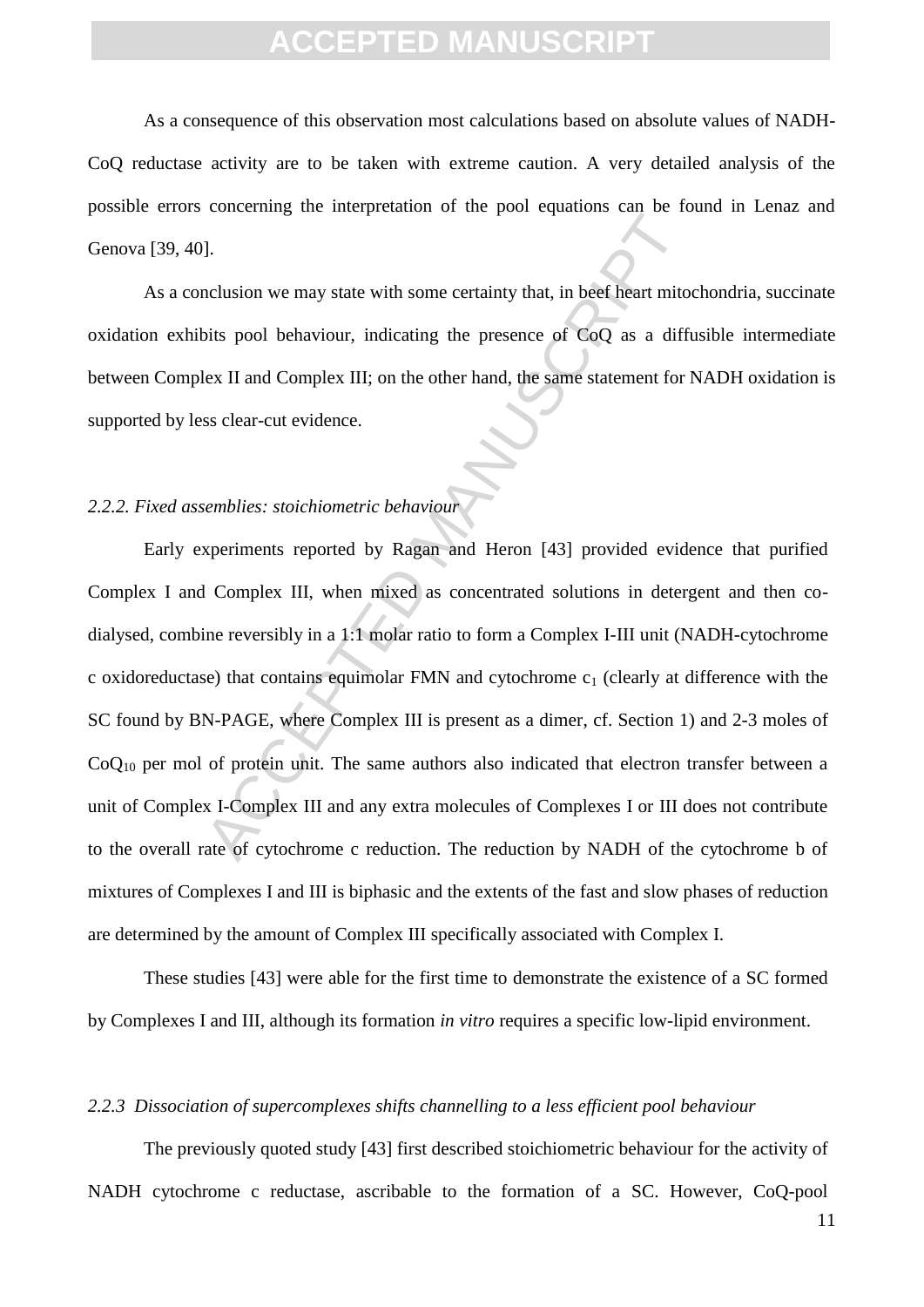<span id="page-12-0"></span>A solution interfact of the entertainty of the entertainment of the entertainment of the entertainment of the throm and co-workers [44] proposed that, when phospholipid in exclus is absent, relative mobility is lost and c behaviour could be restored and Complex I and Complex III could be made to operate independently of each other by raising the concentrations of phospholipid and ubiquinone (approx. a 2-fold and a 6-fold increase, respectively) in the concentrated mixture [\[43\]](#page-11-0). Inclusion of phospholipid into the reconstituted system may have a number of effects on the physical state of the system. Heron and co-workers [44] proposed that, when phospholipid in excess of that needed to form an annulus is absent, relative mobility is lost and complexes are frozen in their Complex I-III assembly favouring a stable orientation of the site of reduction of ubiquinone with respect to the site of oxidation.

Heron et al. [44] also reported that endogenous  $CoQ_{10}$  leaks out of the Complex I-III unit when extra phospholipid is present in the proteoliposomes, causing a decrease in activity that could be alleviated by adding more ubiquinone. It is likely that the function of the large amount of ubiquinone in the natural membrane may be, therefore, to maintain the  $CoQ_{10}$  content in the SC unit when it is formed.

A more direct comparison of the effect of channelling with respect to CoQ-pool behaviour was performed in a simple experimental condition in our laboratory.

<span id="page-12-1"></span>A system obtained by fusing a crude mitochondrial fraction (R4B) [45] enriched in Complex I and Complex III with different amounts of phospholipids and  $CoQ_{10}$  [46] was used in our laboratory to discriminate whether the reconstituted protein fraction behaves as individual enzymes (CoQ-pool behaviour) or as assembled SC depending on the experimental distances between the intramembrane particles. The comparison of the experimentally determined NADH-cytochrome c reductase activity with the values expected by theoretical calculation applying the pool equation (Eq. 1 in section 2.2.1) showed overlapping results at phospholipid dilutions (w/w) from 1:10 to 1:40, i.e. for theoretical distances >50 nm. On the contrary, pool behaviour was not effective and the observed rates of NADH-cytochrome c reductase activity were higher than the theoretical values [\[22,](#page-5-1) [29,](#page-7-3) [46\]](#page-12-1) at low protein:lipid dilution (1:1 w/w), resembling the mean nearest neighbour distance between respiratory complexes in mitochondria [47, 48, 49].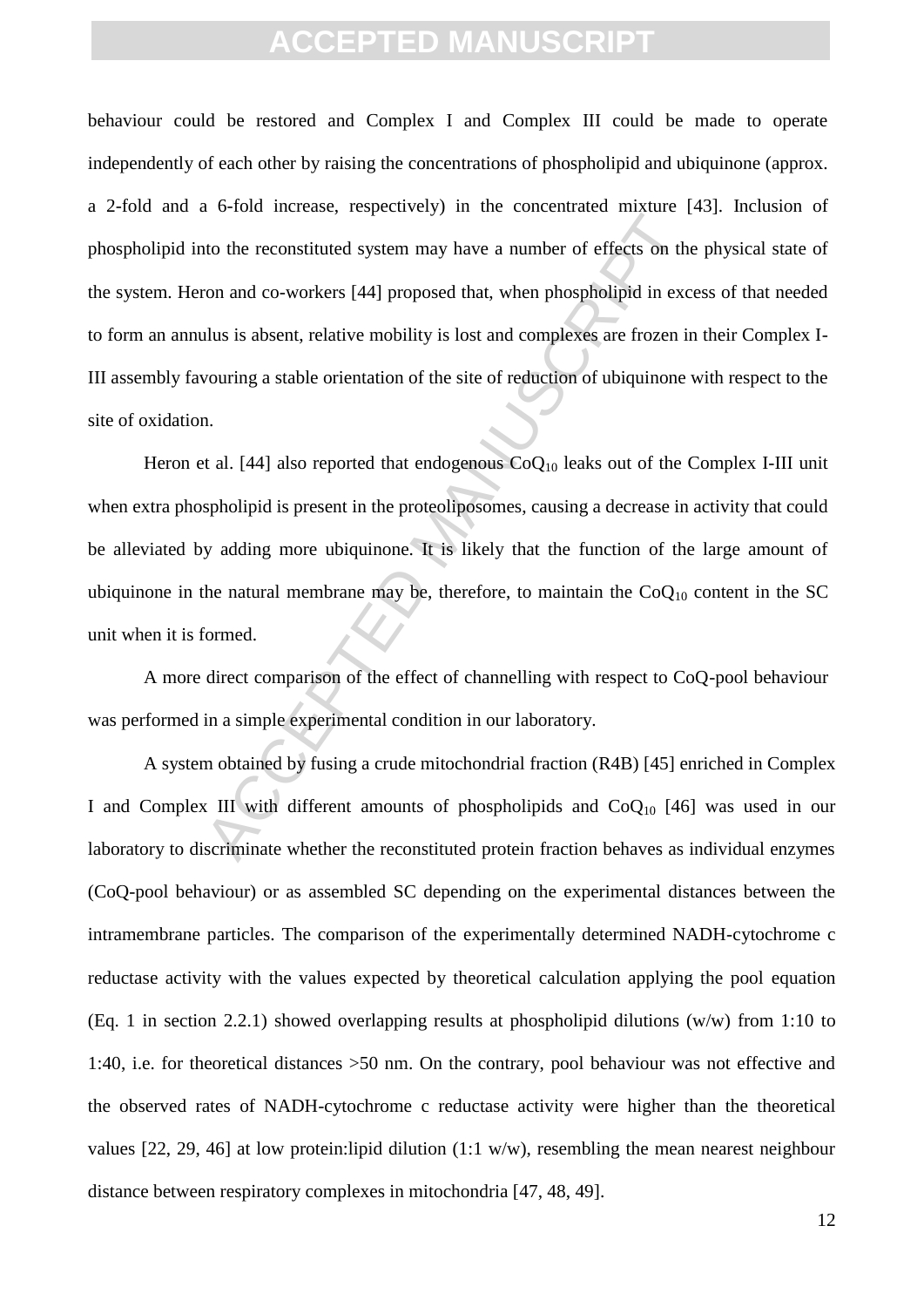Moreover when the same proteoliposomes at 1:1 protein:lipid ratio were treated with n-Dodecyl-β-D-maltoside (DDM) to destroy the supercomplex organization, the NADH cytochrome c reductase activity fell dramatically, whereas both Complex I and Complex III individual activities were unchanged [23]; an analogous behaviour was detected by treating bovine heart mitochondria with the same detergent.

[A](#page-3-2)nd all all all all all all all all all point<br>and all [23]; an analogous behaviour was detected by treating bovine<br>letergent.<br>tion, we have titrated NADH-cytochrome c reductase activity (C<br>d that the activity was signific In addition, we have titrated NADH-cytochrome c reductase activity (Complex I+III) with DDM and found that the activity was significantly decreased only at concentrations of detergent  $>2$ DDM/protein (w:w) (**Figure 4**). The decrease in NADH-cytochrome c activity was observed in the same range of DDM as dissociation of SC I<sub>1</sub>III<sub>2</sub> was detected by BN-PAGE (**Figure 5**). These data can be interpreted as maintenance of CoQ channelling within the SC  $I_1III_2$  allowing NADH oxidation to take place at high rate as long as the SC is not disassembled by high DDM. We note that the sharp increase and stabilization of activity at 0.3-1.5 DDM/protein ratios, as compared to rates at very low concentration of detergent, indicates that NADH and cytochrome c had limited access to the inner membrane of the frozen and thawed mitochondria used.

These studies demonstrate that electron transfer between Complex I and Complex III can take place both by  $CoQ$  channelling within the SC  $I_1III_2$  and by the less efficient collision-based pool behaviour, depending on the experimental conditions. The *plasticity model* first proposed by Acín-Peréz et al. [4] accounts for a dynamic equilibrium of the respiratory complexes between free individual units floating in the lipid bilayer and supramolecular units (SC), both endowed with electron transfer activity.

Maas et al. [50] have been able to express functional alternative oxidase in a mutant of the fungus *Podospora anserina* lacking complexes III and IV. Under these conditions, unlike the mammalian enzyme, Complex I is stable and works perfectly in combination with the alternative oxidase, which is able to oxidize ubiquinol supplanting the combined role of Complex III, cytochrome c and Complex IV. This demonstrates *in vivo* that Complex I-dependent respiration does not strictly require the formation of SC I+III.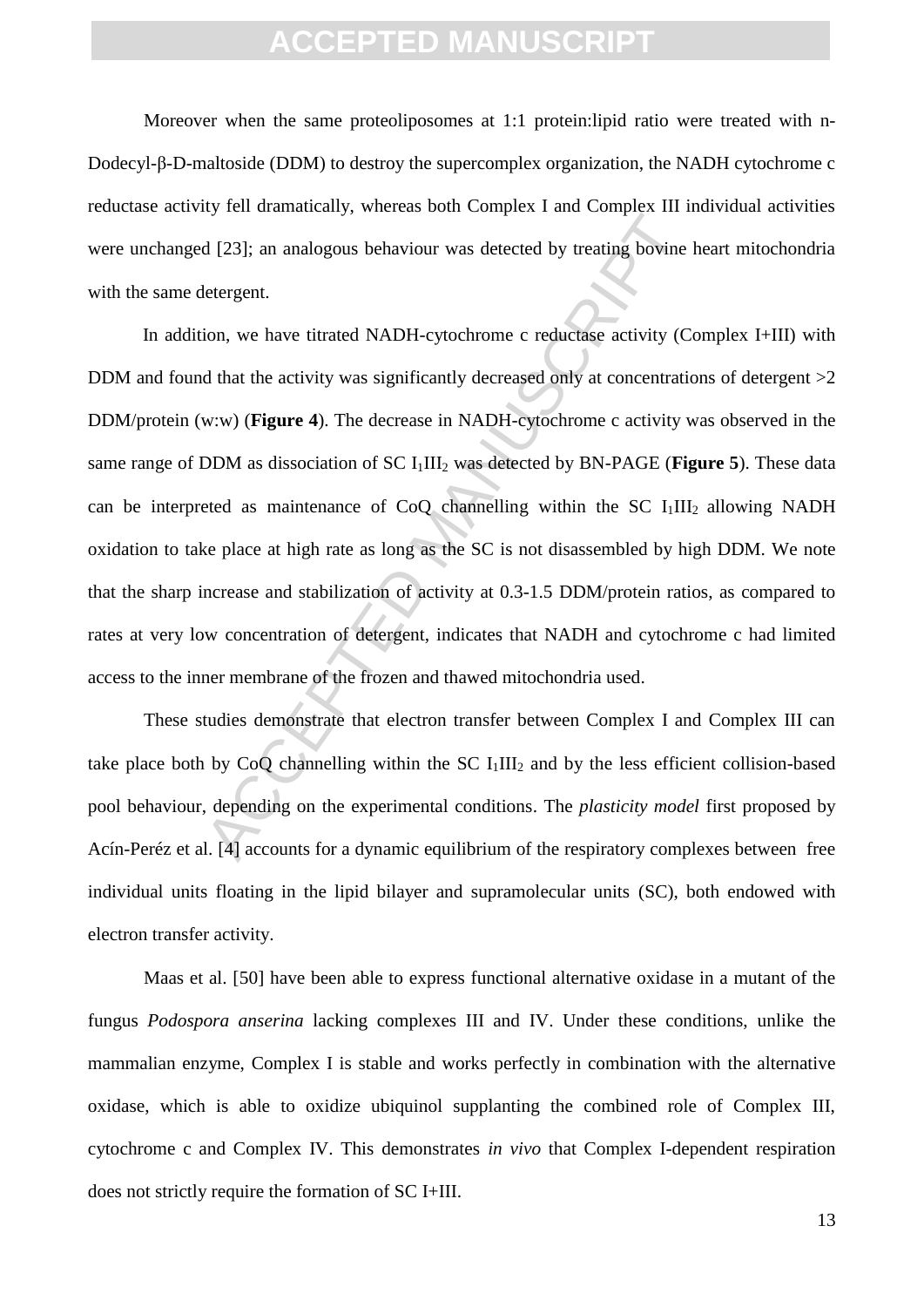#### **– Insert Figure 4 –**

**– Insert Figure 5 –**

#### **2.3. Separate pools of Coenzyme Q and/or Complex III**

- Insert Figure 5 -<br>pools of Coenzyme Q and/or Complex III<br>136] investigated the properties of the NADH and succir<br>ial particles in relation to the rates of energy-dependent reverse<br>to NAD<sup>1</sup> and of forward electron transf Gutman [36] investigated the properties of the NADH and succinate oxidation in submitochondrial particles in relation to the rates of energy-dependent reverse electron transfer from succinate to NAD<sup>+</sup> and of forward electron transfer from NADH to fumarate, concluding that "the electron flux from succinate dehydrogenase to oxygen (forward electron transfer towards Complex III) or to NADH dehydrogenase (reverse electron transfer) employs the same carrier and is controlled by the same reaction" whereas "the electron transfer from NADH to oxygen does not share the same pathway through which electrons flow in the NADH-fumarate reductase". In other words, Complex I and Complex II are linked by a different pathway with respect to Complex I and Complex III (**Figure 6**).

#### **- Insert Figure 6 -**

The non-homogeneity of the ubiquinone pool with respect to succinate and NADH oxidation [\[36\]](#page-10-2) may be interpreted today in terms of compartmentalization of CoQ in the SC I+III in contrast with the free pool used for connecting Complexes II and III.

Benard et al. [51] described the existence of three different pools of CoQ during succinatedependent steady-state respiration in rat liver and muscle mitochondria: one pool is directly utilised, another (approx. 8% in muscle and 23% in liver) is mobilized as a reserve in case of a perturbation to maintain the energy fluxes at normal values (e.g. due to inhibition of the respiratory complexes or in case of mitochondrial diseases), and a third one (approx. 79% in muscle and 21% in liver) cannot be mobilized at all. These results are compatible with CoQ compartmentalization,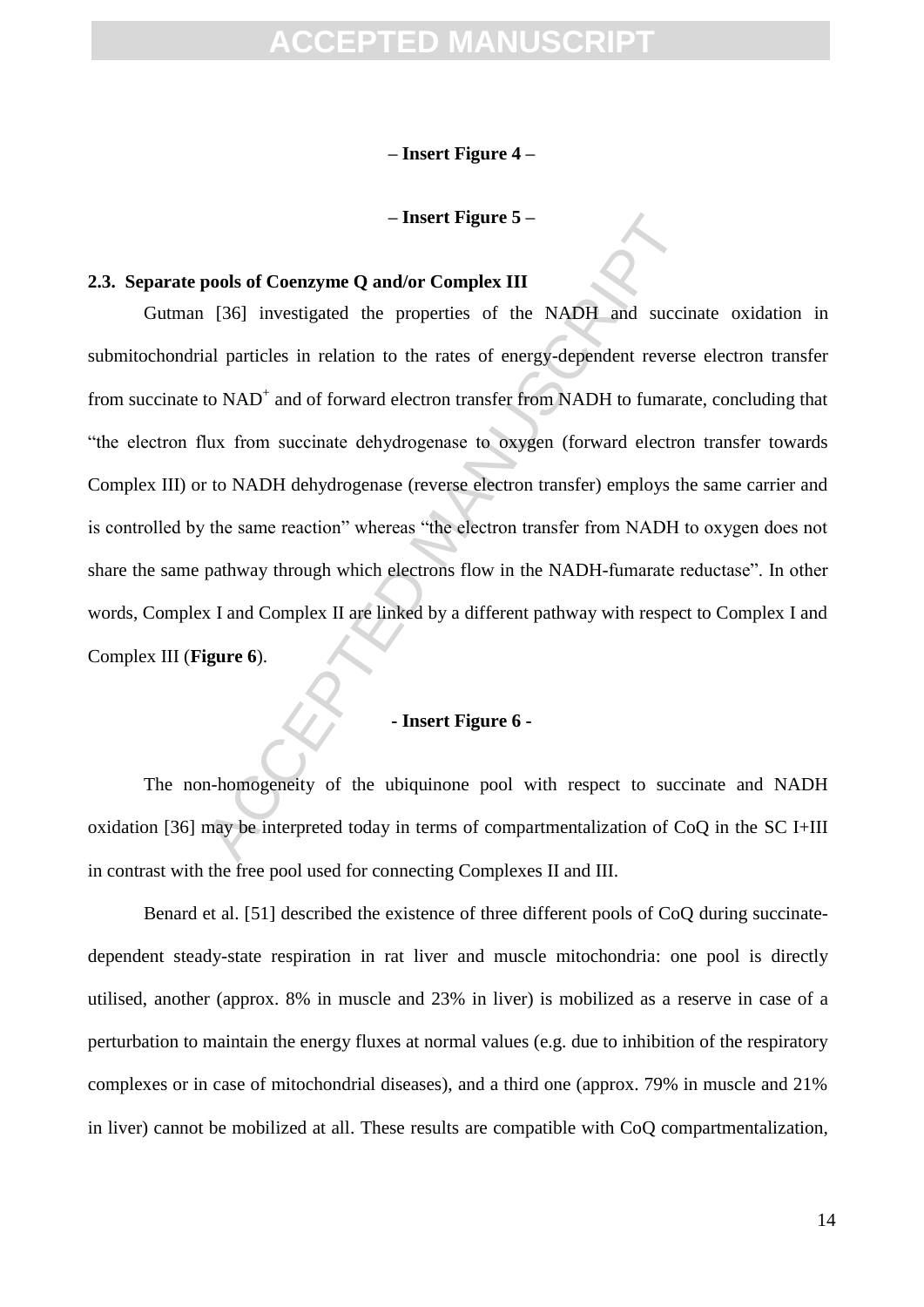although similar results with NADH oxidation were not provided in order to functionally prove that the fraction of CoQ that is not utilisable for succinate oxidation is channelled within SC I+III.

a preferential pathway for electrons mediated by a dedicate<br>cording to their results, this compartmentalization prevents sig<br>d oxidation (Complex I-dependent) and succinate oxidation (depe<br>avoenzyme-dependent oxidations. Lapuente-Brun et al. demonstrated [11] that the physical assembly between complexes I and III determines a preferential pathway for electrons mediated by a dedicated subset of CoQ molecules. According to their results, this compartmentalization prevents significant cross talk between NADH oxidation (Complex I-dependent) and succinate oxidation (dependent on Complex II) or other flavoenzyme-dependent oxidations. Those Complex III molecules (CIII<sub>bound</sub>) that physically interact with Complex I in the formation of SC are also exclusively dedicated to NADH oxidization while those Complex III molecules (CIII<sub>free</sub>) that are not bound to Complex I are mainly responsible for oxidization of succinate and other substrates using the free CoQ pool. When a partial loss of Complex III occurs, the Complex I-Complex III association is preferred to the free state of either Complex I or Complex III, due to a very high affinity between the two complexes. In this situation NADH oxidization catalyzed by the SC I+III is preferentially maintained despite the risk of compromising the oxidation of FAD-linked substrates [11].

The already quoted paper by Blaza et al. [26] showed that the steady-state rates of aerobic NADH and succinate oxidation were not additive in bovine heart submitochondrial particles; moreover, the rates of cytochromes  $b_H$ ,  $b_L$ , c and c1 reduction in the same cyanide-inhibited particles were similar if the reductant was either NADH or succinate or a mixture of the two substrates. Blaza et al. interpreted the results as a demonstration that a single pool of CoQ molecules exists that receives electrons indifferently from Complex I and Complex II. In this scenario, CIII<sub>free</sub> and CIII<sub>bound</sub> are able to equally receive electrons from the CoQ pool. However, it is worth noting that the experiments of Blaza et al. showing lack of additivity for succinate and NADH oxidation were performed for steady state oxidation by oxygen, thus comprising also the steps of cytochrome c and Complex IV reduction and re-oxidation. On the contrary, our preliminary study of the competition of succinate and NADH oxidation by exogenous cytochrome c in KCNinhibited mitochondria at steady-state shows that the rates are additive in permeabilised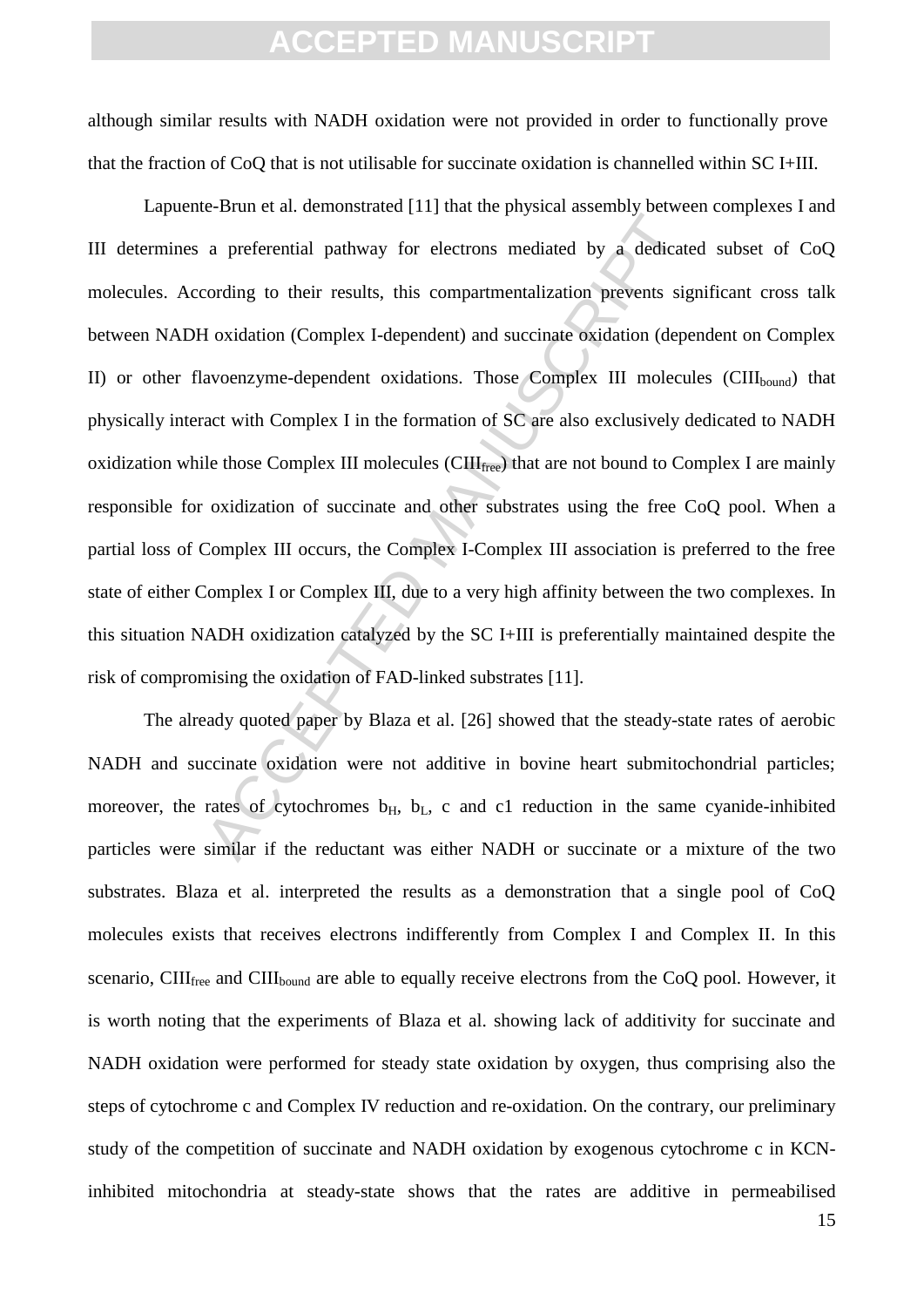mitochondria in the presence of exogenous cytochrome c and KCN, which shortened the electron transfer pathway for both oxidation reactions by including only CoQ and Complex III as redox intermediates (**Table 2**).

#### **- Insert Table 2 -**

**-Insert Table 2 -**<br>**Accelent** Letween our results and those of Blaza et al. may be during in Blaza's experimental system and provoking a bottleneck ste oxidation when electrons compete for a common pool of olecules in fr The disagreement between our results and those of Blaza et al. may be due to cytochrome c being rate-limiting in Blaza's experimental system and provoking a bottleneck step both in NADH and in succinate oxidation when electrons compete for a common pool of cytochrome c and Complex IV molecules in free form. Indeed most cytochrome c and Complex IV are free and able to receive electrons from both NADH and succinate with only a small portion of Complex IV dedicated to NADH (i.e. forming the respirasome  $I_1III_2IV$ ), as demonstrated by our flux control analysis data [28] that showed no channelling in the cytochrome c region. As a consequence of this bottleneck, the fluxes through the NADH: $O_2$  and succinate: $O_2$  pathways would be necessarily smaller with one substrate than with both substrates together, but without having a complete additive effect since they are largely linked to the same cytochrome c population*.* However, when we use *exogenous cytochrome c* as final electron acceptor under saturating conditions, the NADH and succinate pathways become clearly distinguishable because of their different CoQ pools.

We propose that the lack of additivity found by Blaza et al. [\[26\]](#page-7-2) for the reduction of *endogenous cytochromes b and c* by succinate and NADH has a different explanation; as suggested by us, the CoQ molecules in the SC are in a dissociation equilibrium with the molecules in the pool, albeit with a slower turnover than the channelled redox reactions that are of the order of few ms. For this reason, channelling occurs at steady state, but it is inevitable that in cyanide-inhibited mitochondria the bound CoQ molecules would exchange with those in the pool in the experimental times (several seconds) of Blaza et al.; indeed, from a scrutiny of Figure 3 in the paper by Blaza et al. [\[26\]](#page-7-2), it is possible to observe that the initial rates of cytochromes reduction (i.e. data taken at the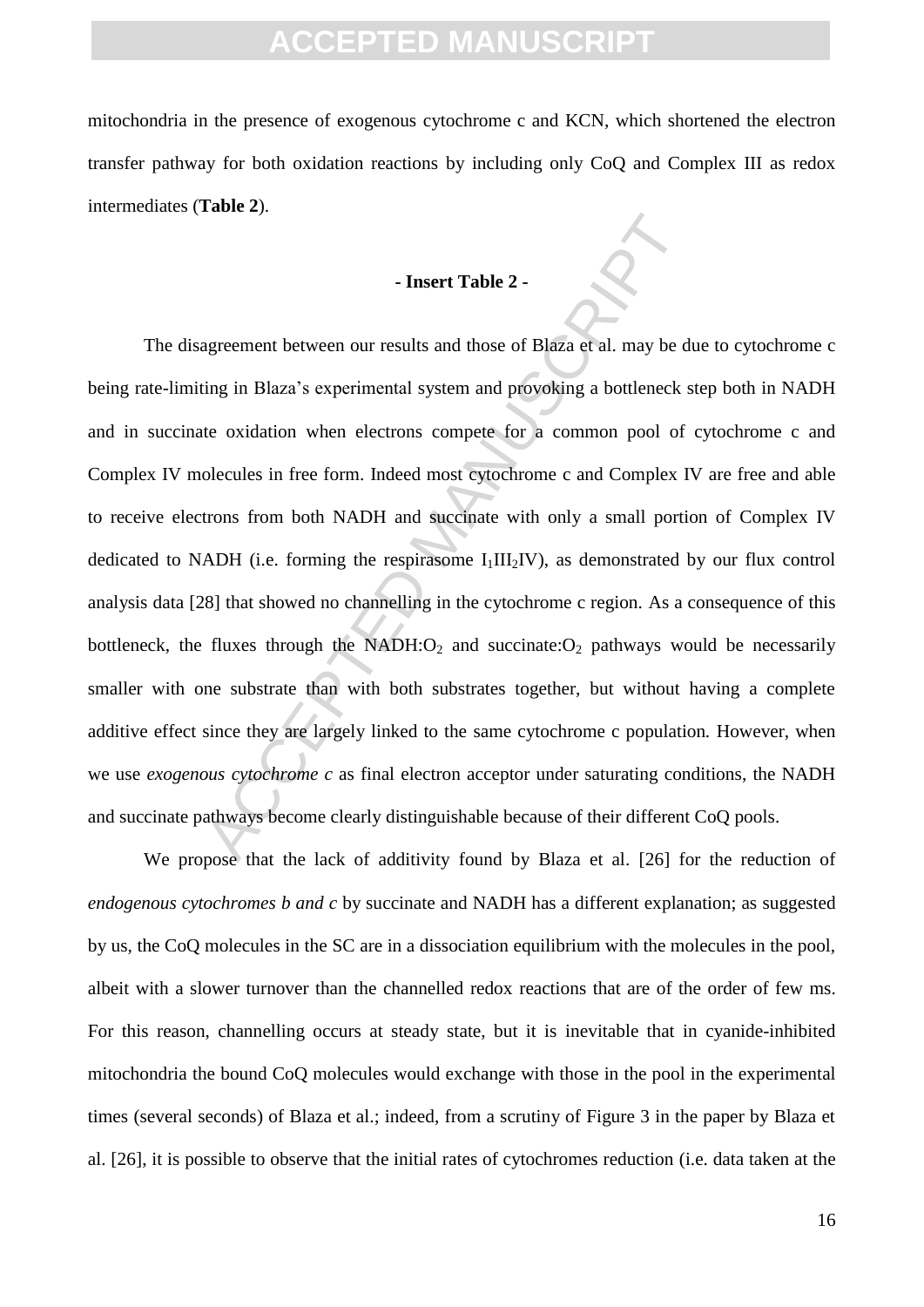shortest experimental times) appear to be higher when both substrates are added, as expected from separate CoQ pools.

Thus we are convinced that the evidence for existence of channelling of CoQ between Complex I and Complex III is overwhelming, although under particular conditions also collisionbased electron transfer is possible.

#### **2.4. The case of reverse electron transfer**

Complex III is overwhelming, although under particular conditions<br>
complex III is overwhelming, although under particular conditions<br>
framester is possible.<br> **ACCEPTED MANUSCRIPT CONSET ACCES**<br> **ACCEPTED MANUSCRIPT CONSET** The hyperbolic relation experimentally found by Gutman [36] between succinate oxidase and the rate of reverse electron transfer from succinate to NAD<sup>+</sup>, involving sequential interaction of complexes II and I by means of CoQ (cf. Figure 6), is in complete accordance with the pool equation. This observation poses a particularly puzzling question [40] about how ubiquinol reduced in the membrane pool by Complex II interacts with the CoQ binding site in Complex I, since Complex I is totally engaged in the SC. The same dilemma applies to the NADH-fumarate reductase activity that also involves interaction of Complex I and Complex II. In view of the recent progress in the knowledge of the detailed atomic structure of Complex I [52, 53], the previous view that two different routes may exist for forward and reverse electron transfer within Complex I [54] is no longer tenable as such, unless we consider two different conformations, of which the one present during reverse electron transfer makes the CoQ site more accessible to the pool.

It must be noted that the ATP-driven reverse electron transfer from succinate to NAD<sup>+</sup> occurs in the presence of a high mitochondrial transmembrane protonmotive force that, according to Piccoli et al. [55], might be the physiological signal causing the structural reorganization of the respiratory complexes. The *plasticity model* hypothesis (Section 2.2.3) suggests that the SC I+III would dissociate its constituting complexes under high  $\Delta u_{H+}$  condition, and this would no longer limit the access from the CoQ pool to the binding site in Complex I.

This model is apparently incompatible with the observation reported by Gutman [\[36\]](#page-10-2) that NADH-fumarate reductase, that occurs at low membrane potential, shares the same pathway of the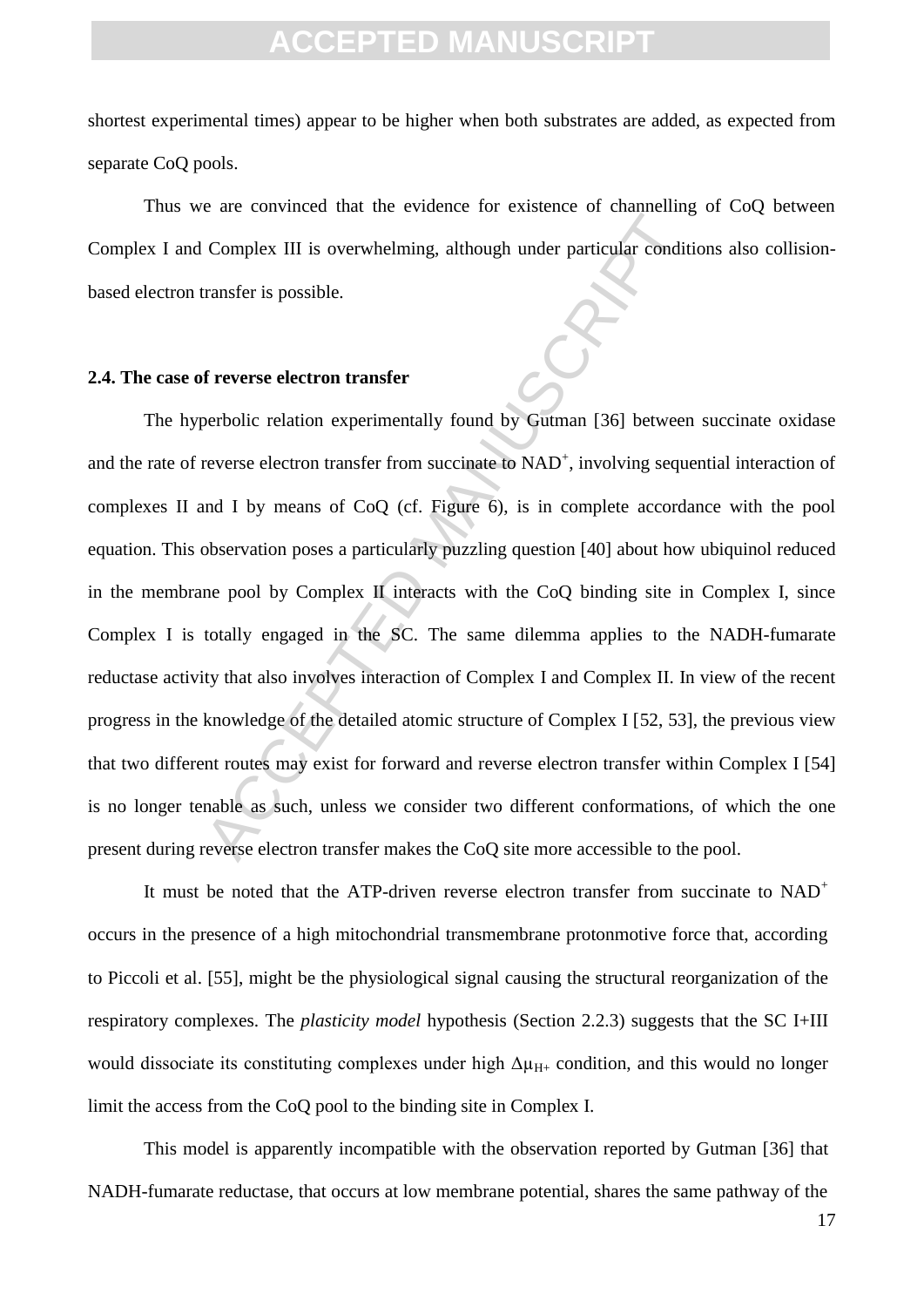reverse reduction of  $NAD<sup>+</sup>$  by succinate. We have to keep in mind, however, that the rate of NADH-fumarate reductase is one order of magnitude lower than the rate of NADH-cytochrome c reductase and that of NAD reduction by succinate, therefore it might well be within the time range of a dynamic equilibrium between CoQ in the SC and CoQ in the membrane pool.

quilibrium between CoQ in the SC and CoQ in the membrane poor and the Manuscrit end of CoQ in the membrane poor and complex 1 during either direct or reverse electron transfer a CoQ pool with Complex I within the SC. If th We cannot however exclude on a clear experimental basis that the pathways linking Complex II and Complex I during either direct or reverse electron transfer may require the interaction of the CoQ pool with Complex I within the SC. If this is true, we should conclude that Complex I in the SC is somewhat accessible to the CoQ pool. This accessibility, however, would be no proof against the existence of channelling between Complex I and Complex III.

#### **2.5. Concluding evidence about channelling**

As we described in the previous sections of this paper, the major observations supporting the notion that supercomplex association determines channelling in the CoQ region are the following: (a) rate advantage of NADH-cytochrome c reductase when SC are present; (b) both Complex I and Complex III are rate-limiting as measured by flux control analysis; (c) evidence for two compartments of CoQ in experiments of competition of NADH and succinate oxidation.

One main point favouring controversy if not recognized is the dynamic character of CoQ bound within the SC, that is in dissociation equilibrium with the free pool of CoQ in the membrane; . According to our hypothesis, all or most of the CoQ molecules are channelled from Complex I to Complex III during electron transfer at steady state; however, when electron transfer is slow or blocked by an inhibitor, the relevance of CoQ dissociation from SC /to the pool becomes significant. This notion raises the puzzling question whether the mentioned low flux control coefficients found by Quarato et al. [\[31\]](#page-8-0) in state-4 (i.e. low-rate respiration) were due to the predominance of CoQ dissociation over CoQ channelling rather than to the physical disassembly of SC. To this respect, the plasticity model [\[4\]](#page-3-2), would be a functional rather than structural feature of the respiratory chain, at least in the CoQ region. It is desirable that studies on the dissociation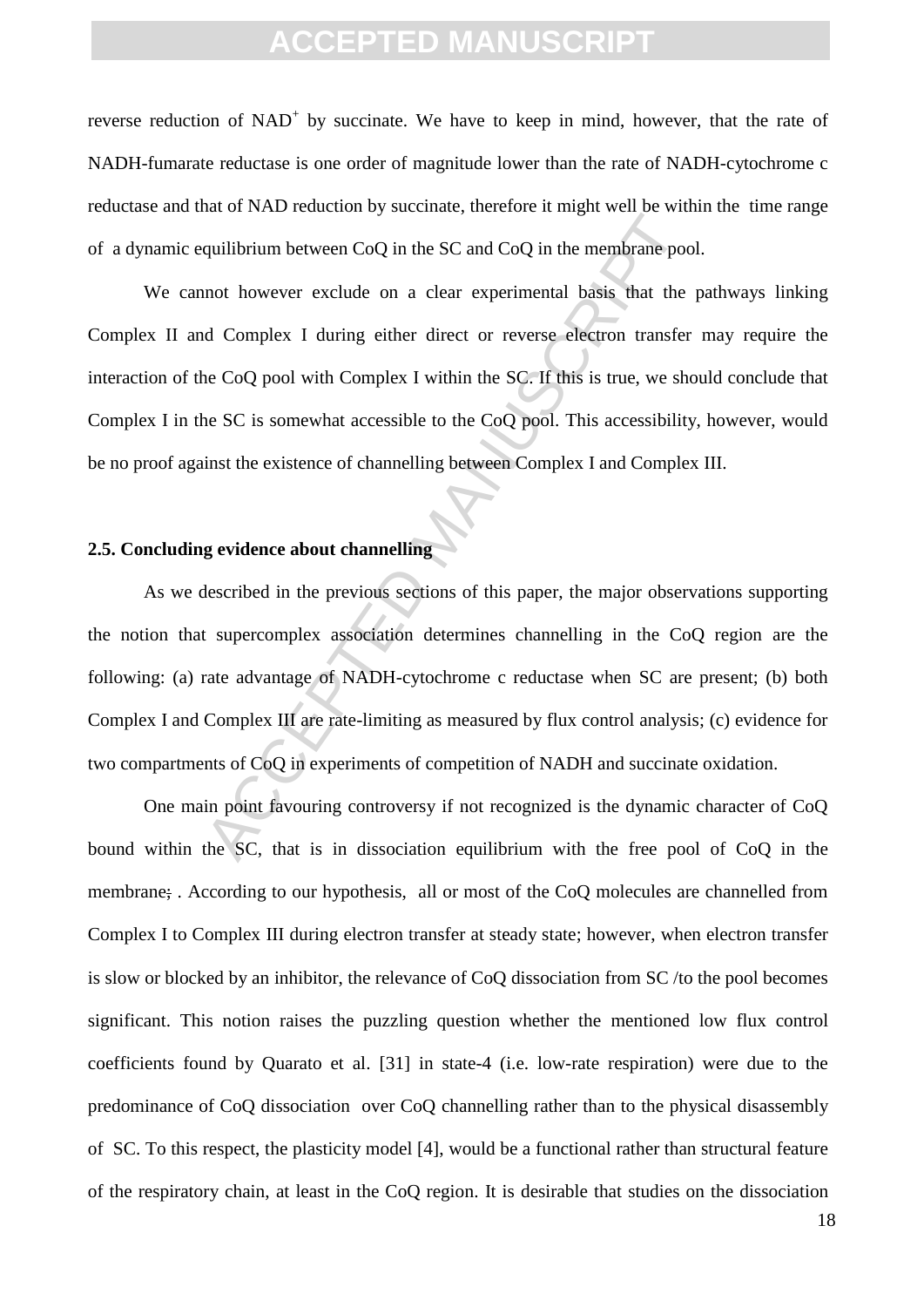constants of CoQ from SC will give an answer to this scientific dilemma in the future. In addition, the rate of NADH-fumarate reductase [\[26,](#page-7-2) [36\]](#page-10-2) may represent an indirect parameter of the dissociation turnover of CoQ from SC to the pool.

#### **3. Supercomplex assembly and ROS generation: a device for control of ROS levels?**

<span id="page-19-0"></span>The generation of ROS by isolated mitochondria may account for up to 2-3% of oxygen consumed under particular conditions that may not be found physiologically [56] , depending also on the type of tissue (see Panov et al. [57]) and on the substrate employed. For example, succinate is important for ROS production in brain, heart, kidney, and skeletal muscle, while fatty acids are major generators of ROS in kidney and liver [58].

Example and ROS generation: a device for control of ROS<br>
neration of ROS by isolated mitochondria may account for up to<br>
representions that may not be found physiologically [50]<br>
issue (see Panov et al. [57]) and on the su The factors controlling mitochondrial ROS levels are linked to their rate of generation and of removal. The redox potential of the NAD<sup>+</sup>/NADH couple and the proton-motive force act as powerful regulators of the steady-state concentration of redox species responsible for electron leaking and ROS generation [59, 60]. In turn, these forces are regulated by the redox supply to the respiratory chain, by the degree of coupling and/or by physio-pathological constraints to electron transfer, such as enzyme phosphorylation, cytochrome c removal, Complex IV inhibition, oxygen concentration etc.

The "Redox-Optimized ROS Balance hypothesis" (R-ORB) described by Aon et al. [61] attempts to explain at a mechanistic level the link between mitochondrial respiration and ROS emission. The hypothesis is based on the observation that ROS levels (as the net result of production and scavenging) attain a minimum when mitochondria maximize their energetic output (i.e. maximal state-3 respiration) at intermediate values of the redox environment between fully oxidized and fully reduced redox couples, such as NADH/NAD<sup>+</sup> and GSH/GSSG. These redox carriers are more oxidized than the corresponding values in state-4 respiration. On the other hand, ROS overflow will occur at both highly reduced or highly oxidized redox environment, albeit governed by the extent of proton leak and by the compromised scavenging capacity, respectively.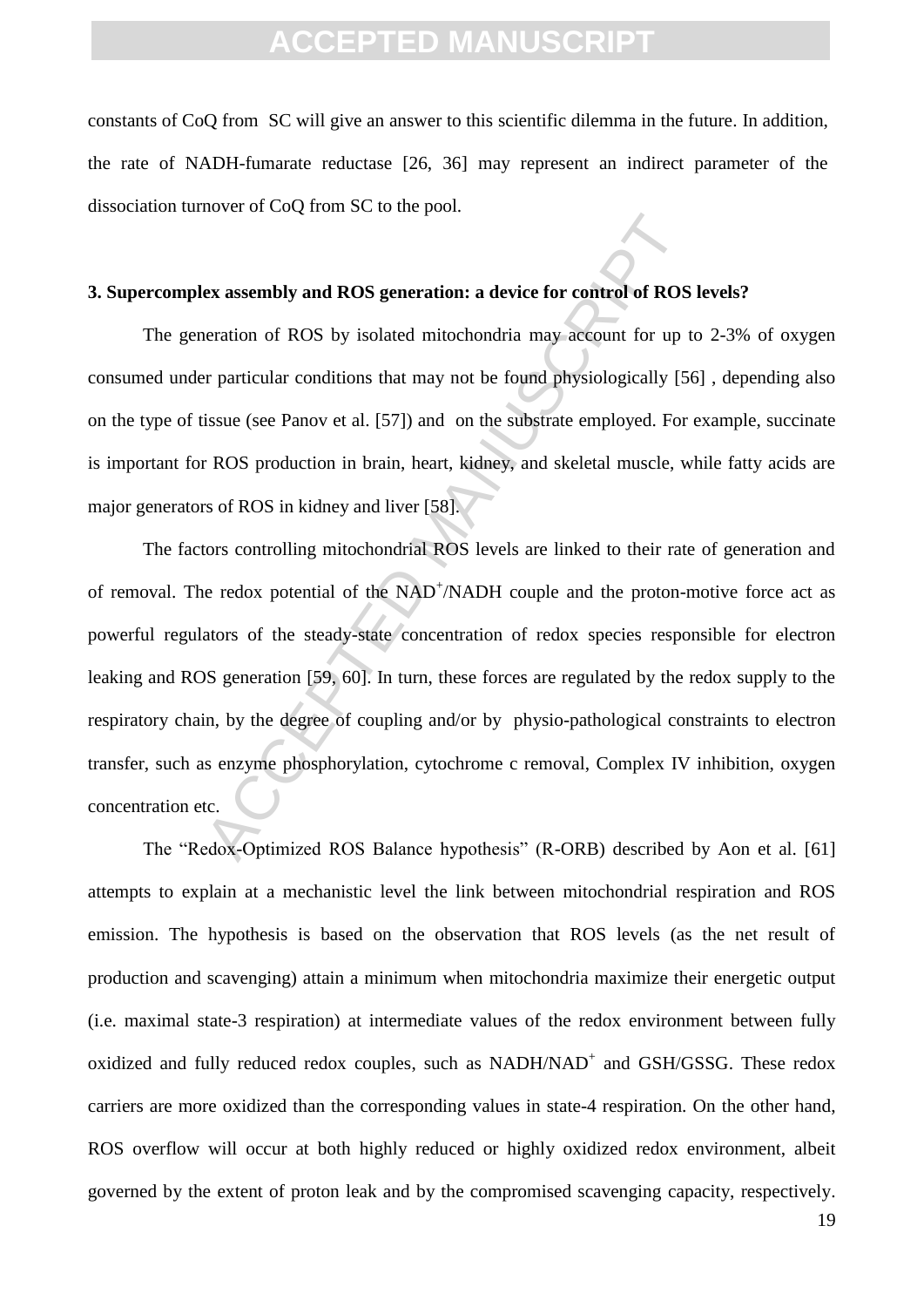Cortassa et al. [62] confirmed that mitochondria are able to keep ROS emission to a minimum likely compatible with signalling, while maximizing their energetic output, as they assessed by the analysis of mitochondrial respiration, ROS emission, and the redox environment in isolated guinea pig heart mitochondria under forward electron transport.

In addition, mitochondrial ROS release is modulated by a series of nuclear encoded proteins such as by p53, p66Shc, the Bcl-2 family and Romo-1 [63] and in response to external stimuli, such as TNFα [64], hypoxia [65], serum deprivation [66], oxidative stress (the so-called ROS-induced ROS release [67]).

An implication of supercomplex organization as the missing link between oxidative stress and energy failure was first suggested by our speculation [39] that dissociation of SC  $I_1III_2$  occurs under conditions of oxidative stress, with loss of facilitated CoQ channelling, thus causing electron transfer to depend upon less efficient collisional encounters of the free ubiquinone molecules with their partner complexes.

Entrancemental and the term of the term of the reading to the pools pools.<br>
(ion, mitochondrial ROS release is modulated by a series of nuclear<br>
pools pools pools are pools by a series of nuclear<br>
hypoxia [65], serum depri As a consequence, the alteration of electron transfer may elicit further induction of ROS generation. Following this line of thought, the different susceptibility of different types of cells and tissues to ROS damage [68] may be interpreted in terms of extent and tightness of supercomplex organization in their respiratory chains and capability of the respiratory enzymes to hinder reaction of auto-oxidizable prosthetic groups with oxygen. Disorganization of the supramolecular architecture of the respiratory chain would both decrease NAD-linked respiration and ATP synthesis and increase the capacity of producing superoxide by destabilised Complex I and Complex III.

The actual shape of the SC  $I_1III_2IV_1$  from bovine heart [69] suggests a slightly different conformation of bound Complex I showing a higher bending of the matrix arm towards the membrane (and presumably Complex III), in line with the notion that Complex I may undergo important conformational changes [70]. Since, however, subsequent studies at higher resolution have failed to show conformational changes [\[7,](#page-3-3) [8\]](#page-3-4), further studies are needed to solve this issue.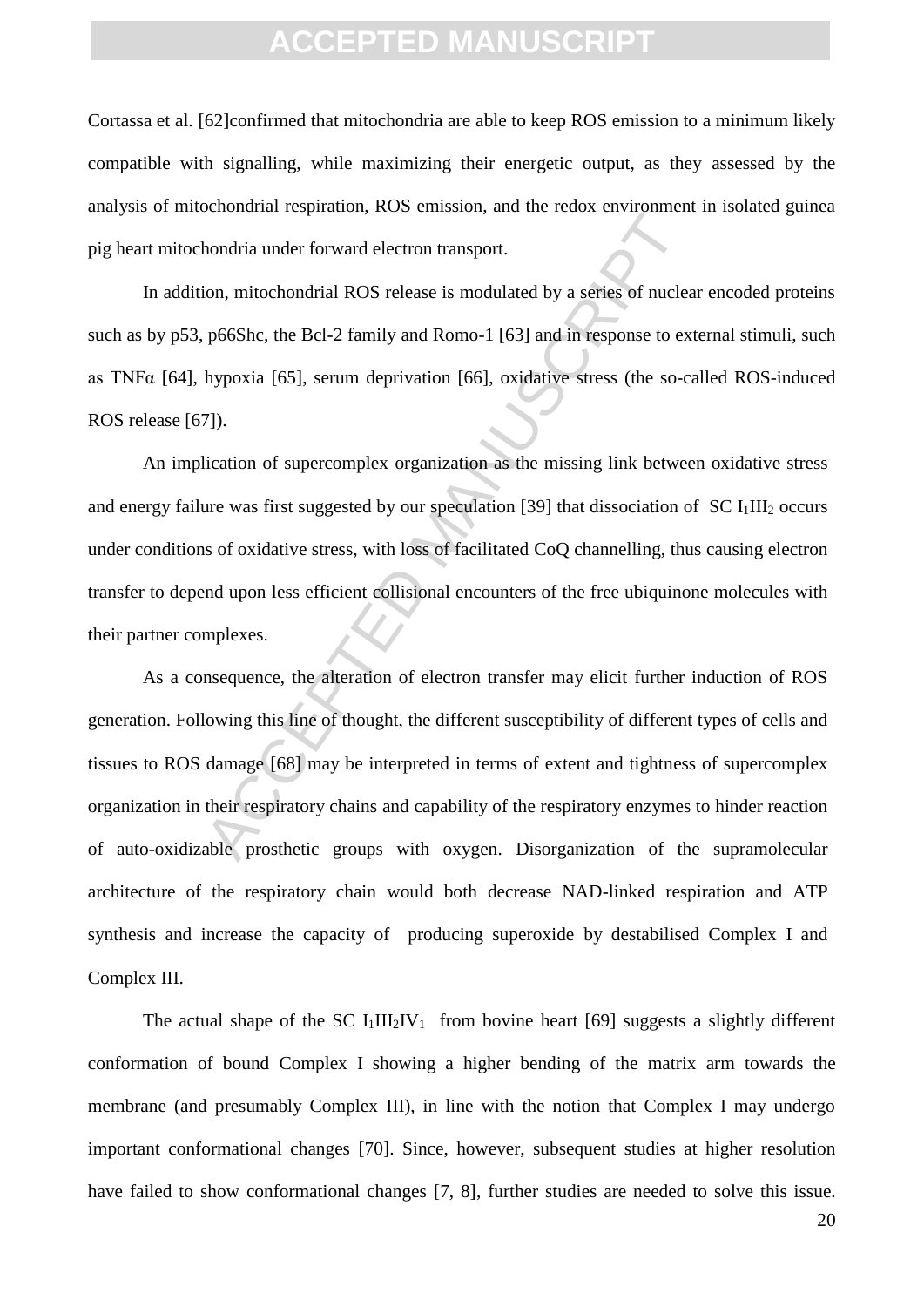Nevertheless the observed destabilization of Complex I in the absence of SC may render the 51 kDa subunit containing the FMN more prone to interact with oxygen.

On the basis of their studies on rat brain mitochondria oxidizing different substrates, Panov et al. [\[57\]](#page-19-0) suggested that the assembly of Complex I into SC prevents excessive superoxide production during oxidation of NAD-linked substrates because efficient CoQ channelling helps maintaining the chain in the oxidized state (see also below), whereas on succinate oxidation the backward electron flow keeps the centres in Complex I more reduced and prone to produce superoxide; to this purpose it is interesting to note that Complex II does not aggregate to form SC.

Example and Manuscritude and Manuscritude and Manuscritude Secure<br>
Superior and Manuscript CoO echain in the oxidized state (see also below), whereas on succe<br>
tron flow keeps the centres in Complex I more reduced and<br>
thi In a recent study, Maranzana et al. [23] obtained the first direct demonstration that loss of supercomplex organization causes a dramatic enhancement of ROS generation by Complex I. In a model system of reconstituted binary Complex I/Complex III at high lipid to protein ratio (30:1), where formation of the  $SC I_1III_2$  is prevented, the generation of superoxide is several-fold higher than in the same binary system reconstituted at a 1:1 ratio, which is rich in supercomplexes **(Figure 7**). In agreement with this finding, dissociation of the SC  $I_1III_2$  after treatment with the detergent DDM induces a strong enhancement of ROS generation both in proteoliposomes and in mitochondrial membranes.

#### **- Insert Figure 7 -**

It is worth noting that, in the experiments reported by Maranzana et al. [\[23\]](#page-5-3), ROS production is investigated in the presence of inhibitors (mucidin and rotenone) that prevent electron transfer to any respiratory intermediate, therefore the redox centres in Complex I are maximally reduced both in the presence and in the absence of SC. Consequently, the above mentioned reasoning by Panov et al. [\[57\]](#page-19-0), giving emphasis to the relief of the redox pressure in the superassembled respiratory chain, cannot be taken as the only explanation of the role of SC in regulating ROS formation by Complex I.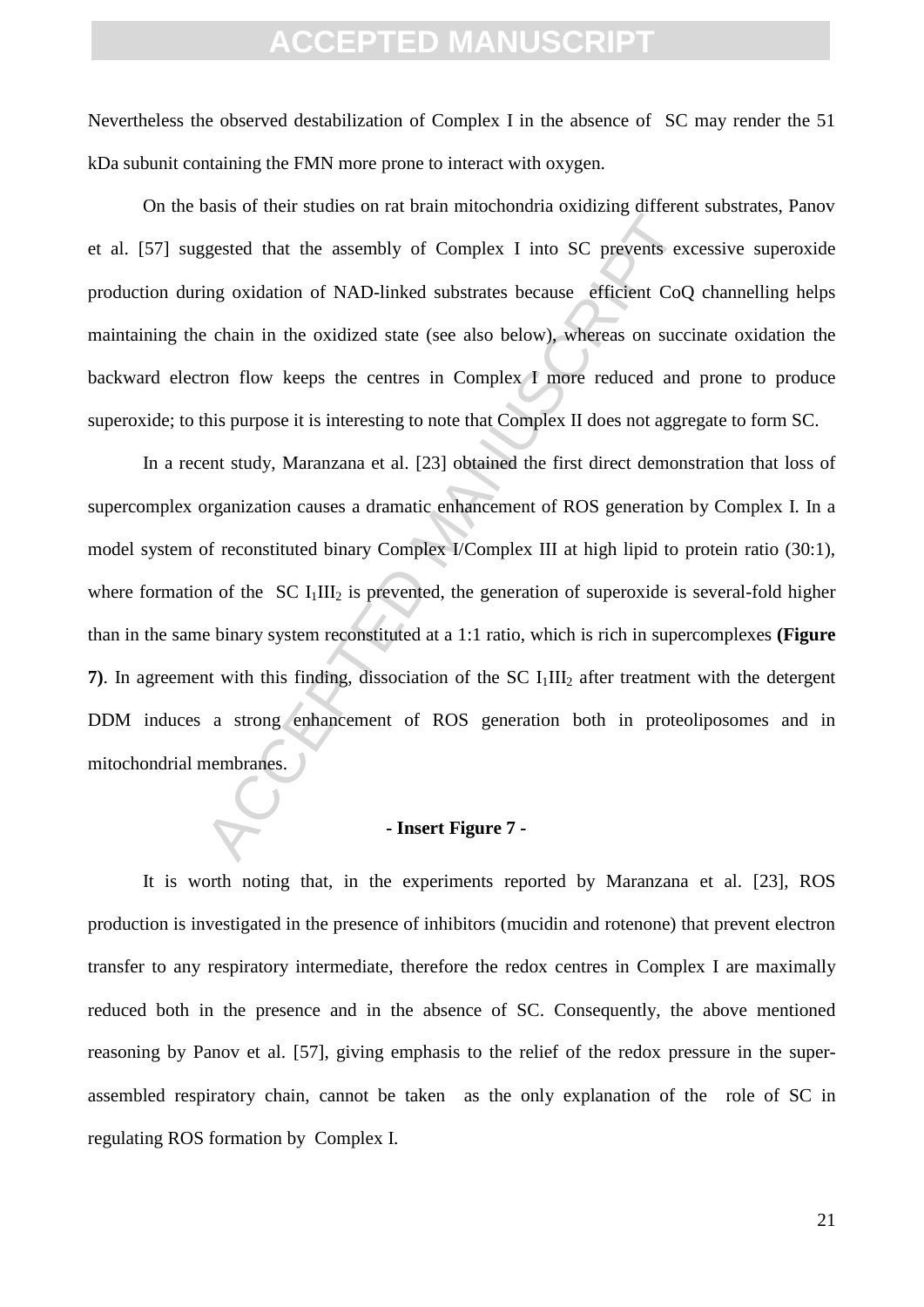Several additional observations in cellular and animal models link together SC dissociation and enhanced ROS production.

A strong decrease of high molecular weight SC correlating with higher ROS generation was observed in mouse fibroblasts expressing the activated form of the k-ras oncogene, in comparison with wild type fibroblasts [71, 72].

<span id="page-22-0"></span>Diaz et al. [73] showed that diminished stability of SC is associated with increased levels of ROS in mouse lung fibroblasts lacking the Rieske iron-sulphur protein of Complex III and hence devoid of Complex I-containing SC.

The cardiolipin defect in Barth syndrome, a cardio-skeletal myopathy with neutropenia which is characterized by respiratory chain dysfunction, results in destabilization of SC by weakening the interactions between respiratory complexes. Remarkably, hydroethidine staining revealed higher basal levels of superoxide production in lymphoblasts from patients, compared to control cells [\[19,](#page-5-4) 74].

Example and the strainer of the k-ras oncognism of the straining in the straining in the strain of the strain of the strain of fibroblasts [71, 72].<br>
Al. [73] showed that diminished stability of SC is associated with i<br>
lu The availability of cardiolipin-deficient yeast mutants, although lacking Complex I, provided the opportunity to demonstrate alterations in the stabilization of SC similar to those found in Barth syndrome and exhibited increased protein carbonylation, an indicator of ROS [75]. The increase in ROS is most likely not due to defective oxidant defence systems, since the CL mutants do not display sensitivity to other oxidants like paraquat, menadione or hydrogen peroxide  $(H_2O_2)$ .

The evidence that Complex I-containing SC may physiologically exist in dynamic equilibrium with isolated Complex I [\[4\]](#page-3-2) raises the puzzling question that also ROS generation may be subjected to physiological changes. It is tempting to suggest that these changes may be aimed to regulation of ROS levels in the cell, in view of their well-documented role in cellular redox signalling.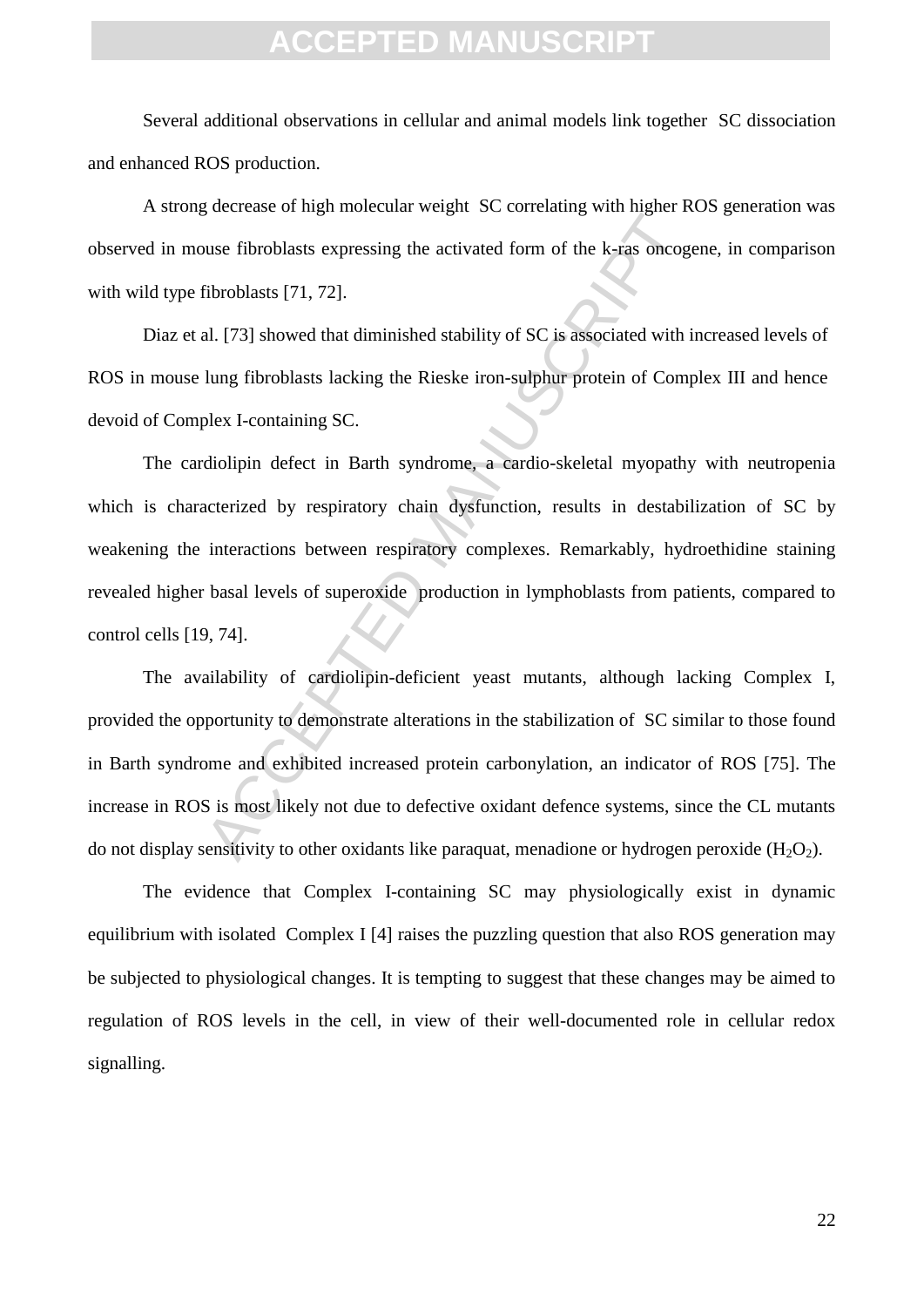#### **4. Conclusions**

Acceleration of the structural and kinetic interactions between the depend on the structural and kinetic interactions between the dege of such new properties is still low, and many issues are moted increasing evidence that The functional properties of Complex I cannot be solely described by the study of the isolated enzyme, since its physiological assembly with respiratory complexes III and IV confers new properties that depend on the structural and kinetic interactions between these enzymes. The level of knowledge of such new properties is still low, and many issues are controversial. This review has promoted increasing evidence that CoQ channelling occurs in the electron transfer between Complex I and Complex III and that the association of Complex I with Complex III limits ROS generation by Complex I. It is possible that the supramolecular structure may also affect other properties such as proton translocation [76].

Finally, the fixed constraints existing between individual complexes when assembled in SC may impose stoichiometric ratios that depend on the metabolic conditions, thus directing and controlling entire metabolic pathways [11].

#### **5. Acknowledgements**

The experimental work quoted in this review was supported by MIUR (grant number: PRIN 20107Z8XBW\_003)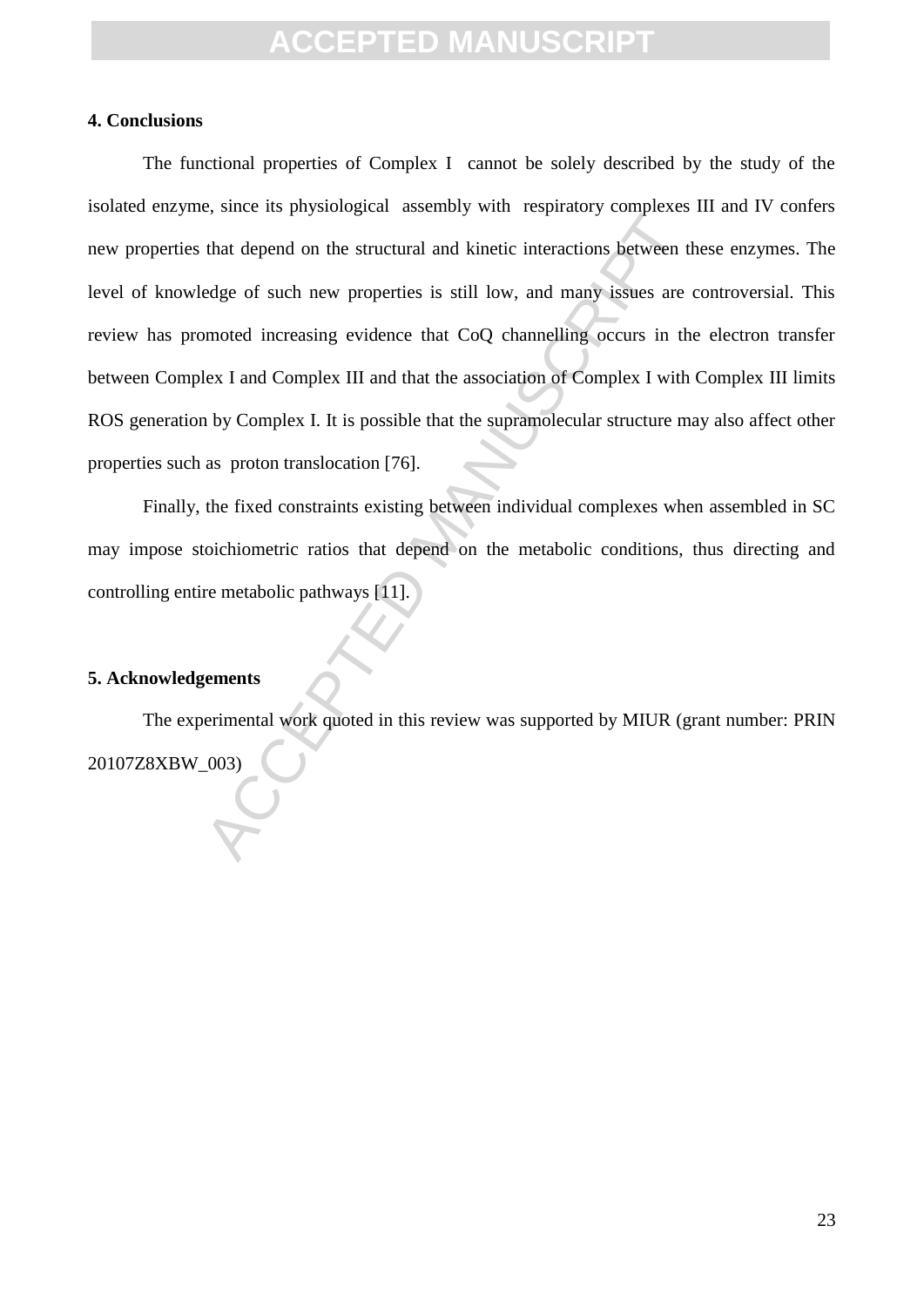#### **FIGURE LEGENDS**

**Figure 1 – Bovine Mitochondrial Supercomplex**  $I_1III_2IV_1$  **A) Fitted model by single particle** cryo-EM. (PDB ID: 2YBB) [7]; B) Side view and C) view from the intermembrane space (IMS) showing two CL molecules (in yellow) in the cavity of each monomer of Complex III formed by cytochromes  $c_1$  and b. MA denotes the mitochondrial matrix. Image taken from [\[18\]](#page-5-5), with permission.

ALL MANUSCRIPT SUPPOSE TO A THE MANUSCRIPT OF A THE MANUSCRIPT AND ALL MOLECULES (in yellow) in the cavity of each monomer of Com<br>
1 and b. MA denotes the mitochondrial matrix. Image taker<br> **Transference is a matrix of th Figure 2 - Supramolecular organization of respiratory Complex I and Complex III in R4B 1:1 and R4B 1:30 proteoliposomes. (A)** R4B 1:1 and **(B)** R4B 1:30 samples were separated by 2D BN/SDS-PAGE after solubilisation with digitonin at a detergent to protein ratio of 8 (w:w) and resolved by western blotting followed by immunodetection using monoclonal antibodies specific for single respiratory subunits. The images shown in the picture were obtained *in camera* by double overlaying exposures to the antibody against the NDUFA9 (39kDa) subunit of Complex I and, in sequence (not postproduction computer-graphic overlay), to the antibody against the Rieske protein (22kDa) of Complex III. *Arrows* point to monomeric Complex I. The *upper panel* of the figures schematically shows the position of SC  $I_1III_2$ , Complex I (CI) and dimeric Complex III (CIII) in the 1D BN-gel prior to second dimension electrophoresis (2D SDS-PAGE). R4B, mitochondrial fraction enriched in Complex I and Complex III. Image taken from [\[23\]](#page-5-3) with permission.

**Figure 3 - Schematic models showing ubiquinone as a mediator of the electron transport in the respiratory chain.** (*Upper panel*) Pool behaviour: Coenzyme Q as a freely diffusible interconnecting mediator (Q pool) among the electron donors (Complex I) and the acceptors (Complex III). Interaction of antimycin (AA) with the respiratory chain causes the "nonlinear" inhibition curve of substrate oxidation (due to multiple choices for quinol oxidation by the residual active molecules of Complex III, as indicated also by the dotted arrows). (*Lower panel*)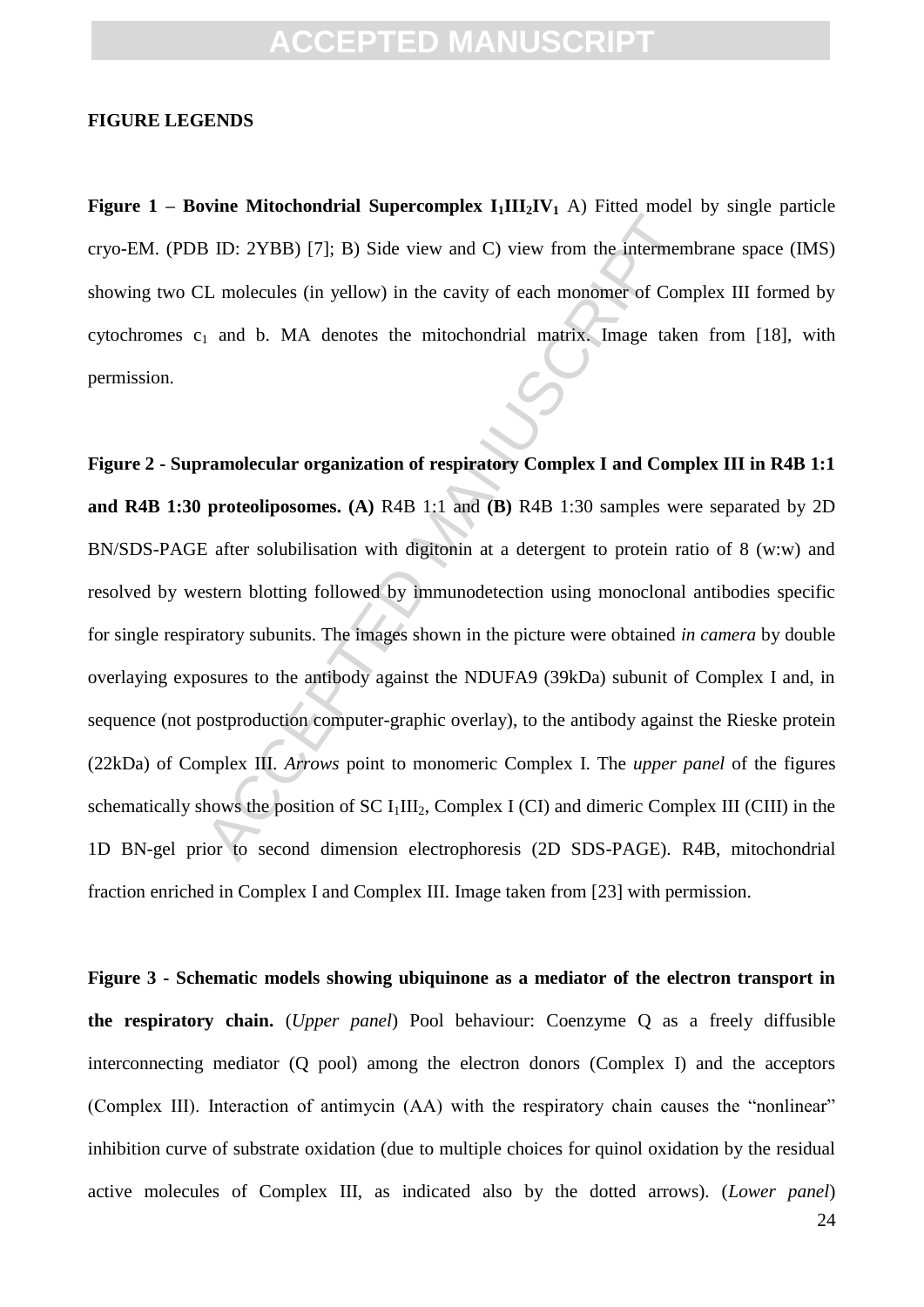Supercomplex arrangement: the serial mediation by ubiquinone (Q) only within the I–III supramolecular assembly would result in a linear relation of the respiratory activity to antimycin.  $V_0 = V_{obs}$  in the absence of antimycin. See Lenaz and Genova [39] for a more detailed analysis. Reproduced from Lenaz and Genova [39] with permission.

Example 21 and 39] with permission.<br>
Unctional association of Complex I and Complex III in<br>
f NADH-cytochrome c reductase. After freeze-thawing twee<br>
were assayed in the absence and in the presence of detergent<br>
city at s **Figure 4 – Functional association of Complex I and Complex III in BHM.** Detergent dependence of NADH-cytochrome *c* reductase. After freeze-thawing twice, aliquots of mitochondria were assayed in the absence and in the presence of detergent (DDM). NADHcytochrome c activity at saturated concentration of both substrates was measured by the change of differential absorbance of cytochrome c at  $\lambda$ =550 minus 540 nm. Data points are multiple results of repeated titration experiments. The average value at zero concentration of detergent, corresponding to 100% activity rate in the graph, is 0.356±0.031 (µmoles cytochrome *c* reduced/min/mg protein). Experimental details as described in Maranzana et al. [23]. We note that the sharp increase and stabilization of activity at 0.3-1.5 DDM/protein ratios, as compared to rates at very low concentration of detergent, indicates that NADH and cytochrome c had limited access to the inner membrane of the frozen and thawed mitochondria used.

**Figure 5 – Structural association of Complex I and Complex III in BHM.** Three dimensional view of the immunodetection after 2D BN/SDS-PAGE and Western blotting of mitochondria *(control)* solubilised by digitonin (8 g:g protein) or *(DDM 0.3-2)* by increasing amounts of DDM, as indicated by labels in the picture. Most Complex I was found assembled  $(I<sub>SC</sub>)$  into high molecular weight SC comprising Complex III (III<sub>SC</sub>) both in control samples and after low DDM solubilisation (DDM/protein ratio  $\langle 1.5 \text{ w:w} \rangle$ ). On the contrary, significant quantitative dissociation of SC  $I_1III_2$  into individual enzyme complexes (i.e. 86% of total Complex I as free units) was obtained by solubilisation at DDM/protein ratio of 2 g:g. Experimental details according to Maranzana et al. [\[23\]](#page-5-3) as described in the legend of Figure 2.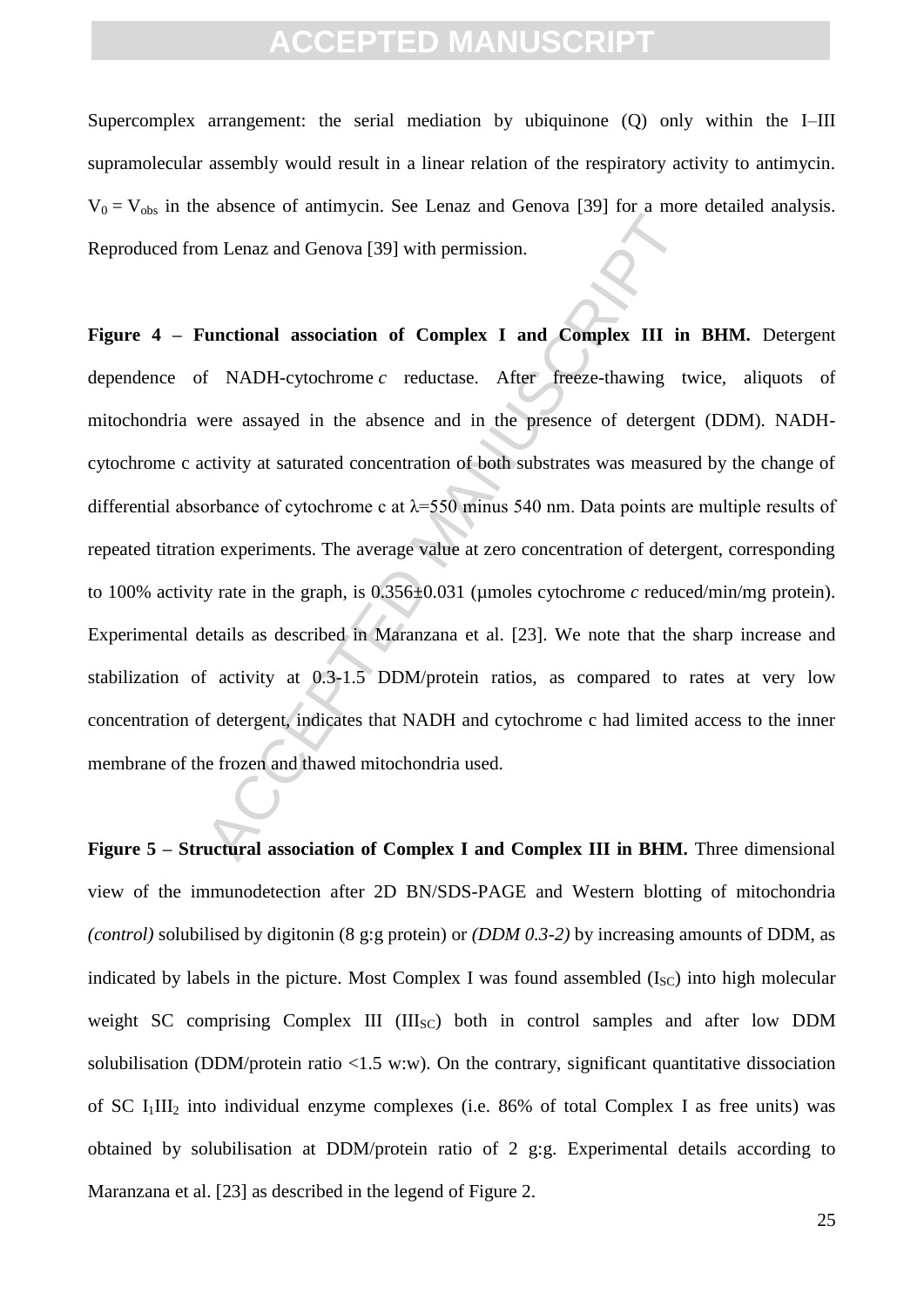**Figure 6 - Postulated interactions between Complex II and Complex I.** *left:* Reduction of NAD<sup>+</sup> by succinate by energy-dependent reverse electron transfer and forward electron transfer from succinate dehydrogenase to oxygen; *middle:* NADH-fumarate reductase; *right:* as a comparison, it is shown the interaction of Complex I with Complex III within the SC.

France to oxygen; *middle:* NADH-fumarate reductase; *right:*<br>trogenase to oxygen; *middle:* NADH-fumarate reductase; *right:*<br>ceraction of Complex I with Complex III within the SC,<br>oduction of ROS by mitochondrial Comple **Figure 7 - Production of ROS by mitochondrial Complex I in different situations where supercomplexes are maintained or disassembled.** The percentage value of ROS production measured in all the samples listed in the table (*lower panel*) is plotted in the graph (*upper panel*). The ratio of bound Complex I versus total Complex I was determined by densitometric analysis of immunoblots obtained after 2D BN/SDS-PAGE. The NADH-stimulated production of ROS was measured as the relative fluorescence intensity of dichlorofluorescein in the presence of 1.8 μM mucidin and 4 μM rotenone, and expressed as percentage value of the corresponding reference samples in the absence of rotenone. In the case of BHM, the existence of endogenous systems operating to reduce ROS levels in the mitochondrial sample might have counteracted the dramatic effects of the complete dissociation of Complex I, thus leading to a twofold only increase of the measured ROS production. Proteoliposomes, R4B 1:1 w:w (cf. text for details); DIL, dilution at high lipid to protein ratio (30:1 w:w); DDM, dodecyl maltoside. Modified from Genova and Lenaz [77] with permission.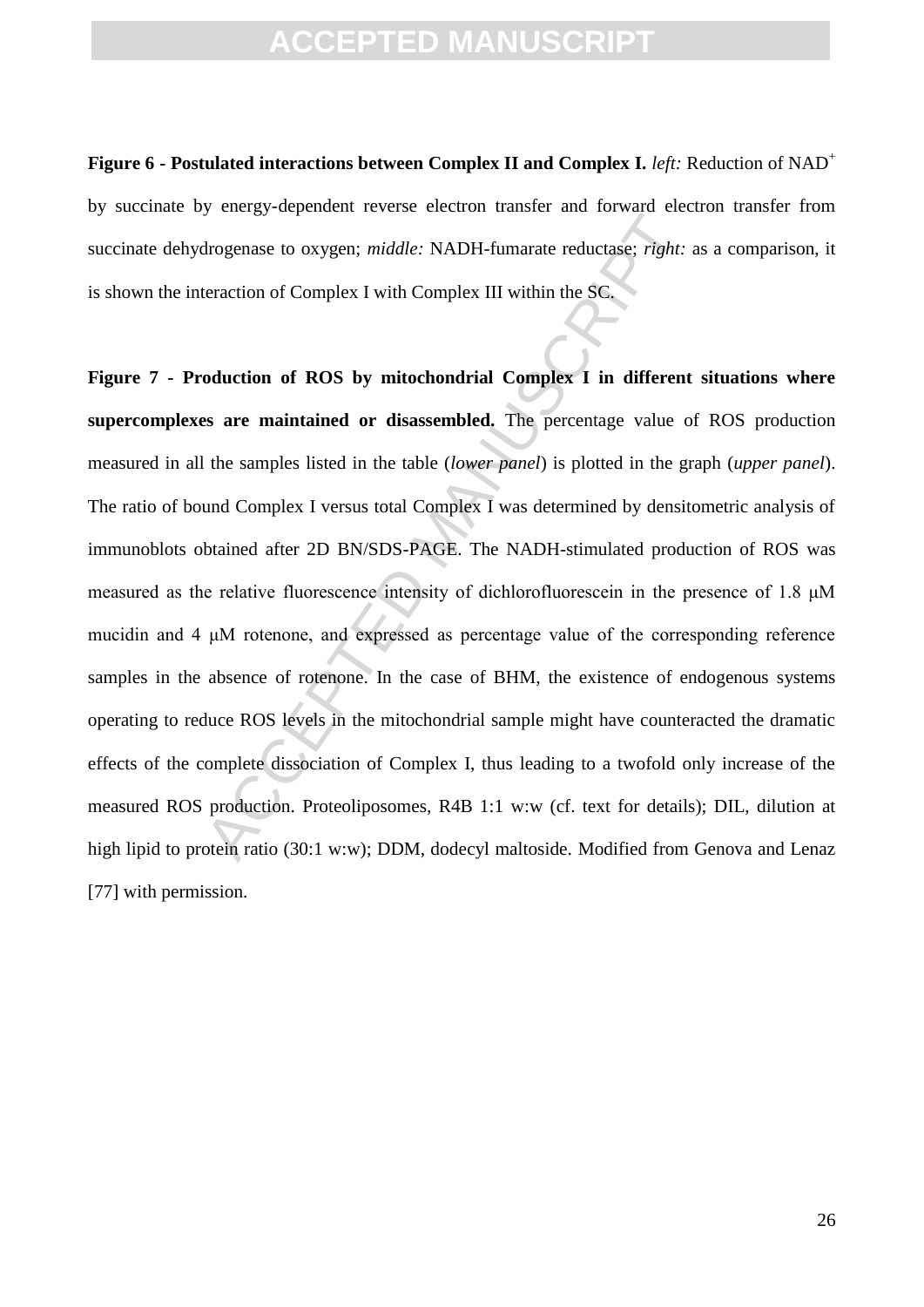### **Table 1 - Flux control coefficients of respiratory complexes over NADH oxidase and succinate oxidase activity.**

| Sample     | Respiratory activity             | Complex I | Complex $\Pi$ | Complex III | Ref.   |
|------------|----------------------------------|-----------|---------------|-------------|--------|
| <b>BHM</b> | NADH oxidase                     | 1.06      | n.a.          | 0.90        | $[28]$ |
|            | Succinate oxidase                | n.a.      | 0.88          | 0.34        | $[28]$ |
| R4B 1:1    | NADH-cytochrome c oxidoreductase | 0.93      | n.a.          | 0.73        | $[72]$ |
| R4B 1:30   | NADH-cytochrome c oxidoreductase | 0.92      | n.a.          | 0.15        | $[72]$ |

RECEPTED BHM, bovine heart mitochondria; R4B, mitochondrial fraction enriched in Complex I and Complex III reconstituted in proteoliposomes at different protein:phospholipid ratios (w:w); n.a., not applicable in this sample.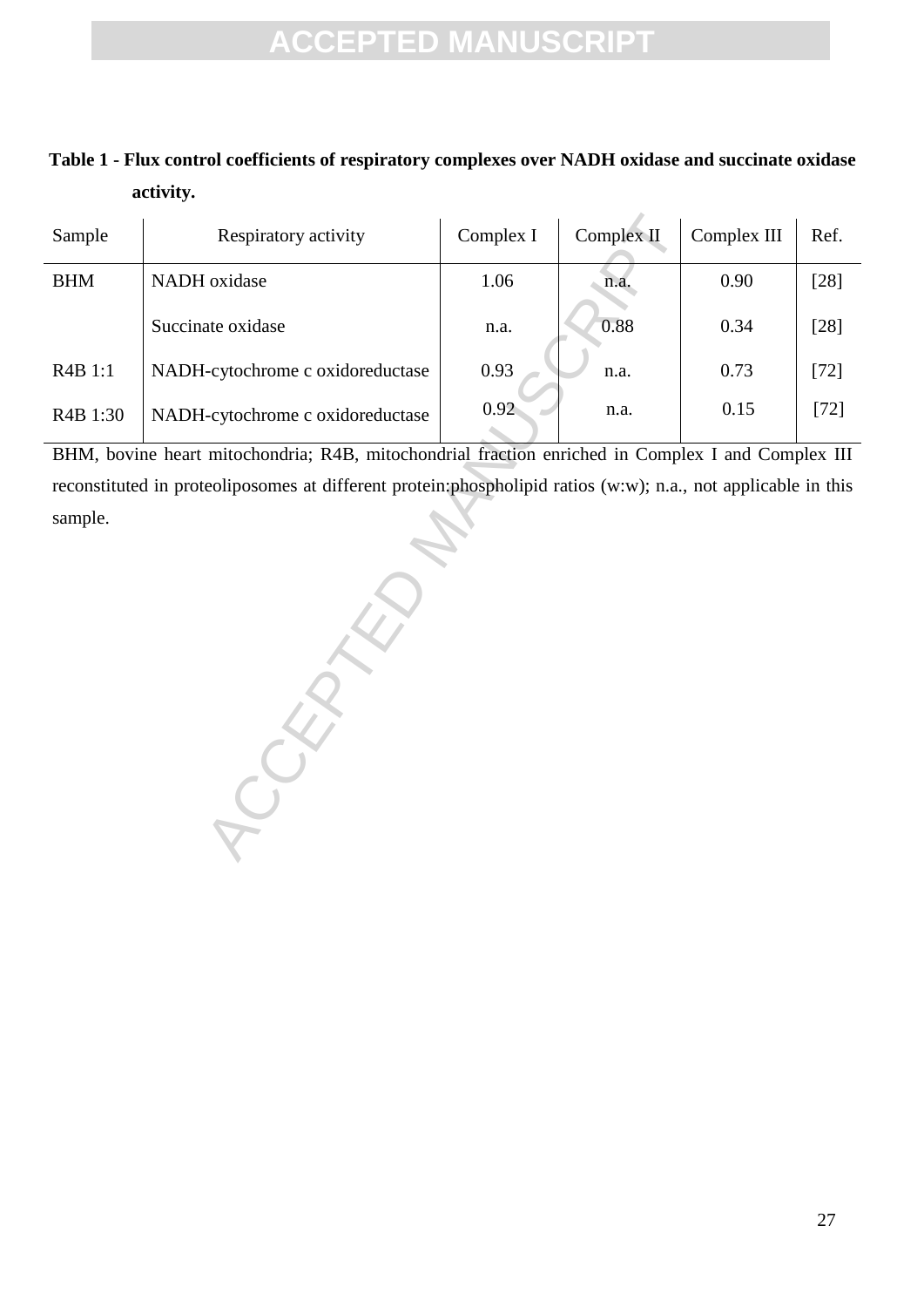| Substrate as electron donor                                                                                     | Rate of cytochrome c reduction |  |  |  |  |
|-----------------------------------------------------------------------------------------------------------------|--------------------------------|--|--|--|--|
|                                                                                                                 | umoles/min/mg protein          |  |  |  |  |
| <b>NADH</b>                                                                                                     | $0.356 \pm 0.031(5)$           |  |  |  |  |
| Succinate                                                                                                       | $0.591 \pm 0.060(5)$           |  |  |  |  |
| NADH+Succinate                                                                                                  | $0.883 \pm 0.071(5)$           |  |  |  |  |
| NADH-cytochrome c oxidoreductase activity and succinate-cytochrome c oxidoreductase activity                    |                                |  |  |  |  |
| were assayed spectrophotometrically in frozen and thawed BHM at 30°C by monitoring the reduction                |                                |  |  |  |  |
| of 50 μM cytochrome c in the presence of 1 mM KCN and 75 μM NADH or/and 26 mM succinate.                        |                                |  |  |  |  |
| When applicable, the dehydrogenase of Complex II was activated by pre-incubation of the                         |                                |  |  |  |  |
| mitochondrial samples with succinate at 37 $\degree$ C for 5 min. Data are mean values $\pm$ standard deviation |                                |  |  |  |  |
| of separate experiments, as indicated by the numbers in round brackets.                                         |                                |  |  |  |  |
|                                                                                                                 |                                |  |  |  |  |

**Table 2 - NADH and succinate oxidation by exogenous cytochrome c in cyanide-inhibited BHM.**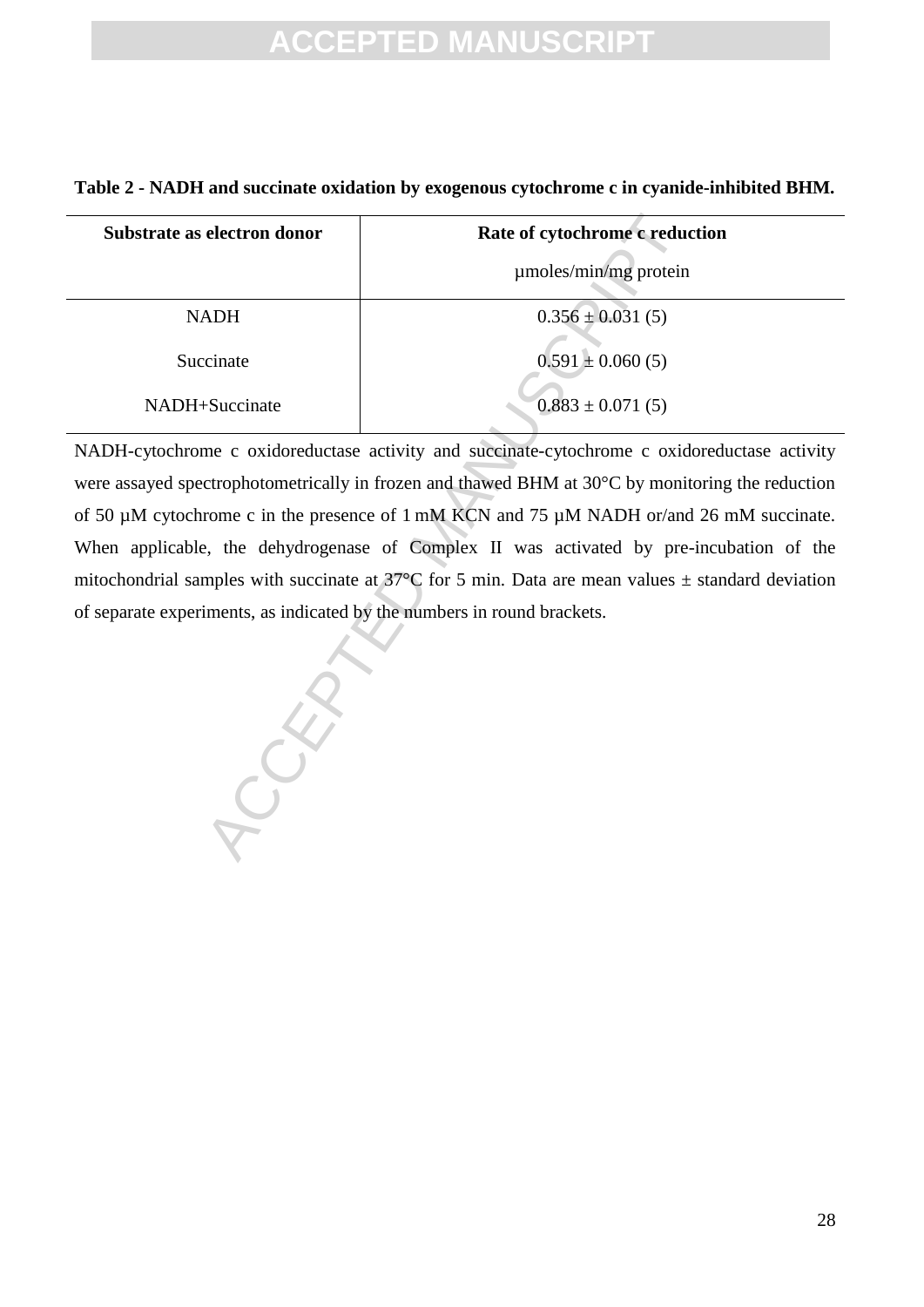#### **REFERENCES**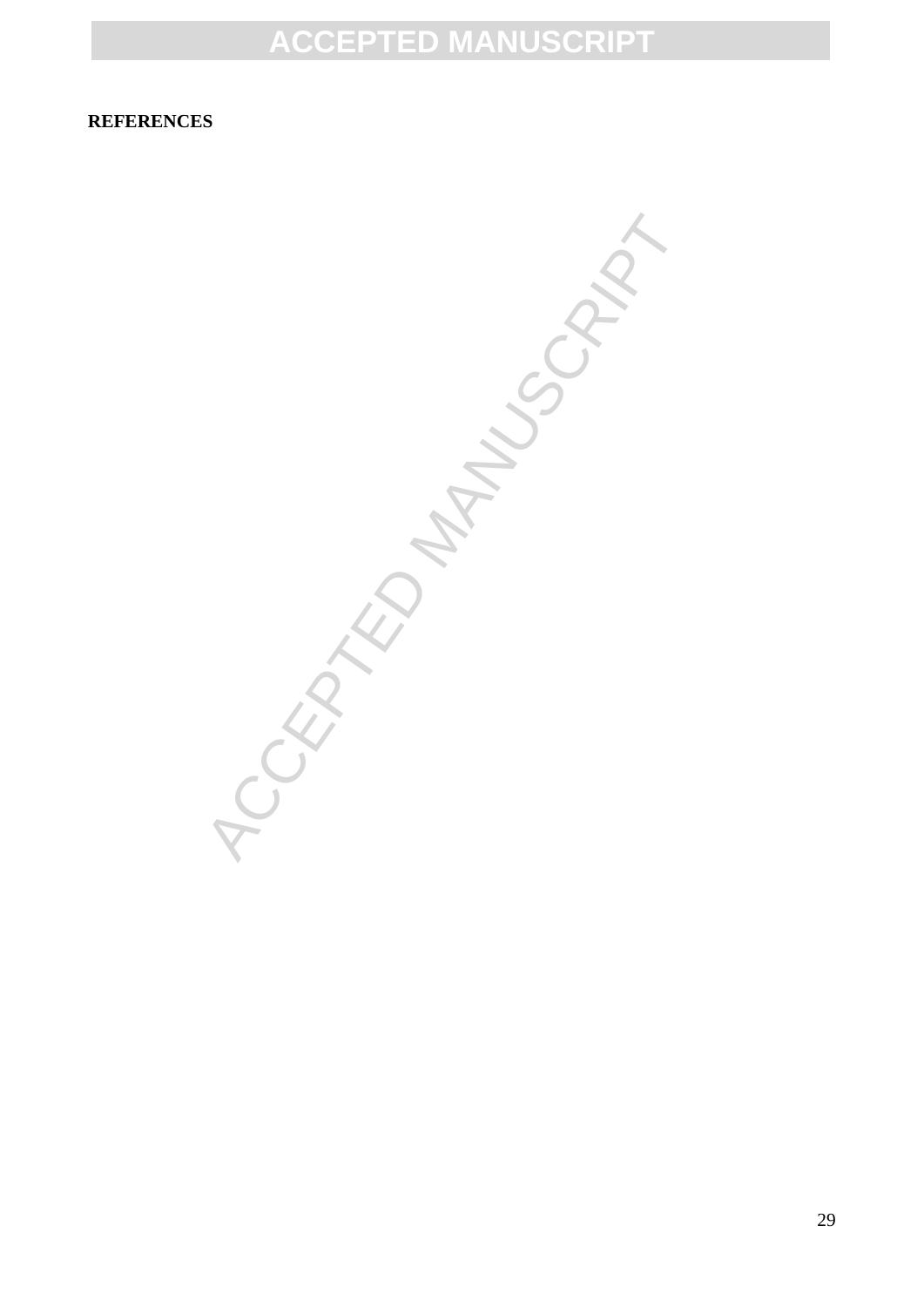#### **HIGHLIGHTS**

This review critically examines the functional properties of Complex I within the respiratory supercomplex assembly. In particular, evidence is presented about:

- occurrence of Complex I-containing respiratory supercomplexes in mitochondria;
- channelling of Coenzyme Q (ubiquinone) between Complex I and Complex III;
- modulation of ROS production by the supercomplex assembly.

CCEPTED M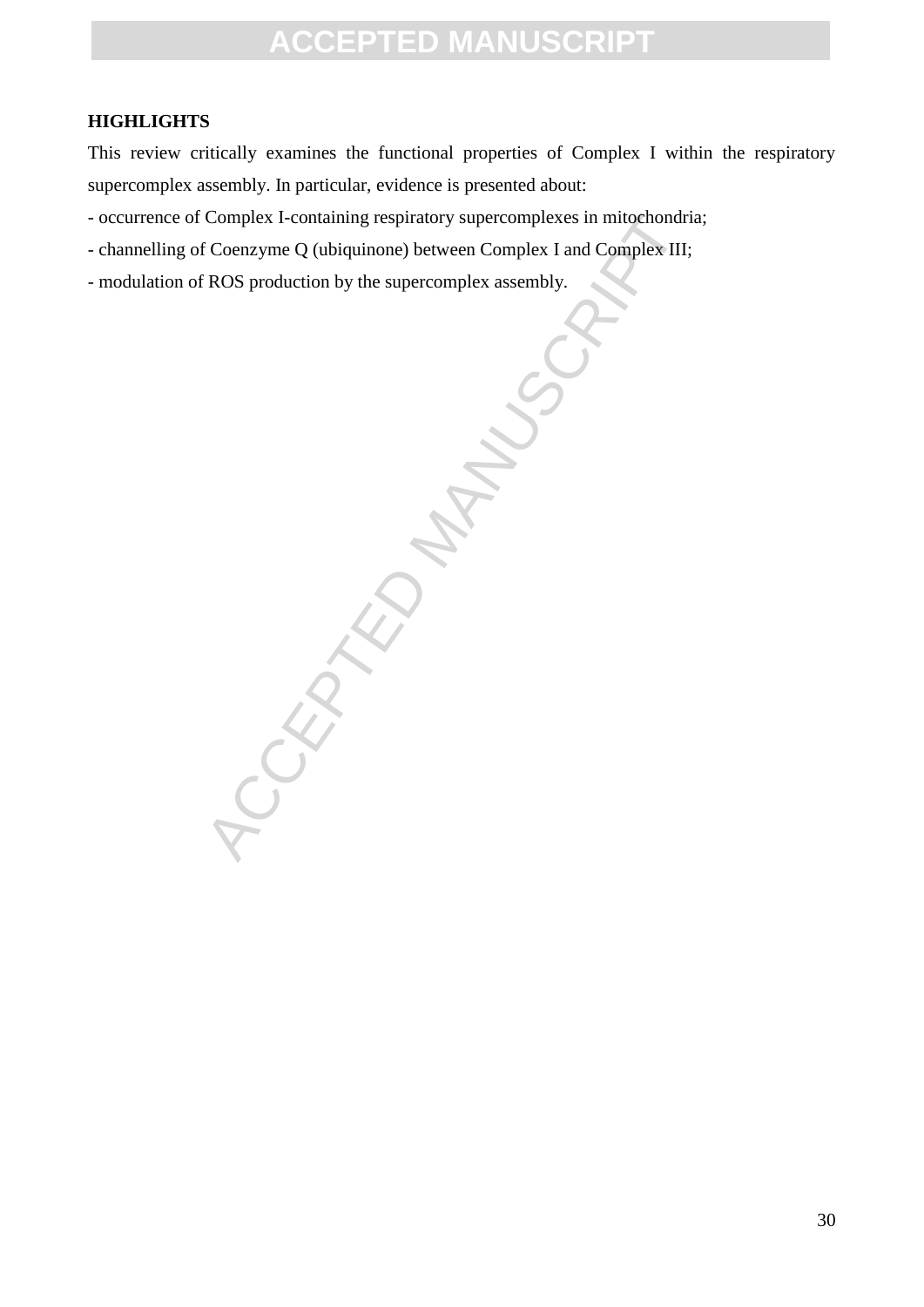

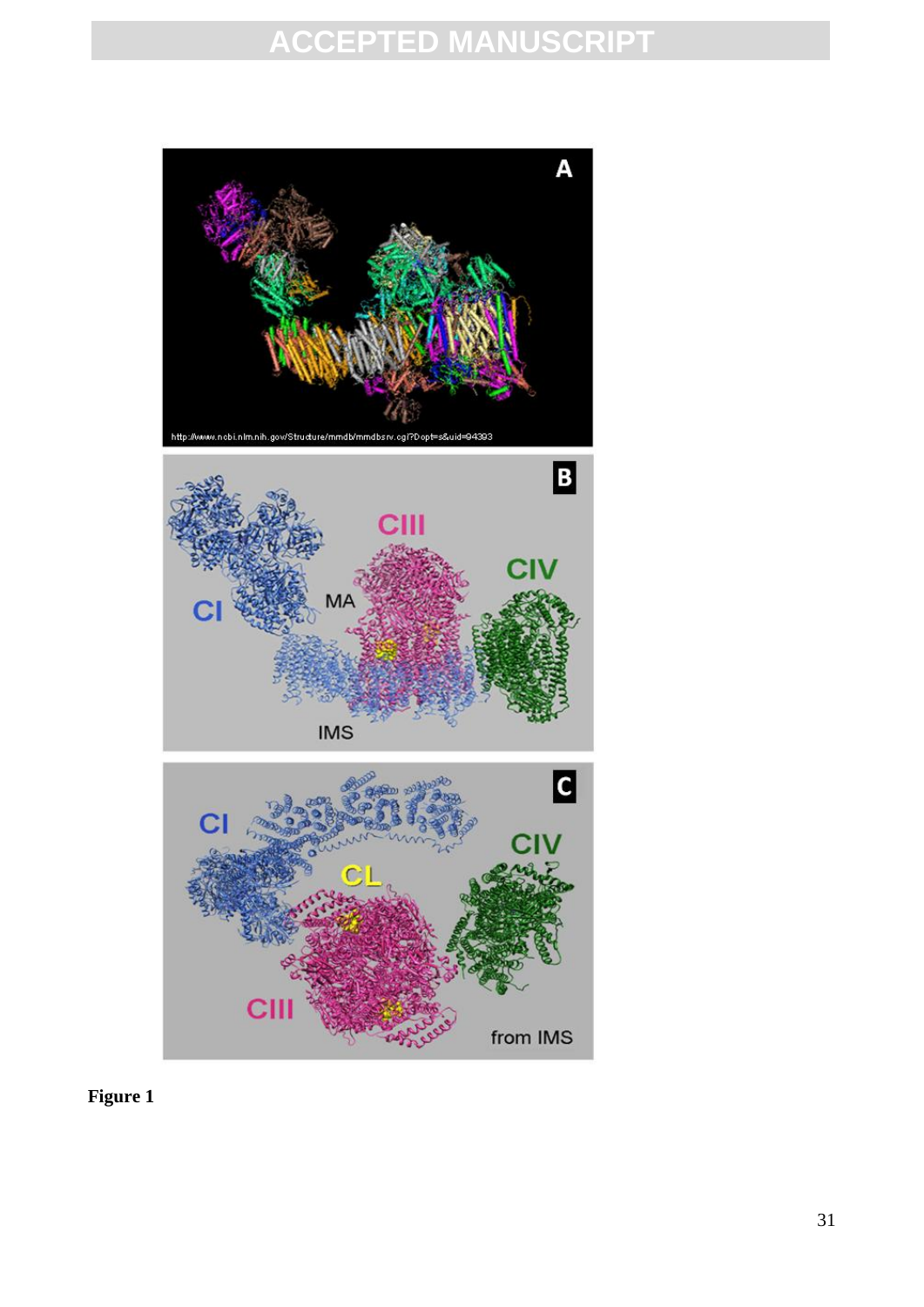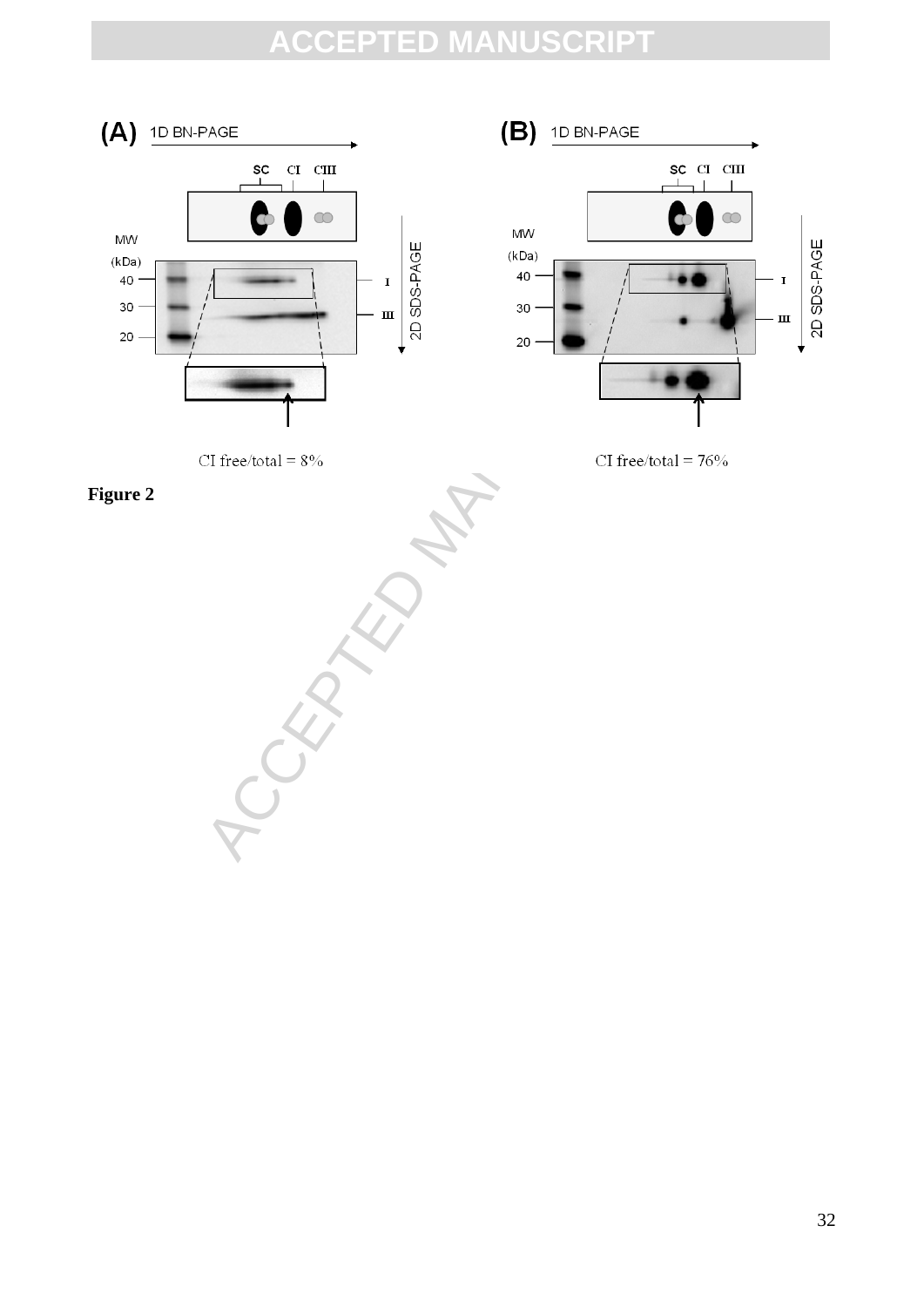



### **Figure 3**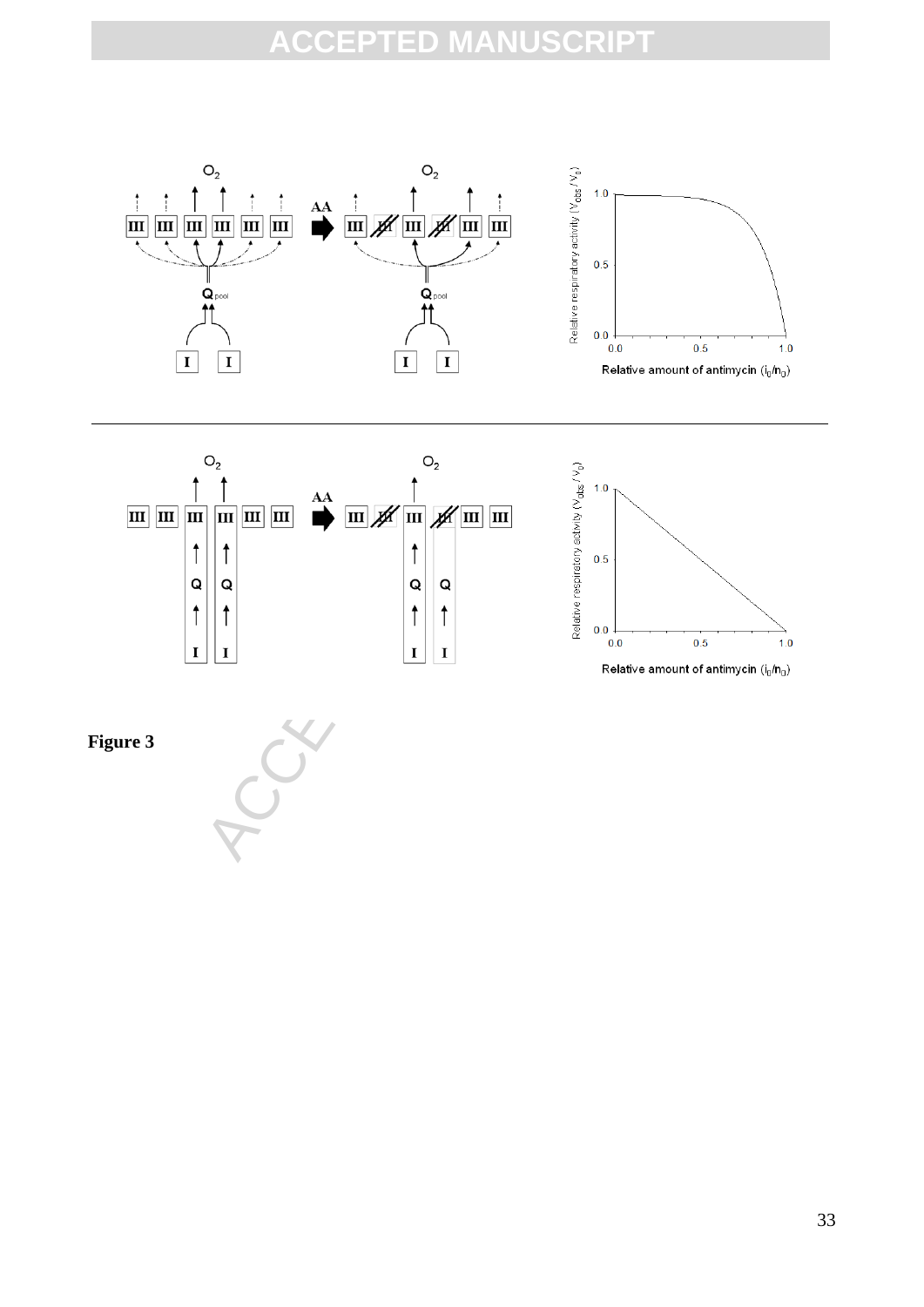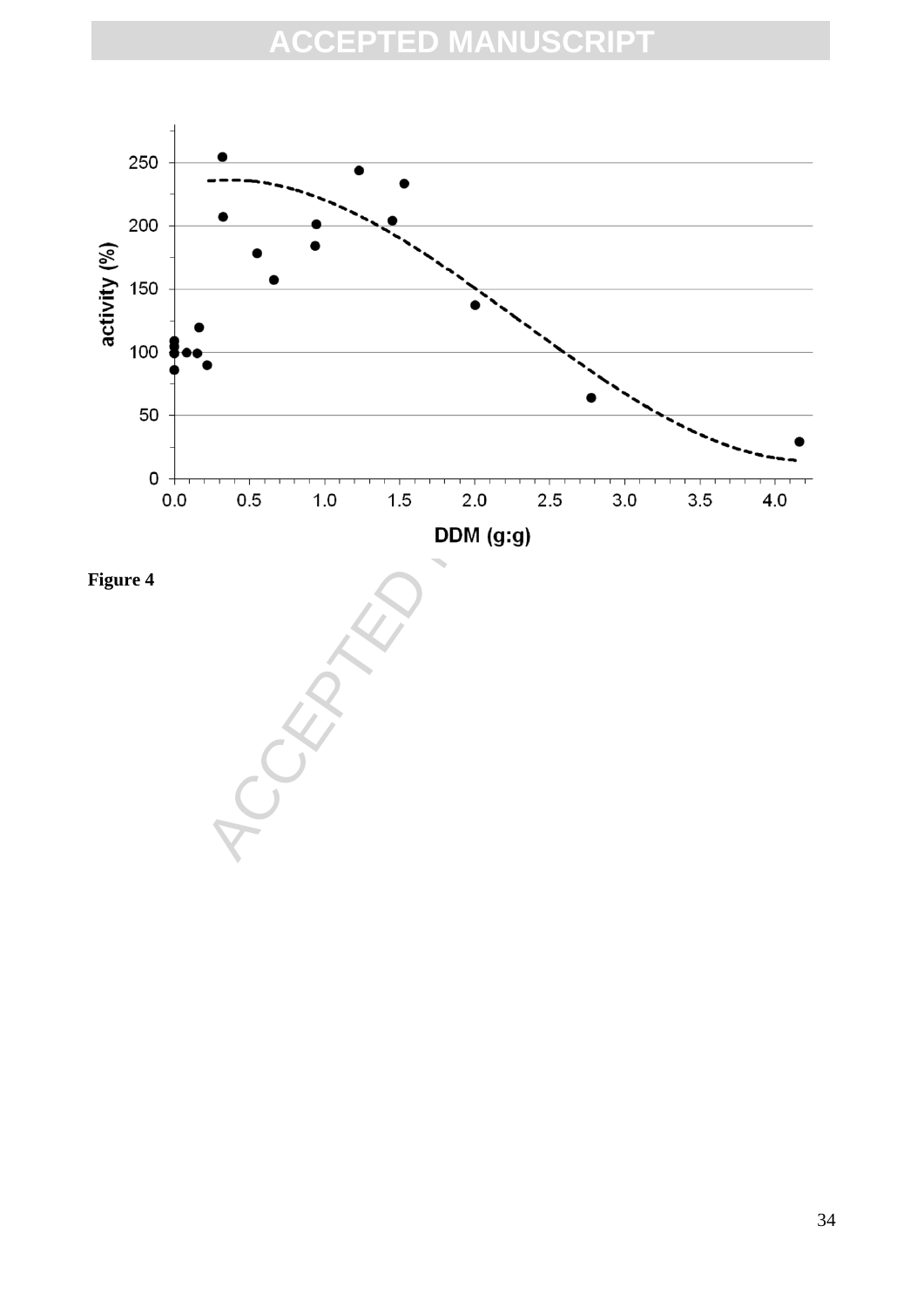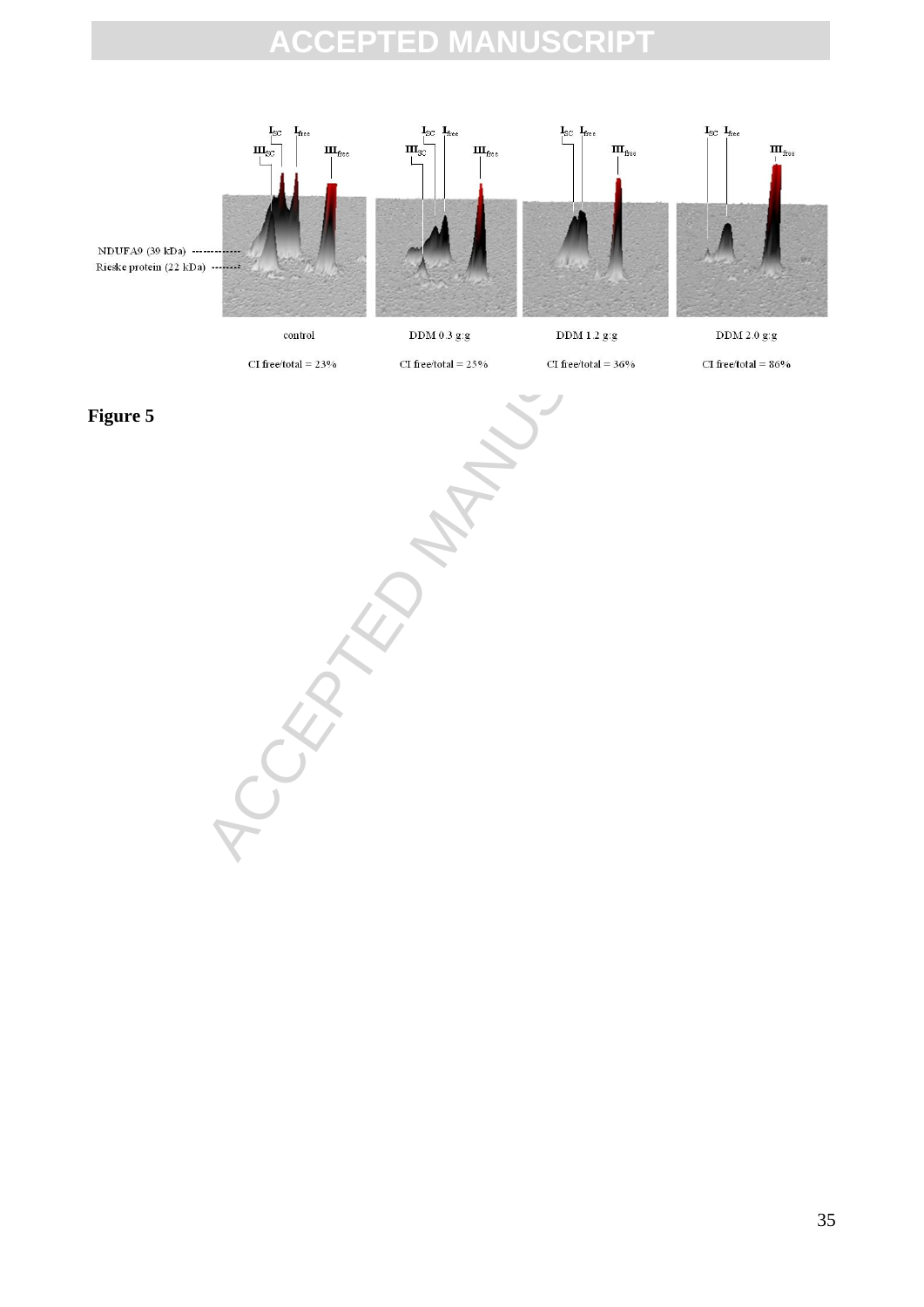





**Figure 6**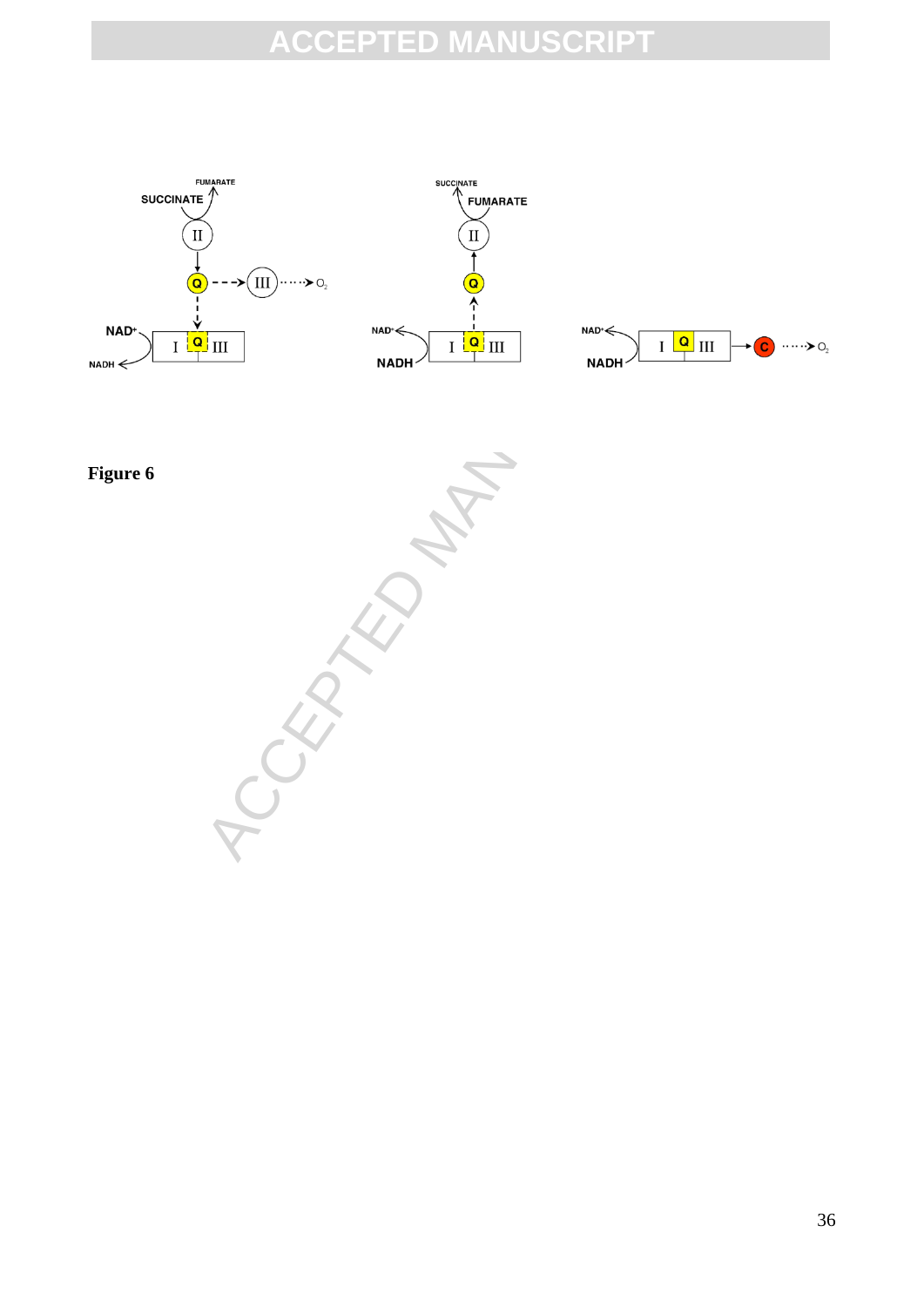

#### **Figure 7**

1

- $1$  C.R. Hackenbrock, B. Chazotte, S.S. Gupte, The random collision model and a critical assessment of diffusion and collision in mitochondrial electron transport, J. Bioenerg. Biomembranes 18 (1986) 331–368.
- <sup>2</sup> H. Schägger, K. Pfeiffer, Supercomplexes in the respiratory chains of yeast and mammalian mitochondria, EMBO J. 19 (2000) 1777-1783.
- <sup>3</sup> H.Schägger, K. Pfeiffer, The ratio of oxidative phosphorylation complexes I-V in bovine heart mitochondria and the composition of respiratory chain supercomplexes, J. Biol. Chem. 276 (2001) 37861–37867.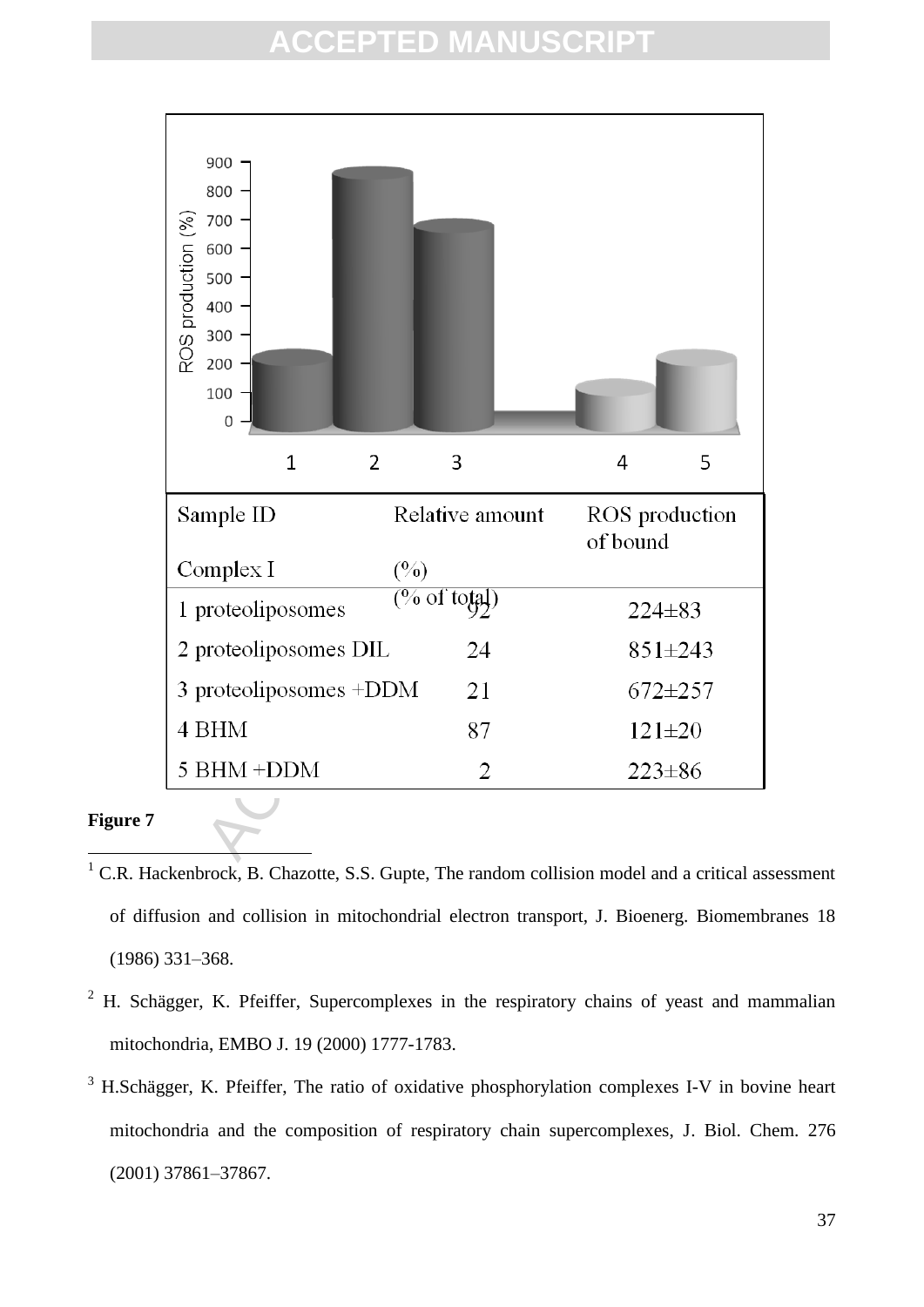<sup>4</sup> R. Acín-Peréz, P. Fernández-Silva, M.L. Peleato, A. Pérez-Martos, J.A. Enriquez, Respiratory active mitochondrial supercomplexes, Mol. Cell 32 (2008) 529–539.

<u>.</u>

5 E. Schäfer, H. Seelert, N.H. Reifschneider, F. Krause, N.A. Dencher, J. Vonck, Architecture of active mammalian respiratory chain supercomplexes, J. Biol. Chem. 281 (2006) 15370–15375.

<sup>6</sup> J. Heinemeyer, H.P. Braun, E.J. Boekema, R. Kouril, A structural model of the cytochrome C reductase/oxidase supercomplex from yeast mitochondria, J. Biol. Chem. 282 (2007) 12240-12248.

- $7$  T. Althoff, D.J. Mills, J.L. Popot, W. Kühlbrandt, Arrangement of electron transport chain components in bovine mitochondrial supercomplex I1III2IV1, EMBO J. 30 (2011) 4652–4664.
- <sup>8</sup> N.V. Dudkina, M. Kudryashev, H. Stahlberg, E.J. Boekema, Interaction of complexes I, III, and IV within the bovine respirasome by single particle cryoelectron tomography, Proc. Nat. Acad. Sci. U.S.A. 108 (2011) 15196–15200.
- I. Seelert, N.H. Reifschneider, F. Krause, N.A. Dencher, J. Vonnalian respiratory chain supercomplexes, J. Biol. Chem. 281 (200<br>
1. H.P. Braun, E.J. Boekema, R. Kouril, A structural model of<br>
1. Biol. Chem. 282 (20<br>
1. Mil 9 E. Mileykovskaya, P.A. Penczek, J. Fang, V.K.P.S. Mallampalli, G.C. Sparagna, W Dowhan, Arrangement of the respiratory chain complexes in Saccharomyces cerevisiae supercomplex III2IV2 revealed by single particle cryo-electron microscopy (EM), J. Biol. Chem. 287, (2012) 23095–23103.
- Y. Chaban, E.J. Boekema, N.V. Dudkin, Structures of mitochondrial oxidative phosphorylation supercomplexes and mechanisms for their stabilization, Biochim. Biophys. Acta 1837 (2014) 418–426.
- <sup>11</sup> E. Lapuente-Brun, R. Moreno-Loshuertos, R. Acín-Peréz, A. Latorre-Pellicer, C. Colás, E. Balsa, E. Perales-Clemente, P.M. Quirós, E. Calvo, M.A. Rodríguez-Hernández, P. Navas, R. Cruz, A. Carracedo, C. López-Otin, A. Pérez-Martos, P. Fernández-Silva, E. Fernández-Vizarra, J.A. Enriquez, Supercomplex assembly determines electron flux in the mitochondrial electron transport chain, Science 340 (2013) 1567–1570.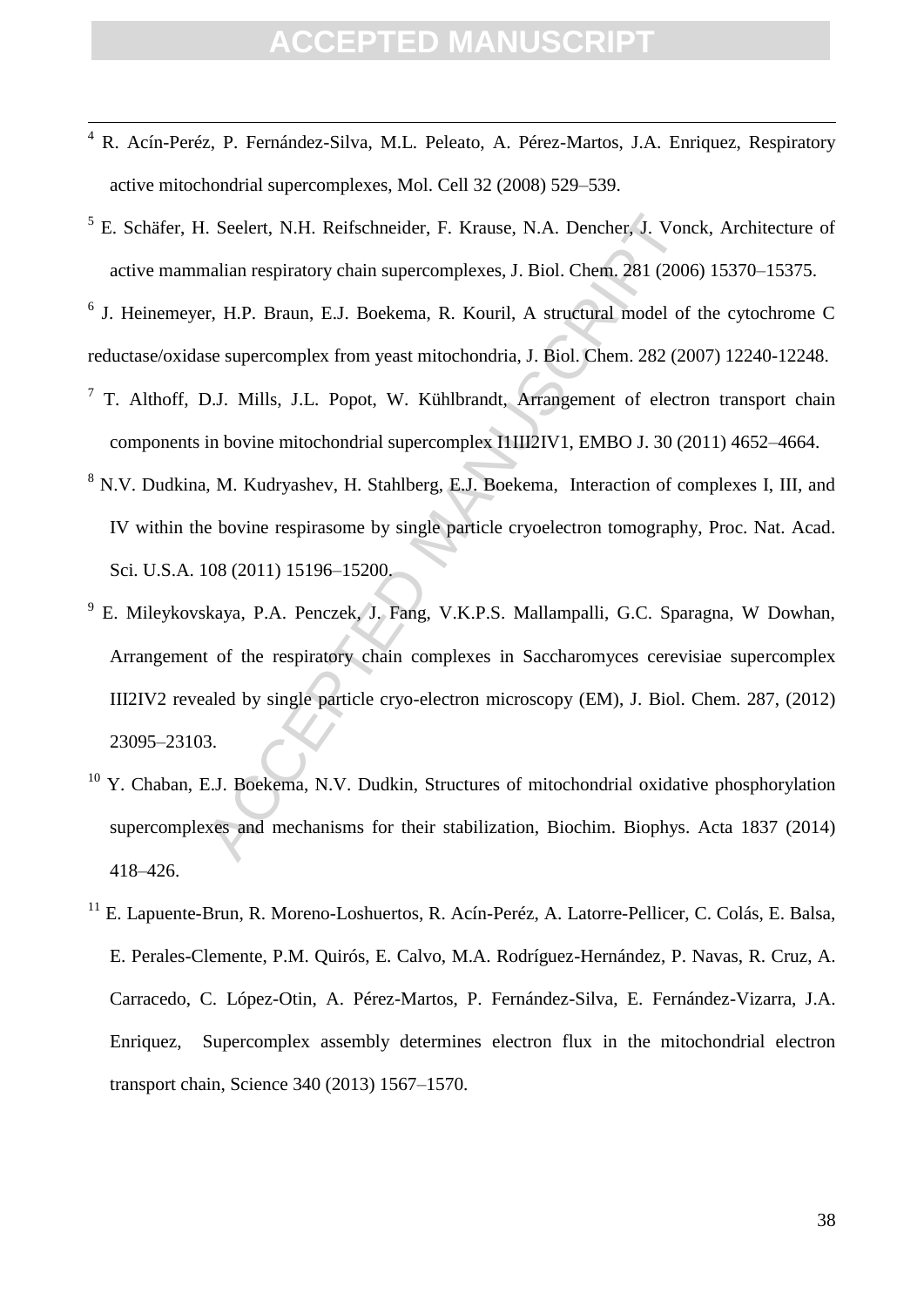<sup>12</sup> D. Moreno-Lastres, F. Fontanesi, I. García- Consuegra, M.A. Martín, J.Arenas, A. Barrientos, C. Ugalde, Mitochondrial complex I plays an essential role in human respirasome assemly, Cell Metab. 15 (2012) 324–335.

<u>.</u>

- <sup>13</sup> A. Mourier, S. Matic, B. Ruzzenente, N.G. Larsson, D. Milenkovic, The respiratory chain supercomplex organization is independent of COX7a2l isoforms, Cell Metab. 20 (2014) 1069- 1075.
- <sup>14</sup> Y.C. Chen, E.B. Taylor, N. Dephoure, J.M. Heo, A. Tonhato, I. Papandreou ,N. Nath, N.C. Denko, S.P. Gygi, J. Rutter, Identification of a protein mediating respiratory supercomplex stability, Cell Metab. 15 (2012) 348-360.
- <sup>15</sup> V. Strogolova, A. Furness, M. Robb-McGrath, J. Garlich, R.A. Stuart, Rcf1 and Rcf2, members of the hypoxia-induced gene 1 protein family, are critical components of the mitochondrial cytochrome bc1-cytochrome c oxidase supercomplex, Mol. Cell Biol. 32 (2012) 1363-1373.
- 2012) 324–335.<br>
S. Matic, B. Ruzzenente, N.G. Larsson, D. Milenkovic, The<br>
x organization is independent of COX7a2l isoforms, Cell Metab.<br>
E.B. Taylor, N. Dephoure, J.M. Heo, A. Tonhato, I. Papandra<br>
Gygi, J. Rutter, Ident <sup>16</sup> M. Vukotic, S. Oeljeklaus, S. Wiese, F.N. Vögtle, C. Meisinger, H.E. Meyer, A. Zieseniss, D.M. Katschinski, D.C. Jans, S. Jakobs, B. Warscheid, P. Rehling, M. Deckers , Rcf1 mediates cytochrome oxidase assembly and respirasome formation, revealing heterogeneity of the enzyme complex, Cell Metab. 15 (2012) 336-347.
- $17$  F. Fischer, C. Filippis, H.D. Osiewacz, RCF1-dependent respiratory supercomplexes are integral for lifespan-maintenance in a fungal ageing model, Sci. Rep. 5 (2015) 12697.
- <sup>18</sup> E. Mileykovskaya, W. Dowhan, Cardiolipin-dependent formation of mitochondrial respiratory supercomplexes, Chem. Phys. Lipids. 179 (2014) 42-48.
- <sup>19</sup> M. McKenzie, M. Lazarou, D.R. Thorburn, M.T. Ryan, Mitochondrial respiratory chain supercomplexes are destabilized in Barth syndrome patients, J. Mol. Biol. 361 (2006) 462–469.
- M. Zhang, E. Mileykovskaya, W. Dowhan, Gluing the respiratory chain together. Cardiolipin is required for supercomplex formation in the inner mitochondrial membrane, J. Biol. Chem. 277 (2002) 43553–43556.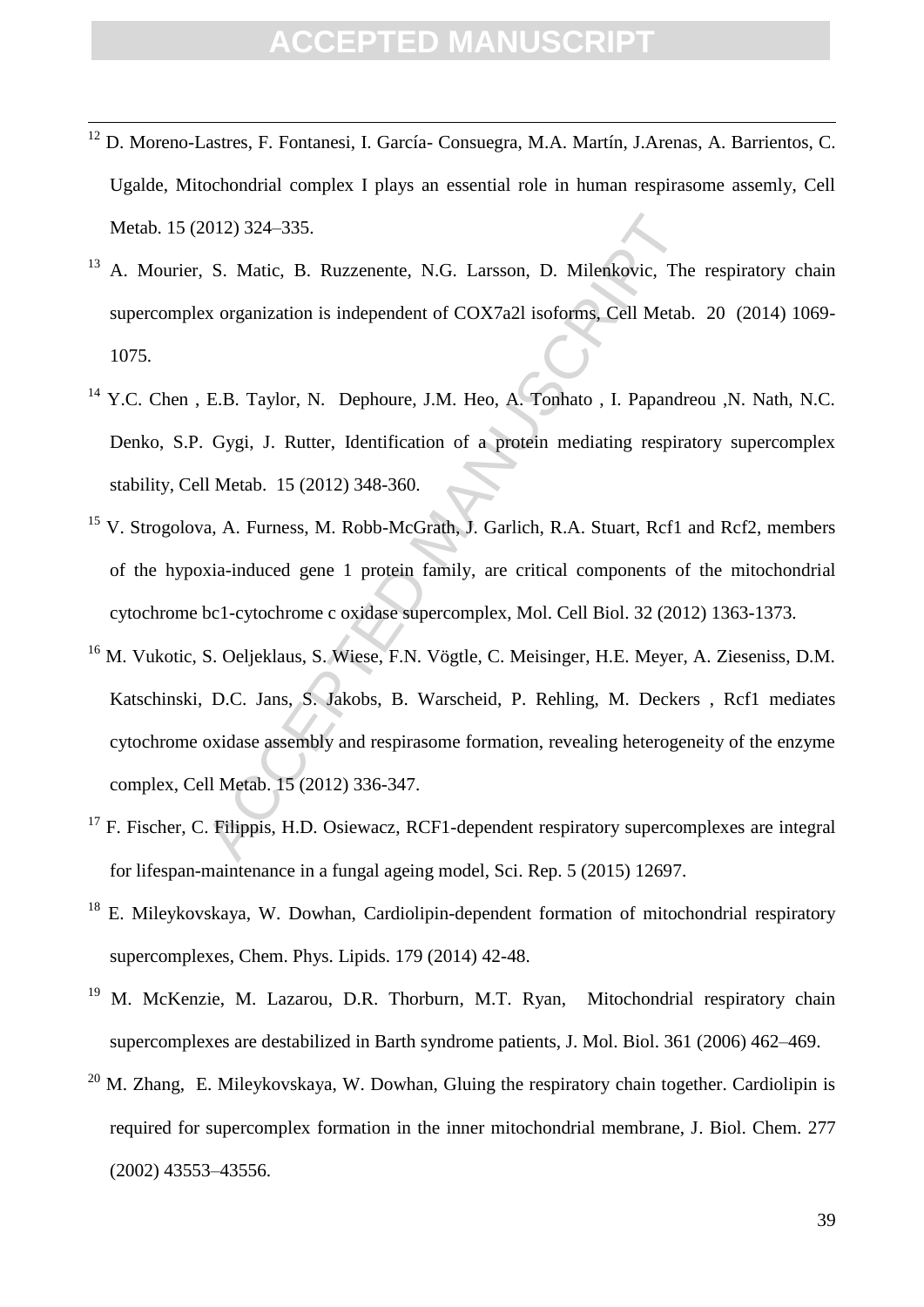- $21\,$ <sup>21</sup> K. Pfeiffer, V. Gohil, R.A. Stuart, C. Hunte, U. Brandt, M.L. Greenberg, H. Schägger, Cardiolipin stabilizes respiratory chain supercomplexes, J. Biol. Chem. 278 (2003) 52873– 52880.
- a, A. Baracca, A. Biondi, G. Casalena, M. Faccioli, Al. Falasca, olaini and G. Lenaz, Is supercomplex organization of the respirate<br>electron transfer activity? Biochim. Biophys. Acta 1777 (2008) 74<br>aa, G. Barbero, A.I. Fal <sup>22</sup> M.L. Genova, A. Baracca, A. Biondi, G. Casalena, M. Faccioli, AI. Falasca, G. Formiggini, G. Sgarbi, G. Solaini and G. Lenaz, Is supercomplex organization of the respiratory chain required for optimal electron transfer activity? Biochim. Biophys. Acta 1777 (2008) 740-746.
- <sup>23</sup> E. Maranzana, G. Barbero, A.I. Falasca, G. Lenaz, M.L. Genova, Mitochondrial respiratory supercomplex association limits production of reactive oxygen species from Complex I, Antioxid. Redox Signal.19 (2013) 1469-1480.
- <sup>24</sup> R.O. Louro, I. Diaz-Moreno, Redox Proteins in Supercomplexes and Signalosomes, CRC Press, Boca Raton FL, USA, 2015.
- <sup>25</sup> J. Ovàdi, Physiological significance of metabolic channelling, J. Theor. Biol. 152 (1991) 135-141.
- <sup>26</sup> J.N. Blaza, R. Serrelli, A.J. Jones, K. Mohammed, J. Hirst, Kinetic evidence against partitioning of the ubiquinone pool and the catalytic relevance of respiratory chain supercomplexes, Proc. Natl. Acad. Sci. USA 111 (2014) 15735-15740.
- $^{27}$  N.B. Kholodenko, H.V. Westerhoff, Metabolic channelling and control of the flux, FEBS Lett. 320 (1993) 71–74.
- $28$  C. Bianchi, M.L. Genova, G. Parenti Castelli, G. Lenaz, The mitochondrial respiratory chain is partially organized in a supercomplex assembly: kinetic evidence using flux control analysis, J. Biol. Chem. 279 (2004) 36562-36569.
- <sup>29</sup> C. Bianchi, R. Fato, M.L. Genova, G. Parenti Castelli, G. Lenaz, Structural and functional organization of Complex I in the mitochondrial respiratory chain, BioFactors 18 (2003) 3-9.
- $30$  H. Boumans, L.A Grivell, J.A. Berden, The respiratory chain in yeast behaves as a single functional unit, J. Biol. Chem. 273 (1998) 4872–4877.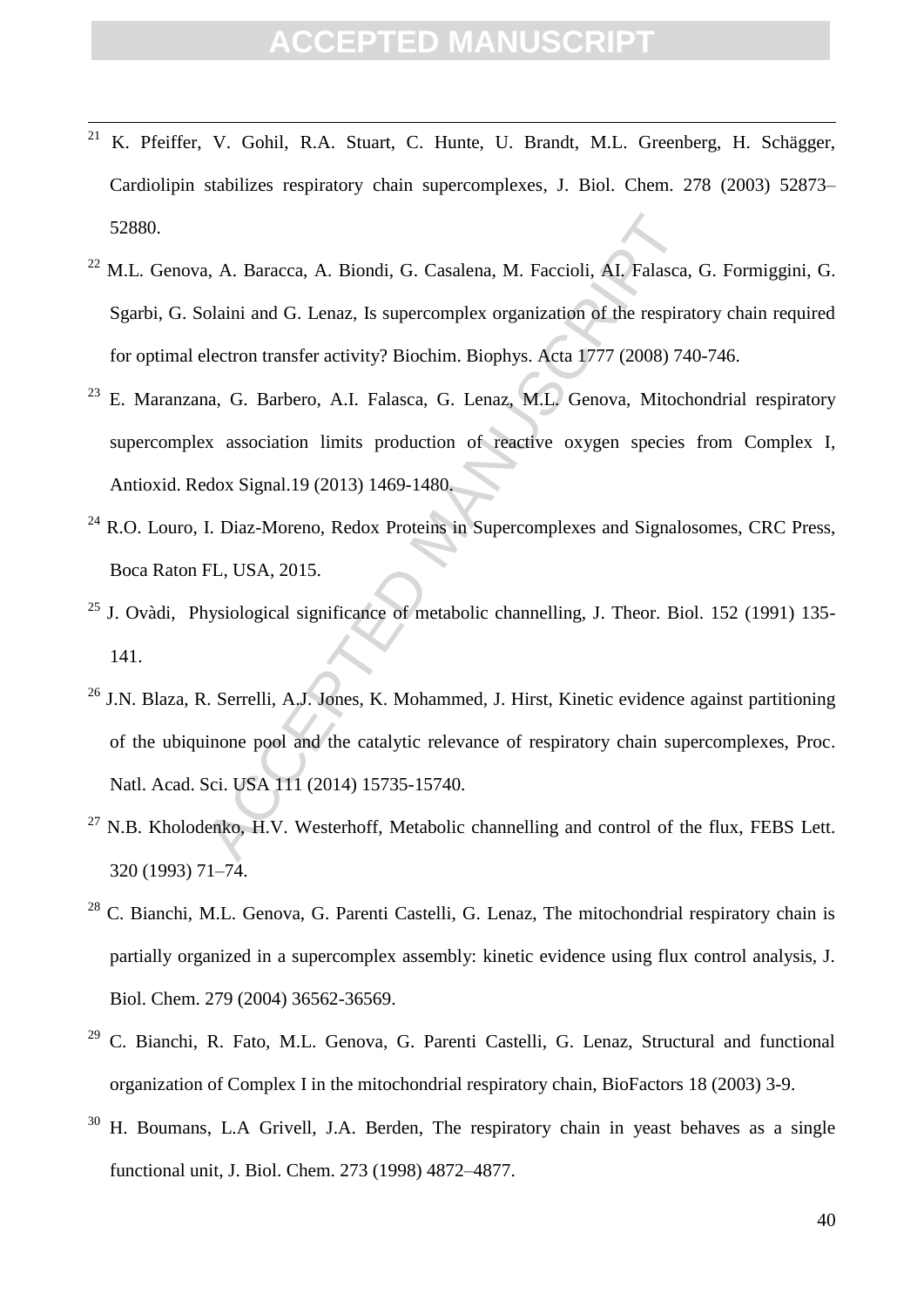- $31\,$ <sup>31</sup> G. Quarato, C. Piccoli, R. Scrima, N. Capitanio, Variation of flux control coefficient of cytochrome c oxidase and of the other respiratory chain complexes at different values protonmotive force occurs by a threshold mechanism, Biochim. Biophys. Acta 1807 (2011) 1114–1124.
- <sup>32</sup> T. Kaambre, V. Chekulayev, I. Shevchuk, M. Karu-Varikmaa, N. Timohhina, K. Tepp, J. Bogovskaja, R. Kütner, V. Valvere, V. Saks, Metabolic control analysis of cellular respiration in situ in intraoperational samples of human breast cancer, J. Bioenerg. Biomembr. 44 (2012) 539– 558.
- <sup>33</sup> T. Kaambre, V. Chekulayev, I. Shevchuk, K. Tepp, N. Timohhina, M. Varikmaa, R. Bagur, A. Klepinin, T. Anmann, A. Koit, A. Kaldma, R. Guzun, V. Valvere, V. Saks, Metabolic control analysis of respiration in human cancer tissue, Front. Physiol. 4 (2013) 151.
- e force occurs by a threshold mechanism, Biochim. Biophys.<br>
V. V. Chekulayev, I. Shevchuk, M. Karu-Varikmaa, N. Timol<br>
R. Kütner, V. Valvere, V. Saks, Metabolic control analysis of ce<br>
perational samples of human breast ca <sup>34</sup> R. Fato, E. Estornell, S. Di Bernardo, F. Pallotti, G. Parenti Castelli, G. Lenaz, Steady- state kinetics of the reduction of coenzyme Q analogs by complex I (NADH:ubiquinone oxidoreductase) in bovine heart mitochondria and submitochondrial particles, Biochemistry 35 (1996) 2705-2716.
- <sup>35</sup> A. Kröger, M. Klingenberg, The Kinetics of the Redox Reactions of Ubiquinone Related to the Electron-Transport Activity in the Respiratory Chain, Eur. J. Biochem. 34 (1973) 358-368.
- <sup>36</sup> M. Gutman, Kinetic analysis of electron flux through the quinones in the mitochondrial system, in: G. Lenaz (Ed.), Coenzyme Q, Wiley, Chichester, UK, 1985, pp. 215-234.
- $37$  C.I. Ragan, I.R. Cottingham, The kinetics of quinone pools in electron transport, Biochim. Biophys. Acta 811 (1985) 13-31.
- <sup>38</sup> P.R. Rich, Electron and proton transfers through quinones and bc complexes, Biochim. Biophys. Acta 768 (1984) 53-79.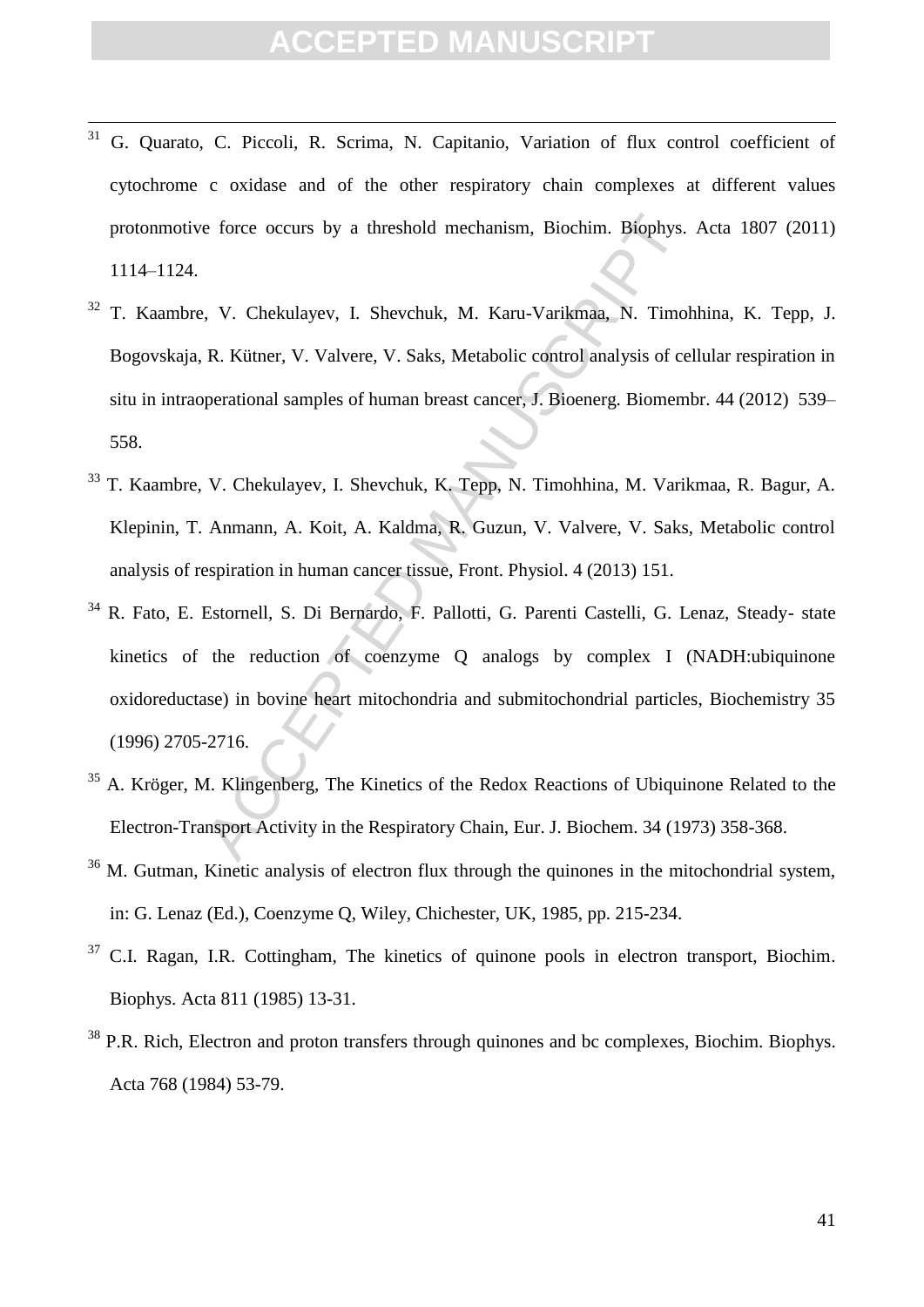- <u>.</u>  $39$  G. Lenaz, M.L. Genova, Kinetics of integrated electron transfer in the mitochondrial respiratory chain: random collisions vs. solid state electron channeling, Am. J. Physiol. Cell Physiol., 292 (2007) C1221-C1239.
- <sup>40</sup> G. Lenaz, M.L. Genova, Mobility and function of Coenzyme Q (ubiquinone) in the mitochondrial respiratory chain, Biochim. Biophys. Acta 1787 (2009) 563-573.
- <sup>41</sup> E. Estornell, R. Fato, F. Pallotti, G. Lenaz, Assay conditions for the mitochondrial NADH:coenzyme Q oxidoreductase, FEBS Lett. 332 (1993) 127-131.
- 11-C1239.<br>
L. Genova, Mobility and function of Coenzyme Q (ubiquinone) in<br>
hain, Biochim. Biophys. Acta 1787 (2009) 563-573.<br>
II, R. Fato, F. Pallotti, G. Lenaz, Assay conditions for<br>
zyme Q oxidoreductase, FEBS Lett. 332 <sup>42</sup> M.L. Genova, C. Castelluccio, R. Fato, G. Parenti Castelli, M. Merlo Pich, G. Formiggini, C. Bovina, M. Marchetti, G. Lenaz, Major changes in complex I activity in mitochondria from aged rats may not be detected by direct assay of NADH:coenzyme Q reductase, Biochem. J. 311 (1995) 105-109.
- <sup>43</sup> C.I. Ragan, C. Heron, The interaction between Mitochondrial NADH-Ubiquinone Oxidoreductase and Ubiquinol-Cytochrome c Oxidoreductase – Evidence for stoicheiometric association, Biochem. J. 174 (1978) 783-790.
- <sup>44</sup> C. Heron, C.I. Ragan, B.L. Trumpower, The interaction between Mitochondrial NADH-Ubiquinone Oxidoreductase and Ubiquinol-Cytochrome c Oxidoreductase – Restoration of Ubiquinone-pool behaviour, Biochem. J. 174 (1978) 791-800.
- <sup>45</sup> J.S. Rieske, Preparation and properties of reduced Coenzyme Q-cytochrome c reductase (complex III of the respiratory chain), Methods Enzymol. 10 (1967) 239-245.
- <sup>46</sup> G. Lenaz, R. Fato, S. Di Bernardo, D. Jarreta, A. Costa, M.L. Genova, G. Parenti Castelli, Localization and mobility of coenzyme Q in lipid bilayers and membranes, Biofactors 9 (1999) 87-93.
- $47$  G. Vanderkooi, Organization of protein and lipid components in membranes, in "Molecular" Biology of Membranes" Edited by S. Fleischer, Y. Hatefi, D. MacLennan, A. Tzagoloff, Plenum Publishing Corp, New York, NY, (1978) 25–55.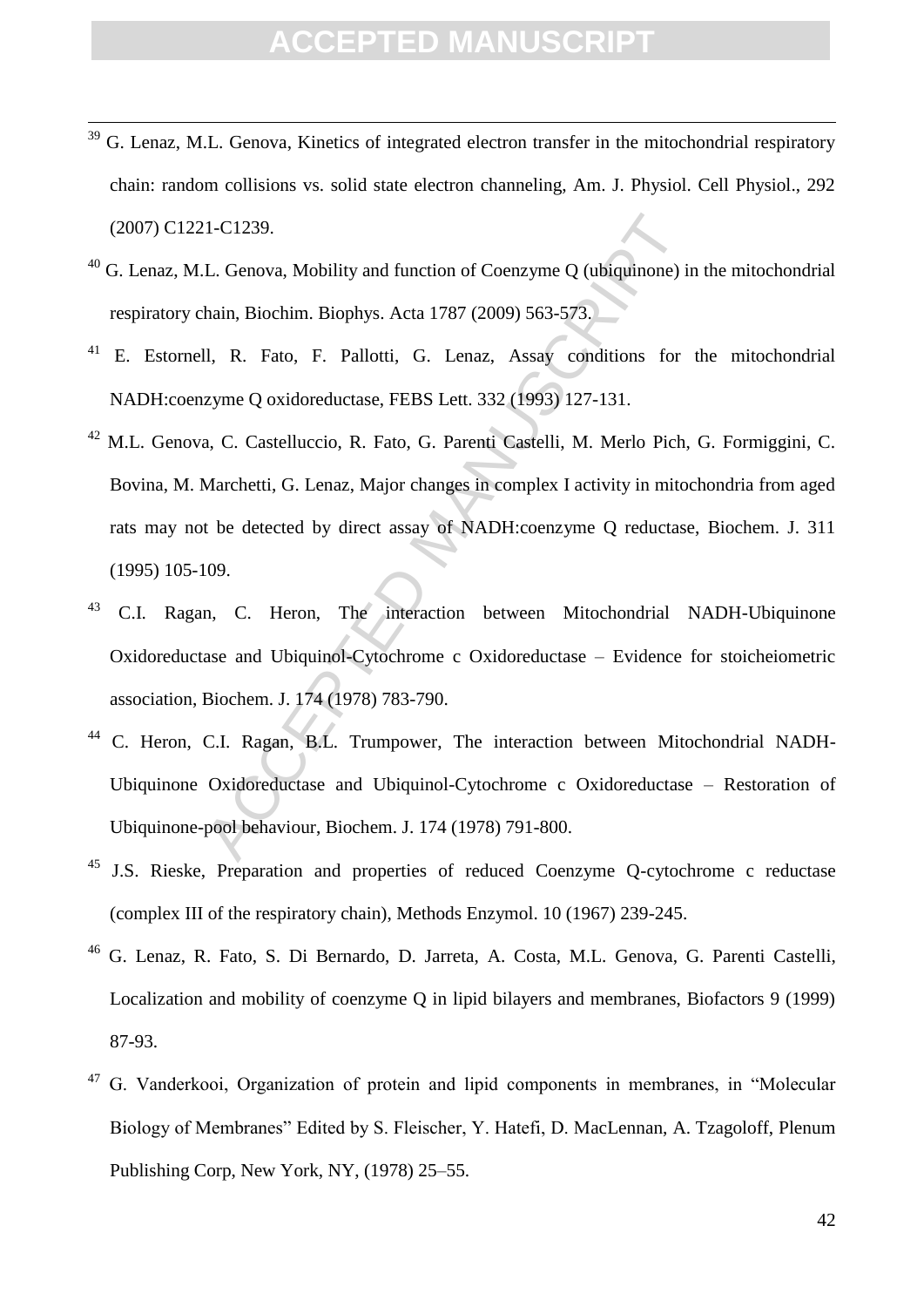<sup>48</sup> K. Schwerzmann, L.M. Cruz-Orive, R. Eggman, A. Sänger, E.R. Weibel, Molecular architecture of the inner membrane of mitochondria from rat liver: a combined biochemical and stereological study, J. Cell Biol. 102 (1986) 97–103.

<u>.</u>

- <sup>49</sup> G. Lenaz, Role of mobility of redox components in the inner mitochondrial membrane, J. Membr. Biol. 104 (1988) 193–209.
- <sup>50</sup> M.F.P.M. Maas, F. Krause, N.A. Dencher, A. Sainsard-Chanet, Respiratory complexes III and IV are not essential for the assembly/stability of complex I in fungi, J. Mol. Biol. 387 (2009) 259– 269.
- 1 Biol. 102 (1986) 97–103.<br>
Ile of mobility of redox components in the inner mitochondrial me<br>
1888) 193–209.<br>
Iles of mobility of redox components in the inner mitochondrial me<br>
Iles of mobility of redox components in fun <sup>51</sup> G. Benard, B. Faustin, A. Galinier, C. Rocher, N. Bellance, K. Smolkova, L. Casteilla, R. Rossignol, T. Letellier, Functional dynamic compartmentalization of respiratory chain intermediate substrates:implications for the control of energy production and mitochondrial diseases, Int. J. Biochem. Cell Biol. 40 (2008) 1543–1554.
- $52$  R.G. Efremov, L.A. Sazanov, Structure of the membrane domain of respiratory complex I, Nature 476 (2011) 414-420.
- <sup>53</sup> R. Baradaran, J.M. Berrisford, G.S. Minhas, L.A. Sazanov, Crystal structure of the entire Respiratory complex I, Nature 494 (2013) 443-448.
- <sup>54</sup> V.G. Grivennikova, R. Roth, N.V. Zakharova, C. Hagerhall, A.D. Vinogradov, The mitochondrial and prokaryotic proton-translocating NADH:ubiquinone oxidoreductases: similarities and dissimilarities of the quinone-junction sites, Biochim. Biophys. Acta 1607 (2003) 79-90.
- <sup>55</sup> C. Piccoli, R. Scrima, D. Boffoli, N. Capitanio, Control by cytochrome c oxidase of the cellular oxidative phosphorylation system depends on the mitochondrial energy state, Biochem. J. 396 (2006) 573-583.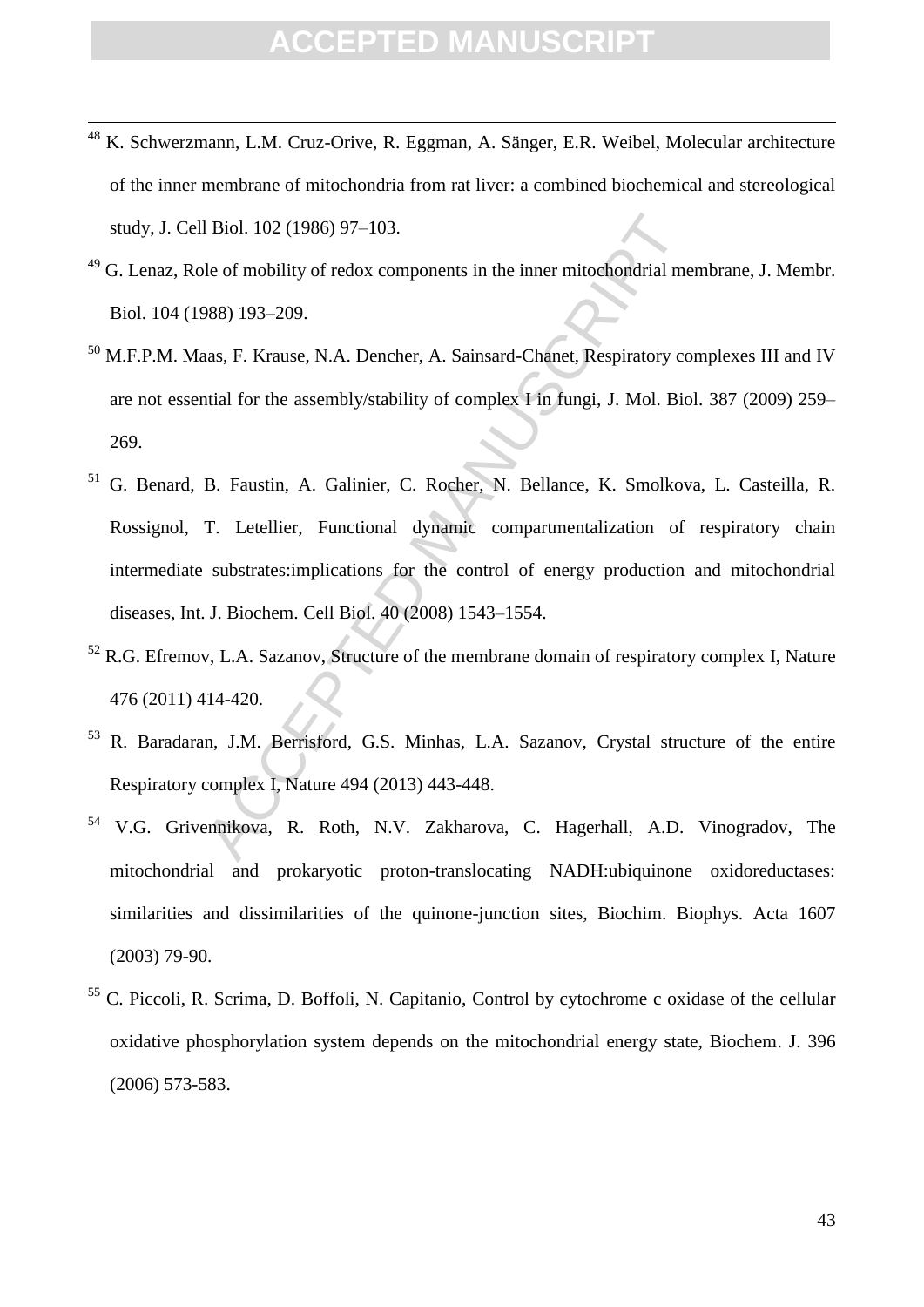- 56 <sup>56</sup> E.B. Tahara, F.D. Navarete, A.J. Kowaltowski, Tissue-, substrate-, and site-specific characteristics of mitochondrial reactive oxygen species generation. Free Radic. Biol. Med. 46 (2009) 1283-1297.
- 1297.<br>
Dikalov, N. Shalbuyeva, R. Hemendinger, J.T. Greenamyre, J.H.<br>
becific relationships between mitochondrial permeability transition<br>
n and liver mitochondria of rats and mice, Am. J. Physiol. Cell F<br>
4. M.H. Barros, <sup>57</sup> A. Panov, S. Dikalov, N. Shalbuyeva, R. Hemendinger, J.T. Greenamyre, J.Rosenfeld, Speciesand tissue-specific relationships between mitochondrial permeability transition and generation of ROS in brain and liver mitochondria of rats and mice, Am. J. Physiol. Cell Physiol. 292 (2007) C708-718.
- <sup>58</sup> E.B. Tahara, M.H. Barros, G.A. Oliveira, L.E.S. Netto, A.J. Kowaltowski, Dihydrolipoyl dehydrogenase as a source of reactive oxygen species inhibited by caloric restriction and involved in Saccharomyces cerevisiae aging, FASEB J. 21 (2007) 274-283.
- <sup>59</sup> P. Jezek and L. Hlavata, Mitochondria in homeostasis of reactive oxygen species in cell, tissues, and organism, Int. J. Biochem. Cell Biol. 37 (2005) 2478-2503.
- $60$  G. Lenaz, The mitochondrial production of reactive oxygen species: mechanisms and implications in human pathology, IUBMB Life 52 (2001) 159-164.
- M.A. Aon, S. Cortassa, B. O'Rourke, Redox-optimized ROS balance: a unifying hypothesis, Biochim. Biophys. Acta 1797 (2010) 865–877.
- <sup>62</sup> S. Cortassa, B. O'Rourke, M.A, Aon, Redox-Optimized ROS Balance and the relationship between mitochondrial respiration and ROS, Biochim. Biophys. Acta 1837 (2014) 287–295.
- $63$  Y.S. Bae, H. Oh, S.G. Rhe, Y.D. Yoo, Regulation of reactive oxygen species generation in cell signalling, Mol. Cells 32 (2011) 491-509.
- <sup>64</sup> J.J. Kim, S.B. Lee, J.K. Park, Y.D. Yoo, TNF-alpha-induced ROS production triggering apoptosis is directly linked to Romo1 and Bcl-X(L), Cell Death Differ. 17 (2010) 1420-1434.
- $65$  R.D. Guzy and P.T. Schumacker, Oxygen sensing by mitochondria at complex III: the paradox of increased reactive oxygen species during hypoxia, Exp. Physiol. 91 (2006) 807-819.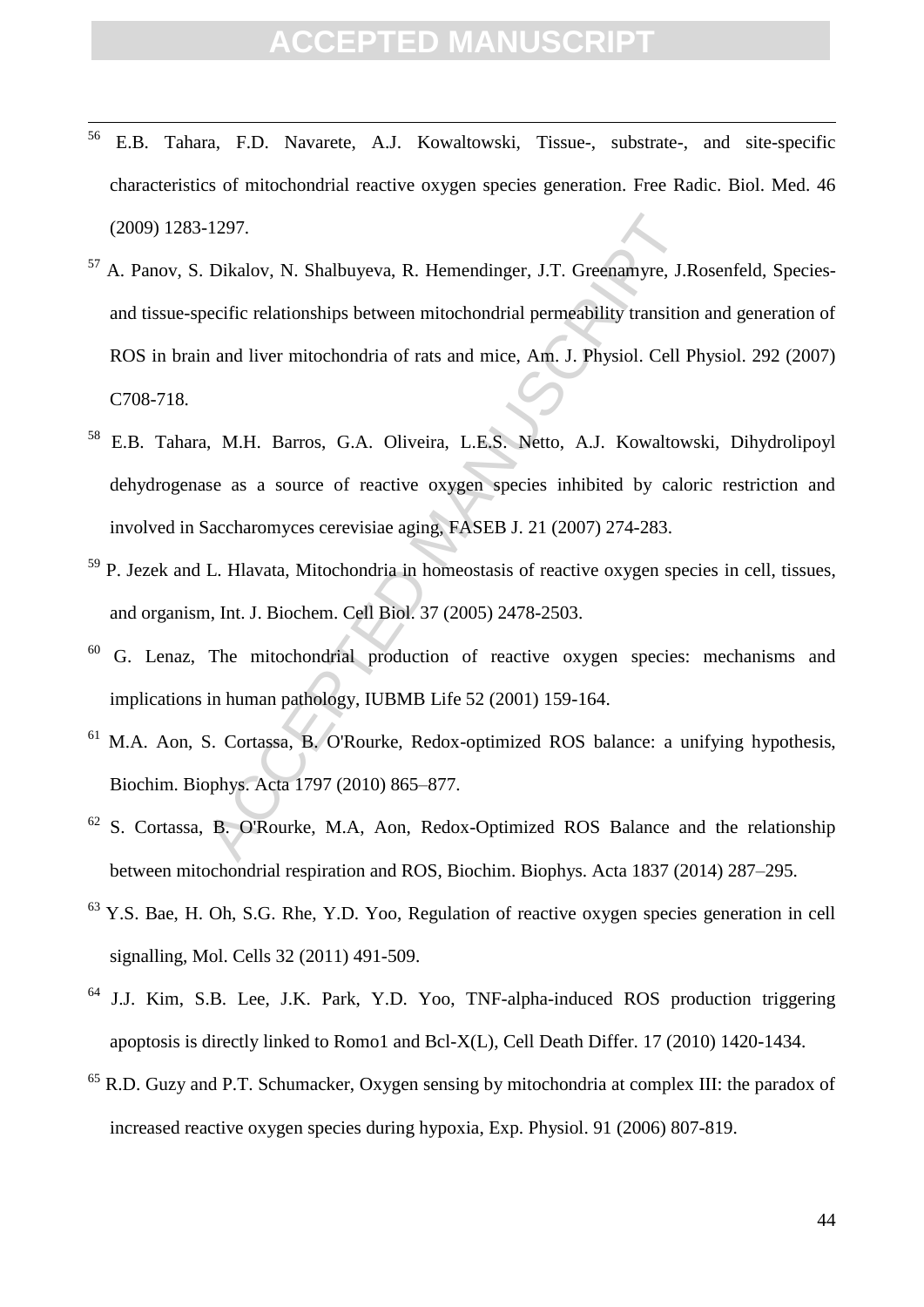<sup>66</sup> S.B. Lee, J.J. Kim, T.W. Kim, B.S. Kim, M.S. Lee, Y.D.Yoo, Serum deprivation-induced reactive oxygen species production is mediated by Romo1, Apoptosis 15 (2010) 204-218.

<u>.</u>

- $67$  D.B. Zorov, M. Juhaszova, S.J Sollott, Mitochondrial ROS-induced ROS release: an update and review, Biochim. Biophys. Acta 1757 (2006) 509-517.
- <sup>68</sup> N.A. Dencher, M. Frenzel, N.H. Reifschneider, M. Sugawa, F. Krause, Proteome alterations in rat mitochondria caused by aging*,* Ann. NY Acad. Sci. 1100 (2007) 291-298.
- M. Juhaszova, S.J Sollott, Mitochondrial ROS-induced ROS rele<br>
him. Biophys. Acta 1757 (2006) 509-517.<br>
r, M. Frenzel, N.H. Reifschneider, M. Sugawa, F. Krause, Proteor<br>
a caused by aging, Ann. NY Acad. Sci. 1100 (2007) 29  $69$  E. Schäfer, N.A. Dencher, J. Vonck and D.N. Parcej, Three-dimensional structure of the respiratory chain supercomplex  $I_1III_2IV_1$  from bovine heart mitochondria. Biochemistry 46 (2007) 12579-12585.
- M. Radermacher, T. Ruiz, T. Clason, S. Benjamin, U. Brandt, V. Zickermann, The threedimensional structure of complex I from Yarrowia lipolytica: a highly dynamic enzyme, J. Struct. Biol. 154 (2006) 269—279.
- <sup>71</sup> A. Baracca, F. Chiaradonna, G. Sgarbi, G. Solaini, L. Alberghina, G. Lenaz, Mitochondrial Complex I decrease is responsible for bioenergetic dysfunction in K-ras transformed cells*,*  Biochim. Biophys. Acta 1797 (2010) 314-323.
- <sup>72</sup> G. Lenaz, A. Baracca, G. Barbero, C. Bergamini, M.E. Dalmonte, M. Del Sole, M. Faccioli, A. Falasca, R. Fato, M.L. Genova, G. Sgarbi, G. Solaini, Mitochondrial respiratory chain supercomplex I-III in physiology and pathology*,* Biochim. Biophys. Acta 1797 (2010) 633–640.
- <sup>73</sup> F. Diaz, J.A. Enriquez and C.T. Moraes, Cells lacking Rieske iron-sulfur protein have a reactive oxygen species-associated decrease in respiratory complexes I and IV, Mol. Cell. Biol. 32 (2012) 415-429.
- <sup>74</sup> F. Gonzalvez, M. D'Aurelio, M. Boutant, A. Moustapha, J.P. Puech, T. Landes, L. Arnauné-Pelloquin, G. Vial, N. Taleux, C. Slomianny, R.J. Wanders, R.H. Houtkooper, P. Bellenguer, I.M. Møller, E. Gottlieb, F.M. Vaz, G. Manfredi, P.X. Petit, Barth syndrome: cellular compensation of mitochondrial dysfunction and apoptosis inhibition due to changes in